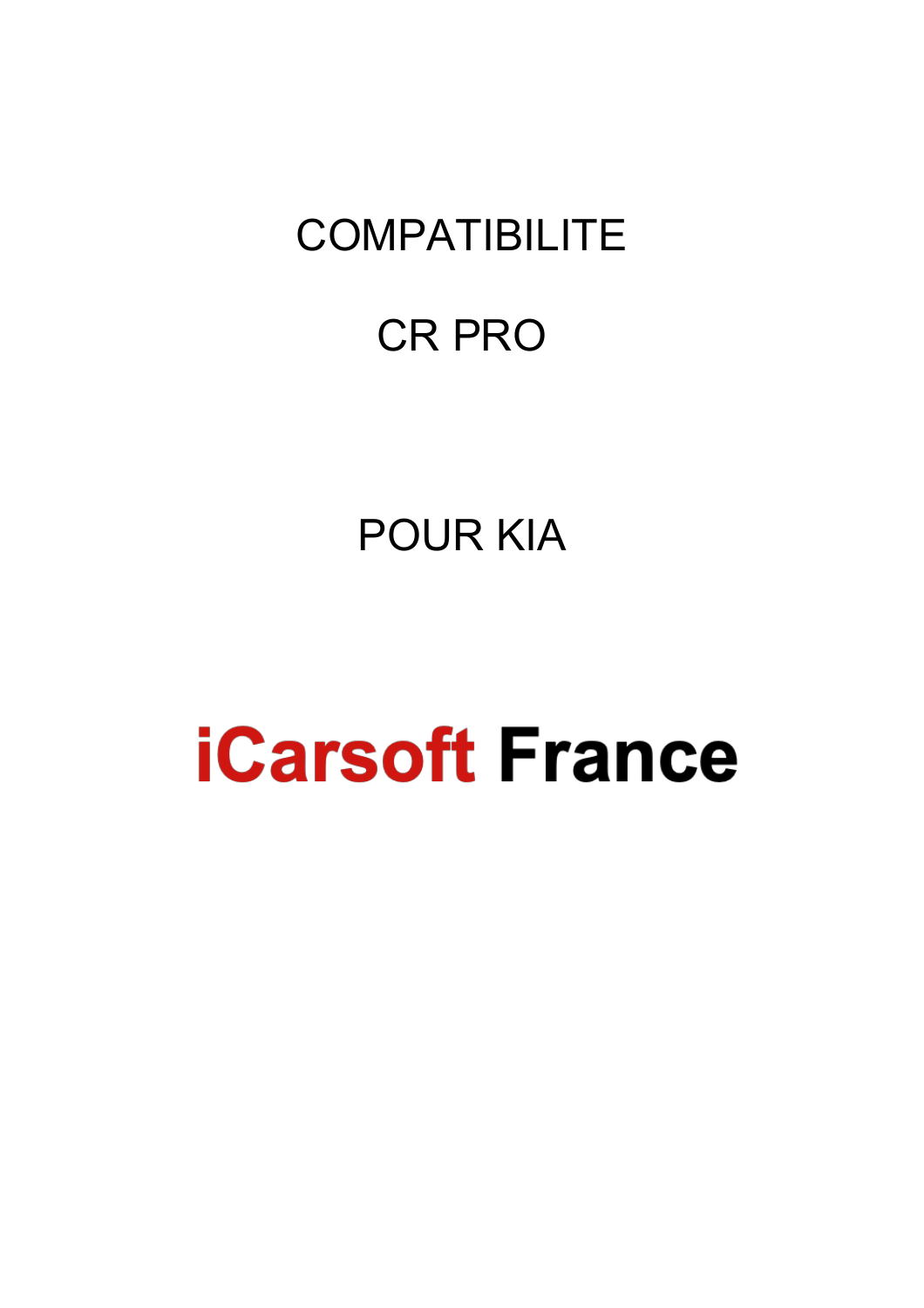## Compatibilité Kia - Système BLD

#### ● This function is supported. ※ : Peut être compatible en fonction de l'état du véhicule  $\bullet$  : Compatible

※ This function may be supported, which depends on the actual condition of the vehicle. ○ : N'est pas compatible

▲: Nouvelle compatibilité sur ce modèle  $\mathcal{L}$ 

| Disdrict | Vehicle             | BLD |
|----------|---------------------|-----|
| General  | Borrego (HM)        |     |
| General  | Cadenza (VG)        |     |
| General  | Carens (FJ)         |     |
| General  | Carens (RP)         |     |
| General  | Carens (UN)         |     |
| General  | Carnival (GQ)       |     |
| General  | Carnival (VQ)       |     |
| General  | Carnival (YP)       |     |
| General  | Cee'D(ED)           |     |
| General  | Cee'D(JD)           |     |
| General  | Cerato (LD)         |     |
| General  | Cerato (TD)         |     |
| General  | Cerato (YD)         |     |
| General  | Clarus (FE)         |     |
| General  | Forte (TD)          |     |
| General  | Forte (YD)          |     |
| General  | Joice (NO)          |     |
| General  | K2500 (PU)          |     |
| General  | K2700 (PU)          |     |
| General  | K3000 (PU)          |     |
| General  | K3000S (PU)         |     |
| General  | Magentis (MG)       |     |
| General  | Magentis (MS)       |     |
| General  | Optima Hev (TF HEV) |     |
| General  | Optima (MG)         |     |
| General  | Optima (MS)         |     |
| General  | 0ptima(TF)          |     |
| General  | Picanto (SA)        |     |
| General  | Picanto (TA)        |     |
| General  | Quoris (KH)         |     |
| General  | Rio (BC)            |     |
| General  | Rio(JB)             |     |
| General  | Rio (QBR)           |     |
| General  | Rio (UB)            |     |
| General  | Rondo (RP)          |     |
| General  | Sedona (GQ)         |     |
| General  | Sedona (VQ)         |     |
| General  | Sedona (YP)         |     |
| General  | Sephia II (FB22)    |     |
| General  | Shuma (SD)          |     |
| General  | Sorento (BL)        |     |
| General  | Sorento (UM)        |     |
| General  | Sorento (XM)        |     |
| General  | Soul (AM)           |     |
| General  | Soul (PS)           |     |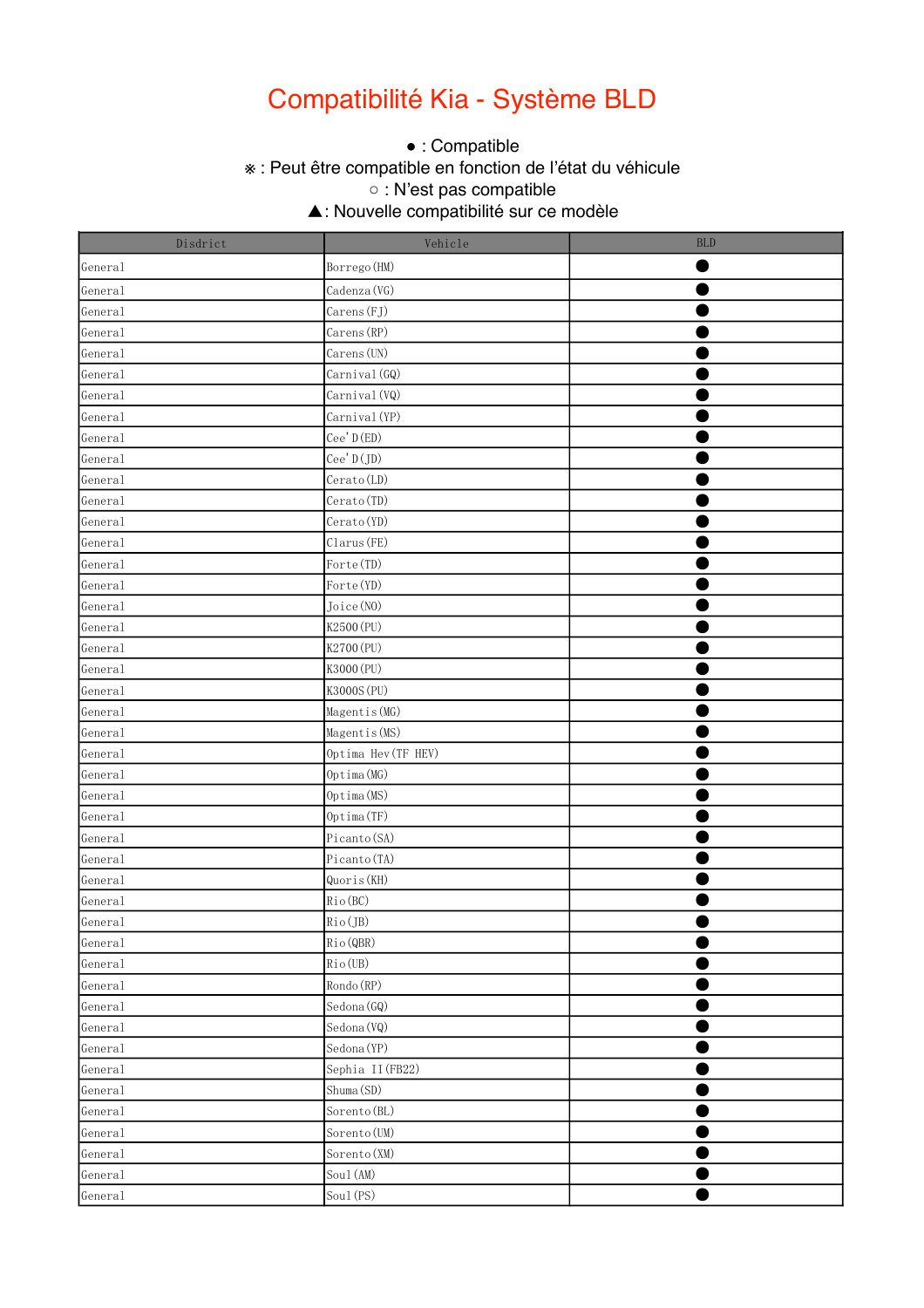| General                  | Spectra(SD)                  |  |
|--------------------------|------------------------------|--|
| General                  | Sportage (AL)                |  |
| General                  | Sportage (KM)                |  |
| General                  | Sportage (SL)                |  |
| General                  | Sportage (SLE)               |  |
| General                  | Venga(YN)                    |  |
| Korea                    | Bongo3-Coach (PU21)          |  |
| Korea                    | Bongo3-Truck (PU11)          |  |
| Korea                    | Brake Control (ABS)          |  |
| Korea                    | Brake Control (VDC)          |  |
| Korea                    | Carens (RP)                  |  |
| Korea                    | Carens2(RS)                  |  |
| Korea                    | Carnival (FL)                |  |
| Korea                    | Carnivalii (GQ)              |  |
| Korea                    | Carsta (NO)                  |  |
| Korea                    | Cerato (LD)                  |  |
| Korea                    | Forte (TD)                   |  |
| Korea                    | Fortehev (TDHEV)             |  |
| Korea                    | Grandcarnival (VQ)           |  |
| Korea                    | K3 (YD)                      |  |
| Korea                    | K5(TF)                       |  |
| Korea                    | K5Hev (TFHEV)                |  |
| Korea                    | K7 (VG)                      |  |
| Korea                    | K9 (KH)                      |  |
| Korea                    | Koup (TD)                    |  |
| Korea                    | Lotze (MG)                   |  |
| Korea                    | Mohave (HM)                  |  |
| Korea                    | Morning (SA)                 |  |
| Korea                    | Morning (TA)                 |  |
| Korea                    | Newcarens (UN)               |  |
| Korea                    | Optima (MS)                  |  |
| Korea                    | Pride(JB)                    |  |
| Korea                    | Pride (UB)                   |  |
| Korea                    | Pridehe (JBHEV)              |  |
| Korea                    | Ray (TAM)                    |  |
| Korea                    | Rayev (TAMEV)                |  |
| Korea                    | Regal (MS)                   |  |
| Korea                    | Rio (BC)                     |  |
| Korea                    | Sepia2(BB)                   |  |
| Korea                    | Shuma (BB)                   |  |
| Korea                    | Sorento (BL)                 |  |
| Korea                    | Sorentor (XM)                |  |
| Korea                    | Soul (AM)                    |  |
| Korea                    | Soul (PS)                    |  |
| Korea                    | Spectra(SD)                  |  |
| Korea                    | Sportage (KM)                |  |
| Korea                    | Sportager (SL)<br>Visto (BD) |  |
| Korea                    |                              |  |
| Korea                    | X-Trek (RS)                  |  |
| <b>USA</b><br><b>USA</b> | Borrego (HM)<br>Cadenza (VG) |  |
| <b>USA</b>               | Forte Koup (TD)              |  |
| <b>USA</b>               | Forte (TD)                   |  |
| <b>USA</b>               | Forte (YD)                   |  |
|                          |                              |  |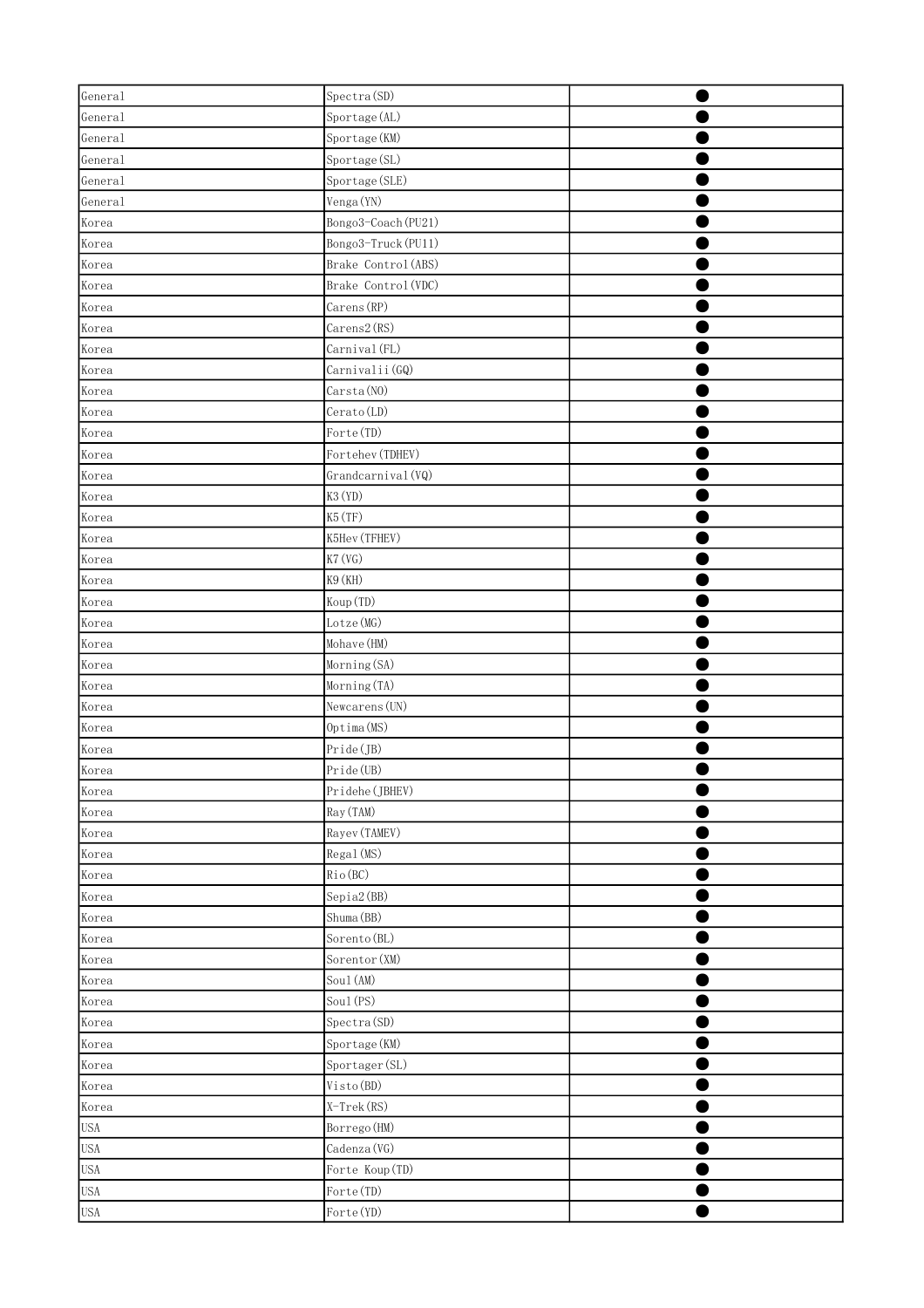| <b>USA</b> | Optima Hybrid (TF HEV) |  |
|------------|------------------------|--|
| <b>USA</b> | Optima (MG)            |  |
| <b>USA</b> | Optima (MS)            |  |
| <b>USA</b> | Rio(JB)                |  |
| <b>USA</b> | Rio (UB)               |  |
| <b>USA</b> | Rondo (UN)             |  |
| <b>USA</b> | Sedona (GQ)            |  |
| <b>USA</b> | Sedona (VQ)            |  |
| <b>USA</b> | Sedona (YP)            |  |
| <b>USA</b> | Sorento (BL)           |  |
| <b>USA</b> | Sorento (XM)           |  |
| <b>USA</b> | Soul (AM)              |  |
| <b>USA</b> | Soul (PS)              |  |
| <b>USA</b> | Spectra(LD)            |  |
| <b>USA</b> | Sportage (KM)          |  |
| <b>USA</b> | Sportage (SL)          |  |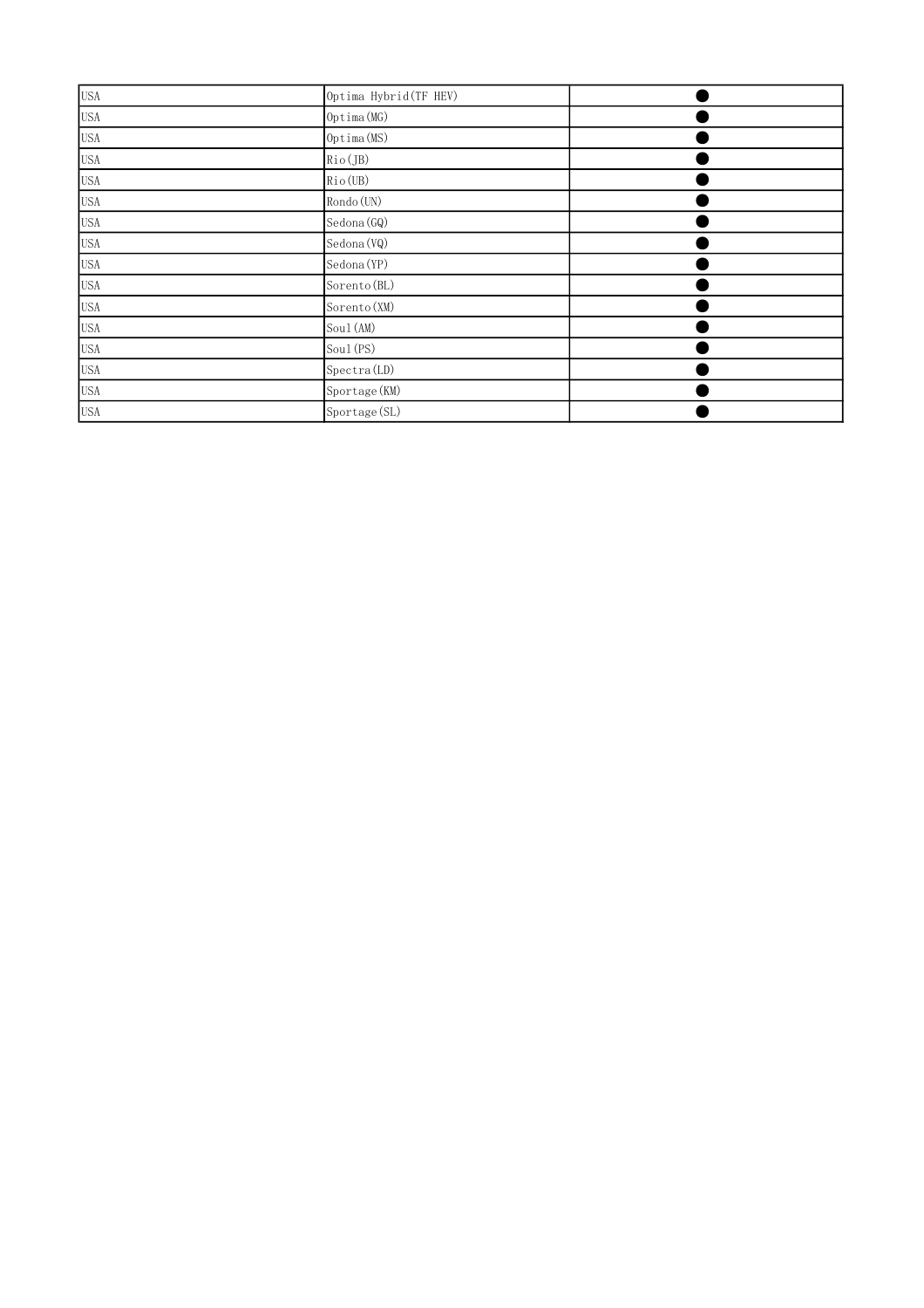#### KIA\_V01.10 Daig Function List(Note:For reference only) Compatibilité Kia - Diagnostic

#### Compatible : ● : Compatible<br>Peut être compatible en fonction نع ○ : N'est pas compatible. ※ : Peut être compatible en fonction de l'état du véhicule ▲: Nouvelle compatibilité sur ce modèle

| Area         | Model                 | Year | Engine           | Version   | Read DTCs | Erase DTCs | LiveData  |
|--------------|-----------------------|------|------------------|-----------|-----------|------------|-----------|
| General Area | Borrego(HM)/Mohave    | 2017 | D 3.0 TCI-S2     |           | $\bullet$ | $\bullet$  | $\bullet$ |
| General Area | Borrego(HM)/Mohave    | 2017 | G 3.8 MPI LAMBDA |           | 0         | $\bullet$  | 0         |
| General Area | Borrego (HM) / Mohave | 2016 | D 3.0 TCI-S2     | $\bullet$ | $\bullet$ | $\bullet$  | $\bullet$ |
| General Area | Borrego (HM) /Mohave  | 2016 | G 3.8 DOHC       | $\bullet$ | $\bullet$ | $\bullet$  | $\bullet$ |
| General Area | Borrego (HM) /Mohave  | 2016 | G 4.6 DOHC       | $\bullet$ | 0         | $\bullet$  | $\bullet$ |
| General Area | Borrego (HM) /Mohave  | 2015 | D 3.0 TCI-S2     | $\bullet$ | 0         | $\bullet$  | $\bullet$ |
| General Area | Borrego (HM) /Mohave  | 2015 | G 3.8 DOHC       | $\bullet$ | 0         | $\bullet$  | $\bullet$ |
| General Area | Borrego (HM) / Mohave | 2015 | G 4.6 DOHC       | $\bullet$ | 0         | $\bullet$  | 0         |
| General Area | Borrego (HM) /Mohave  | 2014 | D 3.0 TCI-S2     | $\bullet$ | 0         | $\bullet$  | $\bullet$ |
| General Area | Borrego(HM)/Mohave    | 2014 | G 3.8 DOHC       | $\bullet$ | $\bullet$ | $\bullet$  | $\bullet$ |
| General Area | Borrego (HM) / Mohave | 2014 | G 4.6 DOHC       | $\bullet$ | 0         | $\bullet$  | $\bullet$ |
| General Area | Borrego (HM) /Mohave  | 2013 | D 3.0 TCI-S2     | 0         | 0         |            |           |
| General Area | Borrego (HM) /Mohave  | 2013 | G 3.8 DOHC       | $\bullet$ | $\bullet$ |            |           |
| General Area | Borrego(HM)/Mohave    | 2013 | G 4.6 DOHC       | $\bullet$ | 0         | $\bullet$  | ●         |
| General Area | Borrego (HM) /Mohave  | 2012 | D 3.0 TCI-S2     | ●         | $\bullet$ | $\bullet$  |           |
| General Area | Borrego (HM) /Mohave  | 2012 | G 3.8 DOHC       | $\bullet$ | $\bullet$ | $\bullet$  | $\bullet$ |
| General Area | Borrego (HM) /Mohave  | 2012 | G 4.6 DOHC       | $\bullet$ | $\bullet$ | $\bullet$  | $\bullet$ |
| General Area | Borrego (HM) / Mohave | 2011 | D 3.0 TCI-S      | ●         | 0         | $\bullet$  | $\bullet$ |
| General Area | Borrego (HM) /Mohave  | 2011 | G 3.8 DOHC       | $\bullet$ | 0         | $\bullet$  |           |
| General Area | Borrego (HM) /Mohave  | 2011 | G 4.6 DOHC       | $\bullet$ | 0         | $\bullet$  | $\bullet$ |
| General Area | Borrego (HM) / Mohave | 2010 | D 3.0 TCI-S      | $\bullet$ | e         | $\bullet$  | 0         |
| General Area | Borrego (HM) / Mohave | 2010 | G 3.8 DOHC       | $\bullet$ | 0         | $\bullet$  | 0         |
| General Area | Borrego (HM) / Mohave | 2010 | G 4.6 DOHC       | $\bullet$ | 0         | $\bullet$  | $\bullet$ |
| General Area | Borrego (HM) / Mohave | 2009 | D 3.0 TCI-S      | $\bullet$ | 0         | $\bullet$  |           |
| General Area | Borrego (HM) / Mohave | 2009 | G 3.8 DOHC       | $\bullet$ | 0         |            |           |
| General Area | Borrego(HM)/Mohave    | 2009 | G 4.6 DOHC       | $\bullet$ | 0         |            | 0         |
| General Area | Cadenza (VG)          | 2016 | G 3.5 DOHC       | $\bullet$ | e         |            | ●         |
| General Area | Cadenza (VG)          | 2015 | G 3.5 DOHC       | $\bullet$ | $\bullet$ | $\bullet$  |           |
| General Area | Cadenza (VG)          | 2014 | G 3.5 DOHC       | $\bullet$ | $\bullet$ | $\bullet$  | $\bullet$ |
| General Area | Cadenza (VG)          | 2013 | G 2.4 DOHC       | $\bullet$ | O         | 0          |           |
| General Area | Cadenza (VG)          | 2013 | G 3.0 DOHC       | $\bullet$ | e         | $\bullet$  | $\bullet$ |
| General Area | Cadenza (VG)          | 2013 | G 3.5 DOHC       | $\bullet$ | $\bullet$ | $\bullet$  | $\bullet$ |
| General Area | Cadenza (VG)          | 2012 | G 2.4 DOHC       | $\bullet$ | e         | $\bullet$  | 0         |
| General Area | Cadenza (VG)          | 2012 | G 3.0 DOHC       | 0         | 0         | $\bullet$  |           |
| General Area | Cadenza (VG)          | 2012 | G 3.5 DOHC       |           |           | 0          |           |
| General Area | Cadenza (VG)          | 2011 | G 2.4 DOHC       | $\bullet$ | $\bullet$ | $\bullet$  | $\bullet$ |
| General Area | Cadenza (VG)          | 2011 | G 3.5 DOHC       |           | 0         |            |           |
| General Area | Cadenza (VG)          | 2010 | G 2.4 DOHC       |           | ●         |            |           |
| General Area | Cadenza (VG)          | 2010 | G 3.5 DOHC       | $\bullet$ | ●         | $\bullet$  |           |
| General Area | Carens (FJ)           | 2007 | D 2.0 TCI        |           |           | $\bullet$  |           |
| General Area | Carens (FJ)           | 2007 | G 1.6 DOHC       | $\bullet$ | $\bullet$ | $\bullet$  | $\bullet$ |
| General Area | Carens (FJ)           | 2007 | G 1.8 DOHC       | $\bullet$ | $\bullet$ |            |           |
| General Area | Carens (FJ)           | 2007 | G 2.0 DOHC       | $\bullet$ | $\bullet$ |            |           |
| General Area | Carens (FJ)           | 2006 | D 2.0 TCI        | $\bullet$ |           |            |           |
| General Area | Carens (FJ)           | 2006 | G 1.6 DOHC       | $\bullet$ |           | $\bullet$  |           |
| General Area | Carens (FJ)           | 2006 | G 1.8 DOHC       | $\bullet$ | 0         | $\bullet$  |           |
| General Area | Carens (FJ)           | 2006 | G 2.0 DOHC       | $\bullet$ | $\bullet$ | $\bullet$  | $\bullet$ |
| General Area | Carens (FJ)           | 2005 | D 2.0 TCI        | $\bullet$ | $\bullet$ | $\bullet$  |           |
| General Area | Carens (FJ)           | 2005 | G 1.6 DOHC       |           |           | $\bullet$  |           |
| General Area | Carens (FJ)           | 2005 | G 1.8 DOHC       | $\bullet$ | $\bullet$ | $\bullet$  | $\bullet$ |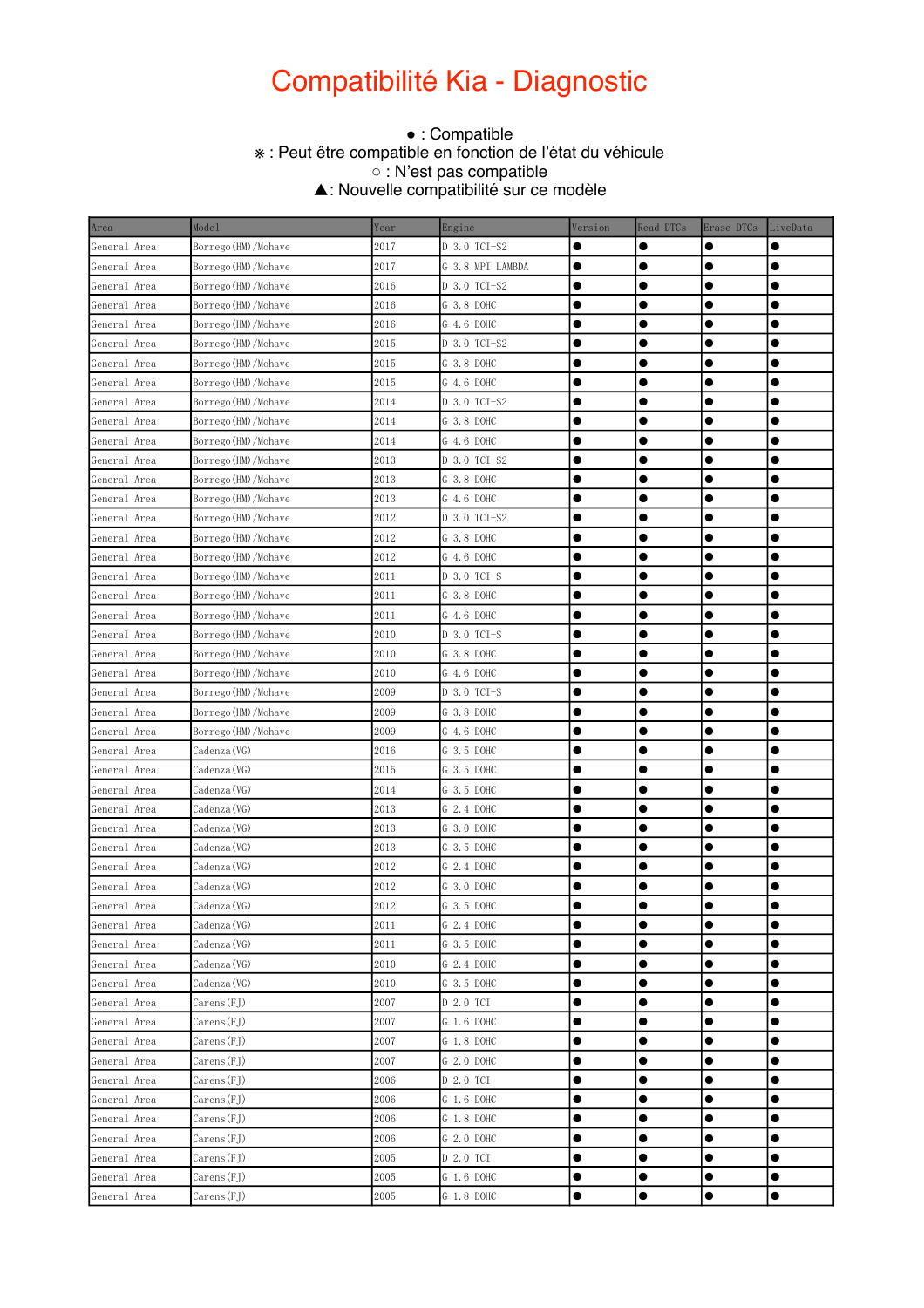| General Area | Carens (FJ)          | 2005 | G 2.0 DOHC   | $\bullet$ | $\bullet$ | $\bullet$ | $\bullet$ |
|--------------|----------------------|------|--------------|-----------|-----------|-----------|-----------|
| General Area | Carens (FJ)          | 2004 | D 2.0 TCI    |           |           |           | 0         |
| General Area | Carens (FJ)          | 2004 | G 1.6 DOHC   |           |           | ●         | ●         |
| General Area | Carens (FJ)          | 2004 | G 1.8 DOHC   |           |           | ●         | 0         |
| General Area | Carens (FJ)          | 2003 | D 2.0 TCI    |           |           |           |           |
| General Area | Carens (FJ)          | 2003 | G 1.8 DOHC   |           | $\bullet$ | 0         | $\bullet$ |
| General Area | Carens (FJ)          | 2002 | G 1.8 DOHC   | $\bullet$ | $\bullet$ |           | $\bullet$ |
| General Area | Carens (FJ)          | 2001 | G 1.8 DOHC   | $\bullet$ | $\bullet$ | 0         |           |
| General Area | Carens (FJ)          | 2000 | G 1.8 DOHC   |           | $\bullet$ | 0         |           |
| General Area | Carens (UN)          | 2013 | D 1.6 TCI-U2 |           |           | 0         | 0         |
| General Area | Carens (UN)          | 2013 | D 2.0 TCI-D  |           |           | 0         |           |
| General Area | Carens (UN)          | 2013 | G 1.6 DOHC   |           | $\bullet$ |           | $\bullet$ |
| General Area | Carens (UN)          | 2013 | G 2.0 DOHC   | $\bullet$ | $\bullet$ | 0         |           |
| General Area | Carens (UN)          | 2012 | D 1.6 TCI-U2 | $\bullet$ | $\bullet$ | 0         |           |
| General Area | Carens (UN)          | 2012 | D 2.0 TCI-D  |           | $\bullet$ | ●         |           |
| General Area | Carens (UN)          | 2012 | G 1.6 DOHC   |           |           | 0         | ●         |
| General Area | Carens (UN)          | 2012 | G 2.0 DOHC   |           |           | 0         |           |
| General Area | Carens (UN)          | 2011 | D 1.6 TCI-U2 |           | $\bullet$ | $\bullet$ | $\bullet$ |
| General Area | Carens (UN)          | 2011 | D 2.0 TCI-D  | $\bullet$ | $\bullet$ | $\bullet$ | $\bullet$ |
| General Area | Carens (UN)          | 2011 | G 1.6 DOHC   | $\bullet$ | $\bullet$ | $\bullet$ | $\bullet$ |
| General Area | Carens (UN)          | 2011 | G 2.0 DOHC   | $\bullet$ | $\bullet$ | $\bullet$ |           |
| General Area | Carens (UN)          | 2010 | D 2.0 TCI-D  |           | $\bullet$ | $\bullet$ |           |
| General Area | Carens (UN)          | 2010 | G 1.6 DOHC   |           |           | 0         | 0         |
| General Area | Carens (UN)          | 2010 | G 2.0 DOHC   |           |           | $\bullet$ | $\bullet$ |
| General Area | Carens (UN)          | 2009 | D 2.0 TCI-D  | $\bullet$ | $\bullet$ | 0         | $\bullet$ |
| General Area | Carens (UN)          | 2009 | G 1.6 DOHC   | $\bullet$ | $\bullet$ | $\bullet$ |           |
| General Area | Carens (UN)          | 2009 | G 2.0 DOHC   |           |           | 0         |           |
| General Area | Carens (UN)          | 2008 | D 2.0 TCI-D  |           | $\bullet$ | ●         |           |
| General Area | Carens (UN)          | 2008 | G 2.0 DOHC   |           |           | ●         | 0         |
| General Area | Carens (UN)          | 2008 | G 2.4 DOHC   |           |           | Œ         |           |
| General Area | Carens (UN)          | 2007 | D 2.0 TCI-D  | $\bullet$ | $\bullet$ |           | $\bullet$ |
| General Area | Carens (UN)          | 2007 | G 2.0 DOHC   | $\bullet$ | $\bullet$ | $\bullet$ | $\bullet$ |
| General Area | Carens (UN)          | 2007 | G 2.4 DOHC   |           | $\bullet$ | 0         | 0         |
| General Area | Carens/Rondo(RP)     | 2016 | D 1.7 TCI-U2 |           | $\bullet$ | 0         |           |
| General Area | Carens/Rondo(RP)     | 2016 | G 1.6 GDI    |           |           | ●         | 0         |
| General Area | Carens/Rondo(RP)     | 2016 | G 2.0 GDI    |           |           |           |           |
| General Area | Carens/Rondo(RP)     | 2016 | G 2.0 MPI    | $\bullet$ | $\bullet$ | $\bullet$ | $\bullet$ |
| General Area | Carens/Rondo(RP)     | 2015 | D 1.7 TCI-U2 | $\bullet$ | $\bullet$ | 0         | $\bullet$ |
| General Area | Carens/Rondo (RP)    | 2015 | $G_1.6$ GDI  | $\bullet$ | $\bullet$ | 0         |           |
| General Area | Carens/Rondo (RP)    | 2015 | G 2.0 GDI    |           | $\bullet$ |           | $\bullet$ |
| General Area | Carens/Rondo(RP)     | 2015 | G 2.0 MPI    |           | $\bullet$ | 0         |           |
| General Area | Carens/Rondo (RP)    | 2014 | D 1.7 TCI-U2 | $\bullet$ |           | $\bullet$ | $\bullet$ |
| General Area | Carens/Rondo (RP)    | 2014 | G 1.6 GDI    |           | $\bullet$ |           |           |
| General Area | Carens/Rondo (RP)    | 2014 | G 2.0 GDI    | $\bullet$ | $\bullet$ | 0         | $\bullet$ |
| General Area | Carens/Rondo(RP)     | 2014 | G 2.0 MPI    | $\bullet$ | $\bullet$ | $\bullet$ | $\bullet$ |
| General Area | Carnival/Sedona (GQ) | 2006 | D 2.9 TCI-J3 | $\bullet$ | $\bullet$ | e         |           |
| General Area | Carnival/Sedona(GQ)  | 2006 | G 2.5 DOHC   |           |           | 0         |           |
| General Area | Carnival/Sedona(GQ)  | 2006 | G 3.5 DOHC   |           |           | $\bullet$ |           |
| General Area | Carnival/Sedona(GQ)  | 2005 | D 2.9 TCI-J3 |           |           | 0         |           |
| General Area | Carnival/Sedona (GQ) | 2005 | G 2.5 DOHC   | $\bullet$ | $\bullet$ | $\bullet$ | $\bullet$ |
| General Area | Carnival/Sedona (GQ) | 2005 | G 3.5 DOHC   | $\bullet$ | $\bullet$ |           | $\bullet$ |
| General Area | Carnival/Sedona(GQ)  | 2004 | D 2.9 TCI-J3 | $\bullet$ | $\bullet$ | 0         |           |
| General Area | Carnival/Sedona(GQ)  | 2004 | G 2.5 DOHC   |           | $\bullet$ |           | $\bullet$ |
| General Area | Carnival/Sedona (GQ) | 2004 | G 3.5 DOHC   |           |           | ●         | $\bullet$ |
| General Area | Carnival/Sedona (GQ) | 2003 | D 2.9 TCI-J3 |           |           | ●         |           |
| General Area | Carnival/Sedona (GQ) | 2003 | G 2.4 DOHC   |           | $\bullet$ |           | $\bullet$ |
| General Area | Carnival/Sedona(GQ)  | 2003 | G 2.5 DOHC   | $\bullet$ | $\bullet$ | $\bullet$ | $\bullet$ |
| General Area | Carnival/Sedona (GQ) | 2003 | G 3.5 DOHC   | $\bullet$ | $\bullet$ | $\bullet$ | $\bullet$ |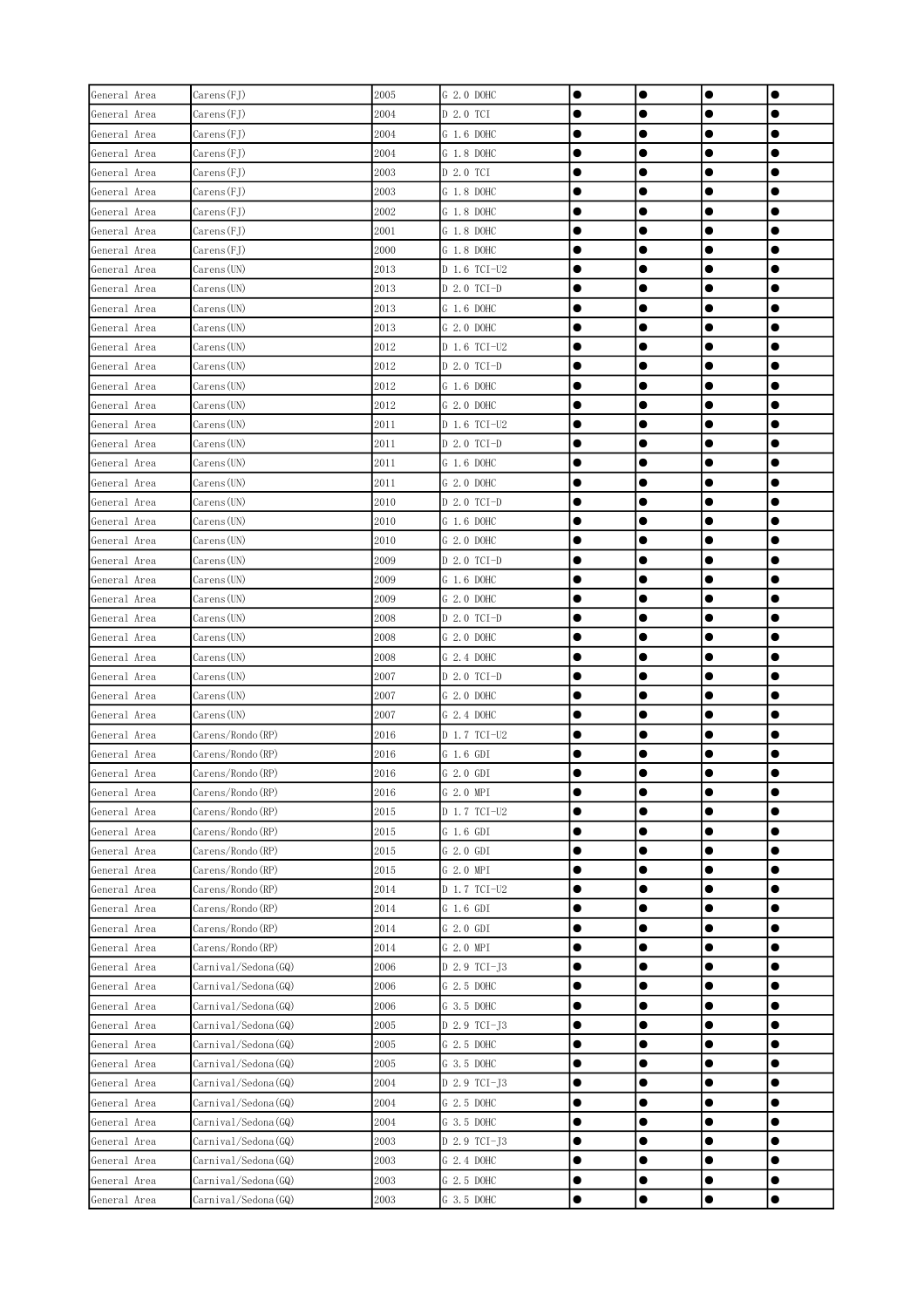| General Area | Carnival/Sedona(GQ)  | 2002 | D 2.9 TCI-J3        | $\bullet$ | $\bullet$ | $\bullet$ |           |
|--------------|----------------------|------|---------------------|-----------|-----------|-----------|-----------|
| General Area | Carnival/Sedona(GQ)  | 2002 | G 2.4 DOHC          |           | 0         |           |           |
| General Area | Carnival/Sedona(GQ)  | 2002 | G 2.5 DOHC          |           |           | 0         | 0         |
| General Area | Carnival/Sedona(GQ)  | 2001 | G 2.5 DOHC          |           |           | 0         |           |
| General Area | Carnival/Sedona (GQ) | 2000 | G 2.5 DOHC          |           | $\bullet$ | 0         | $\bullet$ |
| General Area | Carnival/Sedona(VQ)  | 2014 | D 2.2 TCI-R         | $\bullet$ | $\bullet$ | 0         | $\bullet$ |
| General Area | Carnival/Sedona(VQ)  | 2014 | D 2.9 VGT           |           | $\bullet$ | 0         | 0         |
| General Area | Carnival/Sedona(VQ)  | 2014 | D 2.9 WGT           |           |           | 0         | 0         |
| General Area | Carnival/Sedona(VQ)  | 2014 | G 2.7 DOHC          |           |           | 0         |           |
| General Area | Carnival/Sedona(VQ)  | 2014 | G 3.5 DOHC          | ●         | e         | 0         | 0         |
| General Area | Carnival/Sedona(VQ)  | 2013 | D 2.2 TCI-R         |           | $\bullet$ | 0         |           |
| General Area | Carnival/Sedona(VQ)  | 2013 | D 2.9 VGT           |           | $\bullet$ | 0         |           |
| General Area | Carnival/Sedona(VQ)  | 2013 | D 2.9 WGT           | $\bullet$ | $\bullet$ | 0         |           |
| General Area | Carnival/Sedona(VQ)  | 2013 | G 2.7 DOHC          |           |           | 0         | 0         |
| General Area | Carnival/Sedona(VQ)  | 2013 | G 3.5 DOHC          | 0         |           |           |           |
| General Area | Carnival/Sedona(VQ)  | 2012 | D 2.2 TCI-R         |           |           | 0         | 0         |
| General Area | Carnival/Sedona(VQ)  | 2012 | D 2.9 VGT           |           |           |           |           |
| General Area | Carnival/Sedona(VQ)  | 2012 | D 2.9 WGT           | $\bullet$ | $\bullet$ | 0         | $\bullet$ |
| General Area | Carnival/Sedona (VQ) | 2012 | G 2.7 DOHC          | $\bullet$ | $\bullet$ | 0         | $\bullet$ |
| General Area | Carnival/Sedona(VQ)  | 2012 | G 3.5 DOHC          |           |           | 0         | 0         |
| General Area | Carnival/Sedona(VQ)  | 2011 | D 2.2 TCI-R         | 0         |           | 0         |           |
| General Area | Carnival/Sedona(VQ)  | 2011 | D 2.9 VGT           |           |           | 0         |           |
| General Area | Carnival/Sedona(VQ)  | 2011 | D 2.9 WGT           |           | c         | 0         | 0         |
| General Area | Carnival/Sedona(VQ)  | 2011 | G 2.7 DOHC          | $\bullet$ |           | 0         | $\bullet$ |
| General Area | Carnival/Sedona(VQ)  | 2011 | G 3.5 DOHC          | $\bullet$ | $\bullet$ | 0         |           |
| General Area | Carnival/Sedona(VQ)  | 2010 | D 2.2 TCI-R         |           |           | 0         | 0         |
| General Area | Carnival/Sedona(VQ)  | 2010 | D 2.9 VGT           |           |           | 0         | 0         |
| General Area | Carnival/Sedona(VQ)  | 2010 | D 2.9 WGT           |           |           | 0         | 0         |
| General Area | Carnival/Sedona(VQ)  | 2010 | G 2.7 DOHC          | e         |           | Œ         |           |
| General Area | Carnival/Sedona(VQ)  | 2010 | G 3.8 DOHC          |           |           |           |           |
| General Area | Carnival/Sedona(VQ)  | 2009 | D 2.9 VGT           | $\bullet$ | $\bullet$ | 0         | $\bullet$ |
| General Area | Carnival/Sedona(VQ)  | 2009 | D 2.9 WGT           |           | $\bullet$ | 0         | 0         |
| General Area | Carnival/Sedona(VQ)  | 2009 | G 2.7 DOHC          |           |           | 0         |           |
| General Area | Carnival/Sedona(VQ)  | 2009 | G 3.8 DOHC          |           |           | 0         |           |
| General Area | Carnival/Sedona(VQ)  | 2008 | D 2.9 VGT           |           | c         | e         | 0         |
| General Area | Carnival/Sedona (VQ) | 2008 | D 2.9 WGT           |           |           |           |           |
| General Area | Carnival/Sedona(VQ)  | 2008 | G 2.7 DOHC          | $\bullet$ | $\bullet$ | $\bullet$ | $\bullet$ |
| General Area | Carnival/Sedona(VQ)  | 2008 | G 3.8 DOHC          | $\bullet$ | $\bullet$ | 0         |           |
| General Area | Carnival/Sedona(VQ)  | 2007 | D 2.9 VGT           |           |           | o         |           |
| General Area | Carnival/Sedona(VQ)  | 2007 | D 2.9 WGT           |           |           | 0         | ●         |
| General Area | Carnival/Sedona(VQ)  | 2007 | G 2.7 DOHC          |           |           | ●         |           |
| General Area | Carnival/Sedona(VQ)  | 2007 | G 3.8 DOHC          |           |           |           |           |
| General Area | Carnival/Sedona (VQ) | 2006 | D 2.9 VGT           | $\bullet$ | $\bullet$ | 0         | $\bullet$ |
| General Area | Carnival/Sedona(VQ)  | 2006 | D 2.9 WGT           | $\bullet$ | $\bullet$ | $\bullet$ |           |
| General Area | Carnival/Sedona(VQ)  | 2006 | G 2.7 DOHC          | $\bullet$ | $\bullet$ | 0         | 0         |
| General Area | Carnival/Sedona(VQ)  | 2006 | G 3.8 DOHC          | $\bullet$ |           | 0         |           |
| General Area | Carnival/Sedona(YP)  | 2016 | D 2.2 TCI-R         |           |           | 0         | 0         |
| General Area | Carnival/Sedona(YP)  | 2016 | G 3.3 GDI LAMBDA II | $\bullet$ |           | 0         |           |
| General Area | Carnival/Sedona(YP)  | 2016 | G 3.3 MPI LAMBDA II | $\bullet$ | $\bullet$ | $\bullet$ | $\bullet$ |
| General Area | Carnival/Sedona(YP)  | 2015 | D 2.2 TCI-R         | $\bullet$ | $\bullet$ | $\bullet$ | $\bullet$ |
| General Area | Carnival/Sedona(YP)  | 2015 | G 3.3 GDI Lambda II | $\bullet$ | $\bullet$ | 0         |           |
| General Area | Carnival/Sedona(YP)  | 2015 | G 3.3 MPI Lambda II | $\bullet$ |           |           | ●         |
| General Area | Cee'd (ED)           | 2013 | D 1.6 TCI-U2        | $\bullet$ |           |           | ●         |
| General Area | Cee' d (ED)          | 2013 | D 2.0 TCI-D         | $\bullet$ | $\bullet$ | $\bullet$ |           |
| General Area | Cee' d (ED)          | 2013 | G 1.4 DOHC          |           | $\bullet$ | $\bullet$ | $\bullet$ |
| General Area | Cee' d (ED)          | 2013 | G 1.6 DOHC          | $\bullet$ | $\bullet$ | $\bullet$ | $\bullet$ |
| General Area | Cee' d (ED)          | 2013 | G 2.0 DOHC          | $\bullet$ | $\bullet$ | $\bullet$ | $\bullet$ |
| General Area | Cee' d (ED)          | 2012 | D 1.6 TCI-U2        | $\bullet$ | $\bullet$ | $\bullet$ | $\bullet$ |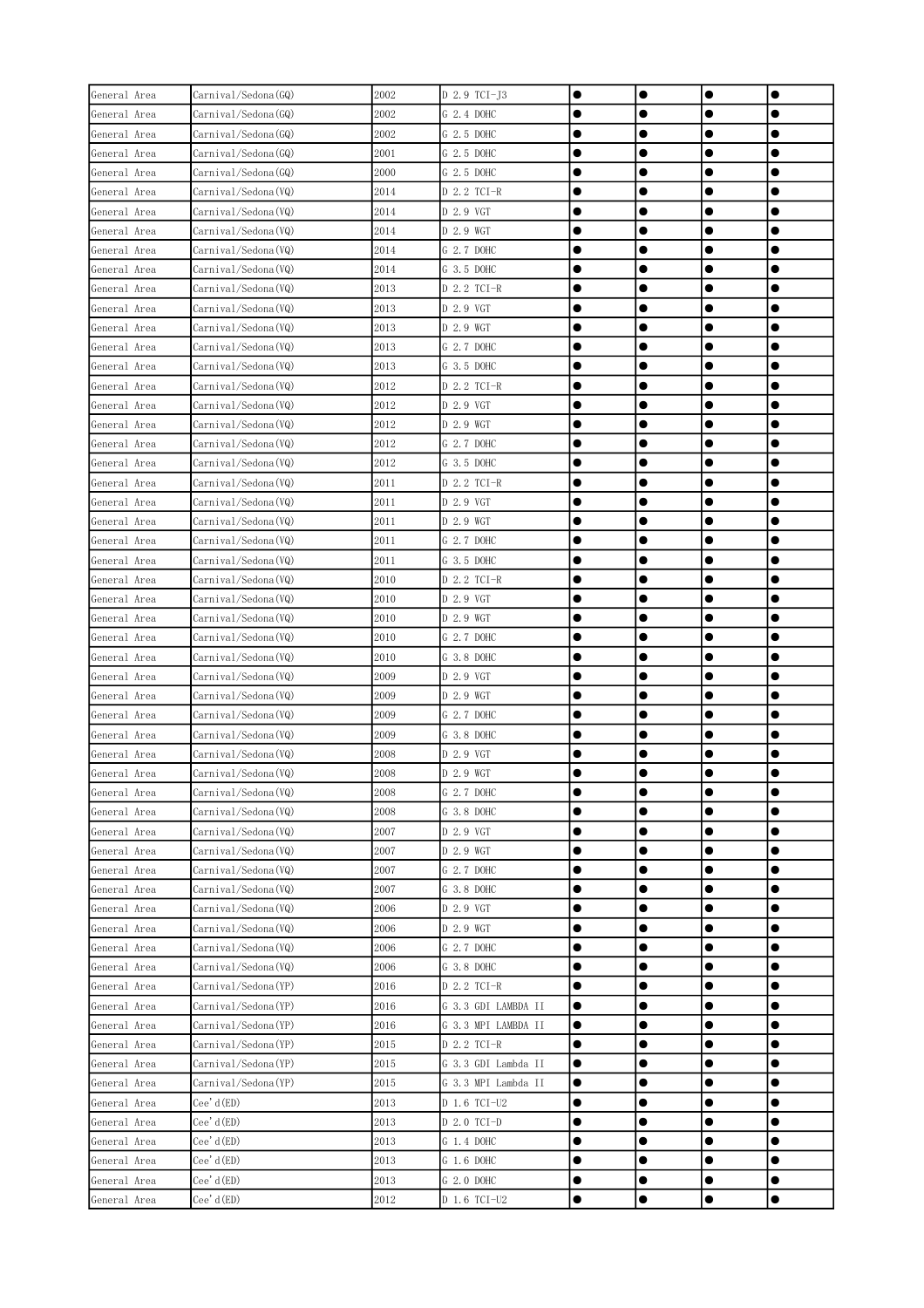| General Area | Cee' d (ED)  | 2012 | $D 2.0 TCI-D$     | $\bullet$ | $\bullet$ | $\bullet$ | $\bullet$ |
|--------------|--------------|------|-------------------|-----------|-----------|-----------|-----------|
| General Area | Cee'd (ED)   | 2012 | G 1.4 DOHC        |           |           | 0         |           |
| General Area | Cee'd (ED)   | 2012 | G 1.6 DOHC        |           |           | ●         |           |
| General Area | Cee' d (ED)  | 2012 | G 2.0 DOHC        |           |           |           |           |
| General Area | Cee' d (ED)  | 2011 | D 1.6 TCI-U2      | $\bullet$ | $\bullet$ |           | $\bullet$ |
| General Area | Cee' d (ED)  | 2011 | D 2.0 TCI-D       | $\bullet$ | $\bullet$ | $\bullet$ | $\bullet$ |
| General Area | Cee' d (ED)  | 2011 | G 1.4 DOHC        | $\bullet$ | $\bullet$ |           |           |
| General Area | Cee' d (ED)  | 2011 | G 1.6 DOHC        | $\bullet$ | $\bullet$ |           |           |
| General Area | Cee' d (ED)  | 2011 | G 2.0 DOHC        | $\bullet$ | $\bullet$ | $\bullet$ | $\bullet$ |
| General Area | Cee' d (ED)  | 2010 | D 1.6 TCI-U2      |           | $\bullet$ |           | $\bullet$ |
| General Area | Cee' d (ED)  | 2010 | D 2.0 TCI-D       |           | $\bullet$ |           | $\bullet$ |
| General Area | Cee' d (ED)  | 2010 | G 1.4 DOHC        | $\bullet$ | $\bullet$ | $\bullet$ | $\bullet$ |
| General Area | Cee' d (ED)  | 2010 | G 1.6 DOHC        | $\bullet$ | $\bullet$ | $\bullet$ | $\bullet$ |
| General Area | Cee' d (ED)  | 2010 | G 2.0 DOHC        |           | $\bullet$ | ●         | $\bullet$ |
| General Area | Cee' d (ED)  | 2009 | D 1.6 TCI-U       |           | $\bullet$ | ●         |           |
| General Area | Cee' d (ED)  | 2009 | D 1.6 TCI-U2      |           |           | ●         | $\bullet$ |
| General Area | Cee' d (ED)  | 2009 | D 2.0 TCI-D       |           | $\bullet$ | $\bullet$ |           |
| General Area | Cee' d (ED)  | 2009 | G 1.4 DOHC        | $\bullet$ | $\bullet$ |           | $\bullet$ |
| General Area | Cee' d (ED)  | 2009 | G 1.6 DOHC        | $\bullet$ | $\bullet$ | $\bullet$ | $\bullet$ |
| General Area | Cee'd (ED)   | 2009 | G 2.0 DOHC        | $\bullet$ | $\bullet$ | $\bullet$ | $\bullet$ |
| General Area | Cee' d (ED)  | 2008 | D 1.6 TCI-U       |           | $\bullet$ | $\bullet$ | $\bullet$ |
| General Area | Cee'd (ED)   | 2008 | D 2.0 TCI-D       | $\bullet$ | $\bullet$ | $\bullet$ |           |
| General Area | Cee'd (ED)   | 2008 | G 1.4 DOHC        |           |           |           |           |
| General Area | Cee' d (ED)  | 2008 | G 1.6 DOHC        | $\bullet$ | $\bullet$ | $\bullet$ | $\bullet$ |
| General Area | Cee'd (ED)   | 2008 | G 2.0 DOHC        | $\bullet$ | $\bullet$ |           | $\bullet$ |
| General Area | Cee'd (ED)   | 2007 | D 1.6 TCI-U       |           |           | 0         |           |
| General Area | Cee' d (ED)  | 2007 | D 2.0 TCI-D       | $\bullet$ | $\bullet$ |           | $\bullet$ |
| General Area | Cee'd (ED)   | 2007 | G 1.4 DOHC        |           |           | ●         | $\bullet$ |
| General Area | Cee' d (ED)  | 2007 | G 1.6 DOHC        |           |           |           |           |
| General Area | Cee'd (ED)   | 2007 | G 2.0 DOHC        |           | $\bullet$ |           | $\bullet$ |
| General Area | Cee' d (ED)  | 2006 | D 1.6 TCI-U       | $\bullet$ | $\bullet$ |           | $\bullet$ |
| General Area | Cee' d (ED)  | 2006 | D 2.0 TCI-D       | $\bullet$ | $\bullet$ |           |           |
| General Area | Cee'd (ED)   | 2006 | G 1.4 DOHC        |           | $\bullet$ | 0         |           |
| General Area | Cee'd (ED)   | 2006 | G 1.6 DOHC        |           | $\bullet$ | $\bullet$ |           |
| General Area | Cee'd (ED)   | 2006 | G 2.0 DOHC        |           |           | 0         |           |
| General Area | Cee' d(JD)   | 2016 | D 1.4 TCI-U2      |           | $\bullet$ |           | e         |
| General Area | Cee' d(JD)   | 2016 | D 1.6 TCI-U2      | $\bullet$ | $\bullet$ | $\bullet$ | $\bullet$ |
| General Area | Cee' d(JD)   | 2016 | G 1.0 T-GDI KAPPA | $\bullet$ | $\bullet$ | 0         | $\bullet$ |
| General Area | Cee' d(JD)   | 2016 | G 1.4 MPI KAPPA   | $\bullet$ | $\bullet$ | ●         | $\bullet$ |
| General Area | Cee' d(ID)   | 2016 | G 1.6 GDI GAMMA   |           |           | ●         |           |
| General Area | Cee' d(JD)   | 2016 | G 1.6 MPI GAMMA   |           |           | $\bullet$ | $\bullet$ |
| General Area | Cee' d(JD)   | 2016 | G 1.6 T-GDI GAMMA |           |           | ●         |           |
| General Area | Cee' $d(JD)$ | 2015 | D 1.4 TCI-U2      | $\bullet$ | $\bullet$ |           | $\bullet$ |
| General Area | Cee'd $(JD)$ | 2015 | D 1.6 TCI-U2      | $\bullet$ | $\bullet$ |           |           |
| General Area | Cee' d(JD)   | 2015 | G 1.4 MPI         | $\bullet$ | $\bullet$ |           |           |
| General Area | Cee' d(JD)   | 2015 | $G_1.6$ GDI       |           | $\bullet$ | 0         |           |
| General Area | Cee' d(JD)   | 2015 | G 1.6 MPI         |           | $\bullet$ |           |           |
| General Area | Cee' d(JD)   | 2015 | G 1.6 T-GDI       | $\bullet$ |           |           |           |
| General Area | Cee'd $(JD)$ | 2014 | D 1.4 TCI-U2      |           | $\bullet$ | $\bullet$ | $\bullet$ |
| General Area | Cee' d(JD)   | 2014 | D 1.6 TCI-U2      | $\bullet$ | $\bullet$ | $\bullet$ | $\bullet$ |
| General Area | Cee' d(JD)   | 2014 | G 1.4 MPI         | $\bullet$ | $\bullet$ |           | $\bullet$ |
| General Area | Cee' d(JD)   | 2014 | $G_1.6$ GDI       |           | $\bullet$ | ●         |           |
| General Area | Cee' d(JD)   | 2014 | G 1.6 MPI         |           | $\bullet$ | ●         | ●         |
| General Area | Cee' d(JD)   | 2014 | G 1.6 T-GDI       | $\bullet$ | $\bullet$ | $\bullet$ | $\bullet$ |
| General Area | Cee'd $(JD)$ | 2013 | D 1.4 TCI-U2      | $\bullet$ | $\bullet$ |           | $\bullet$ |
| General Area | Cee'd $(JD)$ | 2013 | D 1.6 TCI-U2      | $\bullet$ | $\bullet$ | $\bullet$ | $\bullet$ |
| General Area | Cee' $d(JD)$ | 2013 | G 1.4 MPI         | $\bullet$ | $\bullet$ | $\bullet$ | $\bullet$ |
| General Area | Cee' d(JD)   | 2013 | G 1.6 GDI         | $\bullet$ | $\bullet$ | $\bullet$ | $\bullet$ |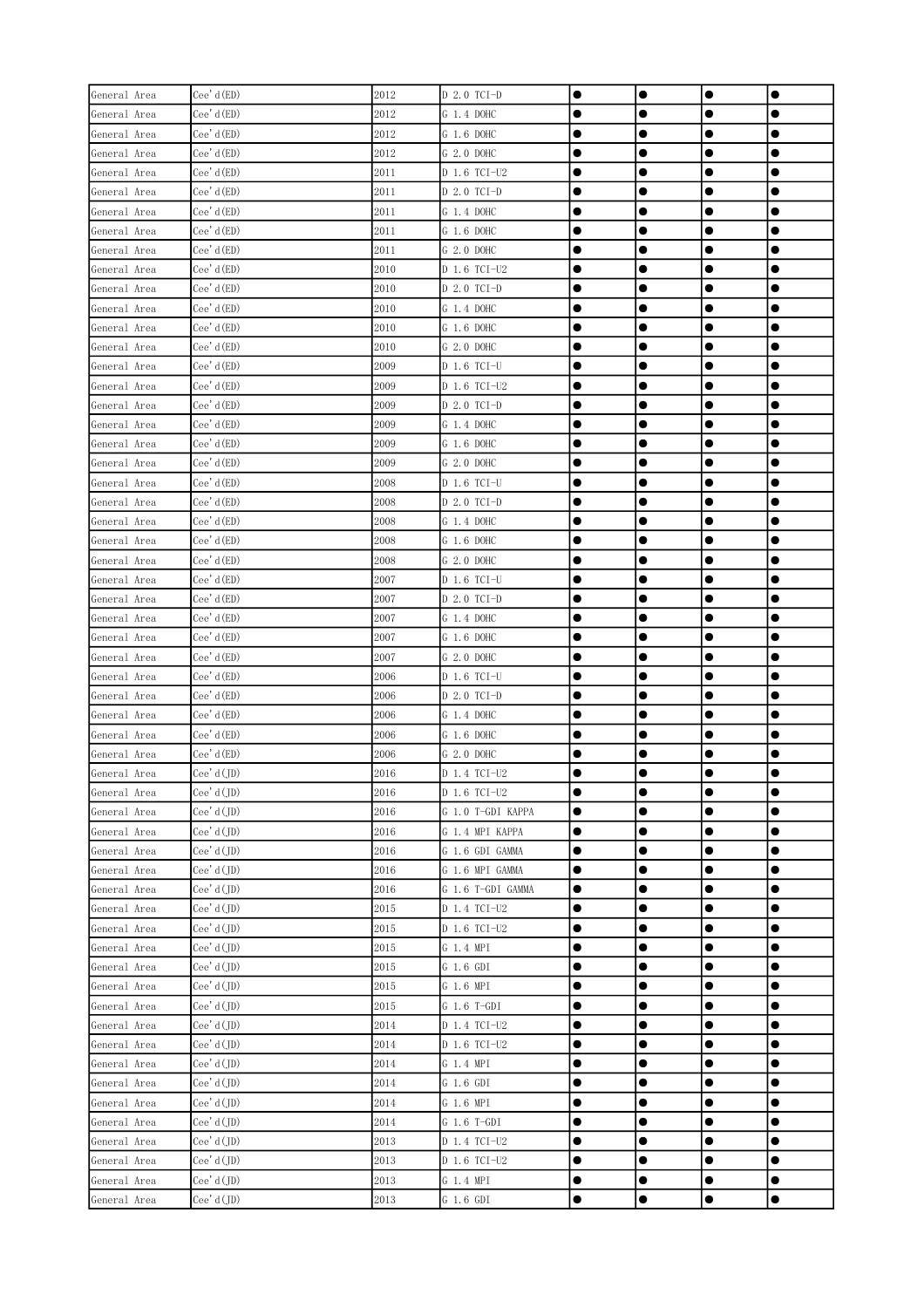| General Area | Cee' d(JD)       | 2013 | G 1.6 MPI         | $\bullet$ | $\bullet$ | $\bullet$ | $\bullet$ |
|--------------|------------------|------|-------------------|-----------|-----------|-----------|-----------|
| General Area | Cee'd (JD)       | 2013 | G 1.6 T-GDI       |           |           |           | 0         |
| General Area | Cerato(LD)       | 2009 | D 1.6 TCI-U       |           |           | 0         | ●         |
| General Area | Cerato(LD)       | 2009 | G 1.6 DOHC        |           |           | ●         | 0         |
| General Area | Cerato(LD)       | 2009 | G 2.0 DOHC        |           |           |           |           |
| General Area | Cerato(LD)       | 2008 | D 1.6 TCI-U       |           | $\bullet$ | 0         | $\bullet$ |
| General Area | Cerato(LD)       | 2008 | G 1.6 DOHC        | $\bullet$ | $\bullet$ |           | $\bullet$ |
| General Area | Cerato(LD)       | 2008 | G 2.0 DOHC        | $\bullet$ | $\bullet$ | 0         |           |
| General Area | Cerato(LD)       | 2007 | D 1.6 TCI-U       |           | $\bullet$ | 0         |           |
| General Area | Cerato(LD)       | 2007 | G 1.6 DOHC        |           |           | 0         | 0         |
| General Area | Cerato(LD)       | 2007 | G 2.0 DOHC        |           |           | 0         |           |
| General Area | Cerato(LD)       | 2006 | D 1.6 TCI-U       |           | $\bullet$ | $\bullet$ | $\bullet$ |
| General Area | Cerato(LD)       | 2006 | D 2.0 TCI-D       | $\bullet$ | $\bullet$ | 0         |           |
| General Area | Cerato(LD)       | 2006 | G 1.6 DOHC        | $\bullet$ | $\bullet$ | 0         |           |
| General Area | Cerato(LD)       | 2006 | G 2.0 DOHC        |           | $\bullet$ | ●         |           |
| General Area | Cerato(LD)       | 2005 | D 2.0 TCI-D       |           |           | 0         | ●         |
| General Area | Cerato(LD)       | 2005 | G 1.6 DOHC        |           |           | 0         |           |
| General Area | Cerato(LD)       | 2005 | G 2.0 DOHC        |           | $\bullet$ | $\bullet$ | $\bullet$ |
| General Area | Cerato(LD)       | 2004 | D 2.0 TCI-D       | $\bullet$ | $\bullet$ | $\bullet$ | $\bullet$ |
| General Area | Cerato(LD)       | 2004 | G 1.6 DOHC        | $\bullet$ | $\bullet$ | $\bullet$ | $\bullet$ |
| General Area | Cerato(LD)       | 2004 | G 2.0 DOHC        | $\bullet$ | $\bullet$ | $\bullet$ |           |
| General Area | Cerato(LD)       | 2003 | G 1.6 DOHC        |           | $\bullet$ | 0         |           |
| General Area | Cerato/Forte(TD) | 2013 | G 1.6 DOHC        |           |           | 0         | 0         |
| General Area | Cerato/Forte(TD) | 2013 | G 2.0 DOHC        |           |           | $\bullet$ | $\bullet$ |
| General Area | Cerato/Forte(TD) | 2012 | G 1.6 DOHC        |           | $\bullet$ | 0         | $\bullet$ |
| General Area | Cerato/Forte(TD) | 2012 | G 2.0 DOHC        | $\bullet$ | $\bullet$ | $\bullet$ |           |
| General Area | Cerato/Forte(TD) | 2011 | G 1.6 DOHC        |           |           | 0         |           |
| General Area | Cerato/Forte(TD) | 2011 | G 2.0 DOHC        |           |           | 0         |           |
| General Area | Cerato/Forte(TD) | 2010 | G 1.6 DOHC        |           |           | ●         |           |
| General Area | Cerato/Forte(TD) | 2010 | G 2.0 DOHC        |           |           | Œ         |           |
| General Area | Cerato/Forte(TD) | 2009 | G 1.6 DOHC        |           | $\bullet$ |           | $\bullet$ |
| General Area | Cerato/Forte(TD) | 2009 | G 2.0 DOHC        | $\bullet$ | $\bullet$ | $\bullet$ | $\bullet$ |
| General Area | Cerato/Forte(YD) | 2017 | D 1.6 TCI-U2      |           | $\bullet$ | 0         | 0         |
| General Area | Cerato/Forte(YD) | 2017 | G 1.6 T-GDI GAMMA | $\bullet$ | $\bullet$ | 0         |           |
| General Area | Cerato/Forte(YD) | 2016 | D 1.6 TCI-U2      |           | c         | ●         | 0         |
| General Area | Cerato/Forte(YD) | 2016 | G 1.6 MPI GAMMA   |           | e         |           |           |
| General Area | Cerato/Forte(YD) | 2016 | G 1.6 T-GDI GAMMA | $\bullet$ | $\bullet$ | $\bullet$ | $\bullet$ |
| General Area | Cerato/Forte(YD) | 2015 | F 1.6 MPI         | $\bullet$ | $\bullet$ | 0         | $\bullet$ |
| General Area | Cerato/Forte(YD) | 2015 | $G_1.6$ GDI       | $\bullet$ | $\bullet$ | 0         | $\bullet$ |
| General Area | Cerato/Forte(YD) | 2015 | G 1.6 MPI         | $\bullet$ | $\bullet$ |           | $\bullet$ |
| General Area | Cerato/Forte(YD) | 2015 | G 1.6 TCI GDI     | $\bullet$ | $\bullet$ | ●         | $\bullet$ |
| General Area | Cerato/Forte(YD) | 2015 | G 1.8 MPI         | $\bullet$ | $\bullet$ | $\bullet$ | $\bullet$ |
| General Area | Cerato/Forte(YD) | 2015 | G 2.0 GDI         |           | $\bullet$ |           |           |
| General Area | Cerato/Forte(YD) | 2015 | G 2.0 MPI         | $\bullet$ | $\bullet$ | $\bullet$ | $\bullet$ |
| General Area | Cerato/Forte(YD) | 2014 | F 1.6 MPI         | $\bullet$ | $\bullet$ | $\bullet$ | $\bullet$ |
| General Area | Cerato/Forte(YD) | 2014 | G 1.6 GDI         | $\bullet$ | $\bullet$ | 0         |           |
| General Area | Cerato/Forte(YD) | 2014 | G 1.6 MPI         | $\bullet$ | $\bullet$ | 0         |           |
| General Area | Cerato/Forte(YD) | 2014 | G 1.6 TCI GDI     | $\bullet$ | $\bullet$ |           |           |
| General Area | Cerato/Forte(YD) | 2014 | G 1.8 MPI         |           |           | 0         | $\bullet$ |
| General Area | Cerato/Forte(YD) | 2014 | G 2.0 GDI         | $\bullet$ | $\bullet$ | $\bullet$ | $\bullet$ |
| General Area | Cerato/Forte(YD) | 2014 | G 2.0 MPI         | $\bullet$ | $\bullet$ |           | $\bullet$ |
| General Area | Cerato/Forte(YD) | 2013 | F 1.6 MPI         | $\bullet$ | $\bullet$ | $\bullet$ | $\bullet$ |
| General Area | Cerato/Forte(YD) | 2013 | G 1.6 MPI         | $\bullet$ | $\bullet$ | ●         | $\bullet$ |
| General Area | Cerato/Forte(YD) | 2013 | G 1.8 MPI         | $\bullet$ | $\bullet$ | $\bullet$ | $\bullet$ |
| General Area | Cerato/Forte(YD) | 2013 | $G$ 2.0 $GDI$     | $\bullet$ | $\bullet$ | ●         | $\bullet$ |
| General Area | Cerato/Forte(YD) | 2013 | G 2.0 MPI         | $\bullet$ | $\bullet$ |           | $\bullet$ |
| General Area | Joice (NO)       | 2002 | G 2.0 DOHC        | $\bullet$ | $\bullet$ | $\bullet$ | $\bullet$ |
| General Area | Joice (NO)       | 2001 | G 2.0 DOHC        | $\bullet$ | $\bullet$ | $\bullet$ | $\bullet$ |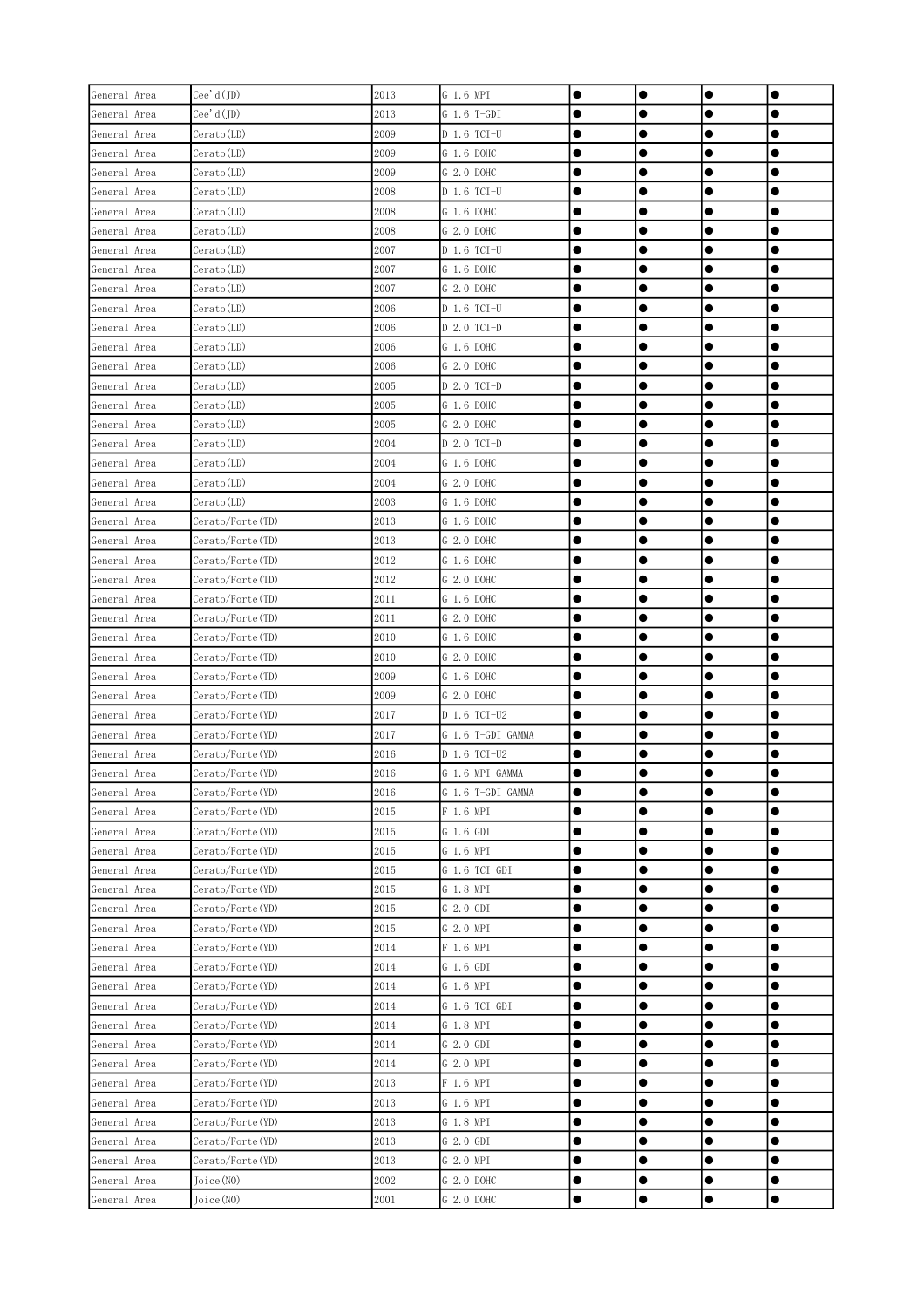| General Area                 | Joice (NO)                                                    | 2000         | G 2.0 DOHC            | $\bullet$ | $\bullet$ | $\bullet$ | $\bullet$ |
|------------------------------|---------------------------------------------------------------|--------------|-----------------------|-----------|-----------|-----------|-----------|
| General Area                 | K2500/K2700/K3000/K3000S (PU)                                 | 2015         | D 3.0 IDI-J           |           |           | 0         |           |
| General Area                 | K2500/K2700/K3000/K3001S(PU)                                  | 2015         | D 2.9 C/R-J           | $\bullet$ |           | 0         |           |
| General Area                 | K2500/K2700/K3000/K3002S(PU)                                  | 2015         | D 2.7 IDI-J           | $\bullet$ | $\bullet$ |           | $\bullet$ |
| General Area                 | K2500/K2700/K3000/K3003S(PU)                                  | 2015         | D 2.5 TCI-A2          | $\bullet$ | $\bullet$ | $\bullet$ | $\bullet$ |
| General Area                 | K2500/K2700/K3000/K3004S (PU)                                 | 2015         | D 2.5 TCI-4D56        | $\bullet$ |           | 0         | 0         |
| General Area                 | K2500/K2700/K3000/K3005S (PU)                                 | 2014         | D 3.0 IDI-J           | $\bullet$ | $\bullet$ | 0         | 0         |
| General Area                 | K2500/K2700/K3000/K3006S (PU)                                 | 2014         | D 2.9 C/R-J           | $\bullet$ |           | 0         |           |
| General Area                 | K2500/K2700/K3000/K3007S(PU)                                  | 2014         | D 2.7 IDI-J           | $\bullet$ |           | 0         |           |
| General Area                 | K2500/K2700/K3000/K3008S(PU)                                  | 2014         | D 2.5 TCI-A2          |           | $\bullet$ | 0         |           |
| General Area                 | K2500/K2700/K3000/K3009S(PU)                                  | 2014         | D 2.5 TCI-4D56        | $\bullet$ | $\bullet$ |           | $\bullet$ |
| General Area                 | K2500/K2700/K3000/K3010S(PU)                                  | 2013         | D 3.0 IDI-J           | $\bullet$ | $\bullet$ | 0         |           |
| General Area                 | K2500/K2700/K3000/K3011S(PU)                                  | 2013         | D 2.9 C/R-J           |           |           | e         | 0         |
| General Area                 | K2500/K2700/K3000/K3012S(PU)                                  | 2013         | D 2.7 IDI-J           |           |           |           |           |
| General Area                 | K2500/K2700/K3000/K3013S(PU)                                  | 2013         | D 2.5 TCI-A2          |           |           |           |           |
| General Area                 | K2500/K2700/K3000/K3014S (PU)                                 | 2013         | D 2.5 TCI-4D56        |           |           | Œ         |           |
| General Area                 | K2500/K2700/K3000/K3015S (PU)                                 | 2012         | D 2.5 TCI             | $\bullet$ | $\bullet$ | $\bullet$ | $\bullet$ |
| General Area                 | K2500/K2700/K3000/K3016S (PU)                                 | 2012         | D 2.7 J2              | $\bullet$ | $\bullet$ | $\bullet$ | $\bullet$ |
| General Area                 | K2500/K2700/K3000/K3017S (PU)                                 | 2012         | D 2.9 CRDI            | $\bullet$ |           | 0         | 0         |
| General Area                 | K2500/K2700/K3000/K3018S(PU)                                  | 2012         | D 3.0 JT              | $\bullet$ | $\bullet$ | $\bullet$ | $\bullet$ |
| General Area                 | K2500/K2700/K3000/K3019S(PU)                                  | 2011         | D 2.5 TCI             |           |           | $\bullet$ |           |
| General Area                 | K2500/K2700/K3000/K3020S (PU)                                 | 2011         | D 2.7 J2              |           |           | 0         | 0         |
| General Area                 | K2500/K2700/K3000/K3021S(PU)                                  | 2011         | D 2.9 CRDI            |           | $\bullet$ |           |           |
| General Area                 | K2500/K2700/K3000/K3022S(PU)                                  | 2011         | D 3.0 JT              | $\bullet$ | $\bullet$ | 0         |           |
| General Area                 | K2500/K2700/K3000/K3023S(PU)                                  | 2010         | D 2.5 TCI             | $\bullet$ |           | 0         |           |
| General Area                 | K2500/K2700/K3000/K3024S (PU)                                 | 2010         | D 2.7 J2              |           |           | 0         | 0         |
| General Area                 | K2500/K2700/K3000/K3025S(PU)                                  | 2010         | D 2.9 CRDI            |           |           |           |           |
| General Area                 | K2500/K2700/K3000/K3026S (PU)                                 | 2010         | D 3.0 JT              | $\bullet$ |           | 0         |           |
| General Area                 | K2500/K2700/K3000/K3027S(PU)                                  | 2009         | D 2.5 TCI             |           |           | 0         |           |
| General Area                 | K2500/K2700/K3000/K3028S(PU)                                  | 2009         | D 2.7 J2              | $\bullet$ | $\bullet$ | $\bullet$ | $\bullet$ |
| General Area                 | K2500/K2700/K3000/K3029S (PU)                                 | 2009         | D 2.9 CRDI            | $\bullet$ | $\bullet$ | $\bullet$ | $\bullet$ |
| General Area                 | K2500/K2700/K3000/K3030S (PU)                                 | 2009         | D 3.0 JT              | $\bullet$ | $\bullet$ | 0         | 0         |
| General Area                 | K2500/K2700/K3000/K3031S (PU)                                 | 2008         | D 2.5 TCI             | $\bullet$ |           | 0         |           |
| General Area                 | K2500/K2700/K3000/K3032S (PU)                                 | 2008         | D 2.7 J2              |           |           | $\bullet$ |           |
| General Area<br>General Area | K2500/K2700/K3000/K3033S (PU)                                 | 2008<br>2008 | $D 2.9$ CRDI          |           | $\bullet$ | 0<br>0    |           |
|                              | K2500/K2700/K3000/K3034S (PU)<br>K2500/K2700/K3000/K3035S(PU) | 2007         | D 3.0 JT              | $\bullet$ | $\bullet$ | $\bullet$ | $\bullet$ |
| General Area<br>General Area | K2500/K2700/K3000/K3036S (PU)                                 | 2007         | D 2.5 TCI<br>D 2.7 J2 |           |           | œ         |           |
| General Area                 | K2500/K2700/K3000/K3037S (PU)                                 | 2007         | D 3.0 JT              |           | $\bullet$ | ●         |           |
| General Area                 | K2500/K2700/K3000/K3038S (PU)                                 | 2006         | D 2.5 TCI             |           |           | ●         |           |
| General Area                 | K2500/K2700/K3000/K3039S (PU)                                 | 2006         | D 2.7 J2              |           |           |           |           |
| General Area                 | K2500/K2700/K3000/K3040S (PU)                                 | 2006         | D 3.0 JT              | $\bullet$ | $\bullet$ | 0         | $\bullet$ |
| General Area                 | K2500/K2700/K3000/K3041S(PU)                                  | 2005         | D 2.5 TCI             | $\bullet$ | $\bullet$ | $\bullet$ | $\bullet$ |
| General Area                 | K2500/K2700/K3000/K3042S(PU)                                  | 2005         | D 2.7 J2              | $\bullet$ | $\bullet$ | 0         | 0         |
| General Area                 | K2500/K2700/K3000/K3043S (PU)                                 | 2005         | D 3.0 JT              | $\bullet$ | $\bullet$ | 0         | 0         |
| General Area                 | K2500/K2700/K3000/K3044S(PU)                                  | 2004         | D 2.5 TCI             |           |           | 0         | 0         |
| General Area                 | K2500/K2700/K3000/K3045S (PU)                                 | 2004         | D 2.7 J2              |           |           | 0         |           |
| General Area                 | K2500/K2700/K3000/K3046S (PU)                                 | 2004         | D 3.0 JT              |           | $\bullet$ | $\bullet$ | $\bullet$ |
| General Area                 | Opirus(GH)                                                    | 2010         | G 2.7 DOHC            | $\bullet$ | $\bullet$ | $\bullet$ | $\bullet$ |
| General Area                 | Opirus(GH)                                                    | 2010         | G 3.8 DOHC            | $\bullet$ | $\bullet$ | 0         |           |
| General Area                 | Opirus (GH)                                                   | 2009         | G 2.7 DOHC            |           | $\bullet$ |           |           |
| General Area                 | Opirus(GH)                                                    | 2009         | G 3.8 DOHC            |           |           | ●         | ●         |
| General Area                 | Opirus (GH)                                                   | 2008         | G 2.7 DOHC            | $\bullet$ |           | ●         |           |
| General Area                 | Opirus (GH)                                                   | 2008         | G 3.8 DOHC            | $\bullet$ | $\bullet$ | $\bullet$ | $\bullet$ |
| General Area                 | Opirus (GH)                                                   | 2007         | G 2.7 DOHC            | $\bullet$ | $\bullet$ | 0         | $\bullet$ |
| General Area                 | Opirus (GH)                                                   | 2007         | G 3.8 DOHC            | $\bullet$ | $\bullet$ | $\bullet$ | $\bullet$ |
| General Area                 | Opirus (GH)                                                   | 2006         | G 3.0 DOHC            | $\bullet$ | $\bullet$ | 0         |           |
| General Area                 | Opirus (GH)                                                   | 2006         | G 3.5 DOHC            | $\bullet$ | $\bullet$ | $\bullet$ |           |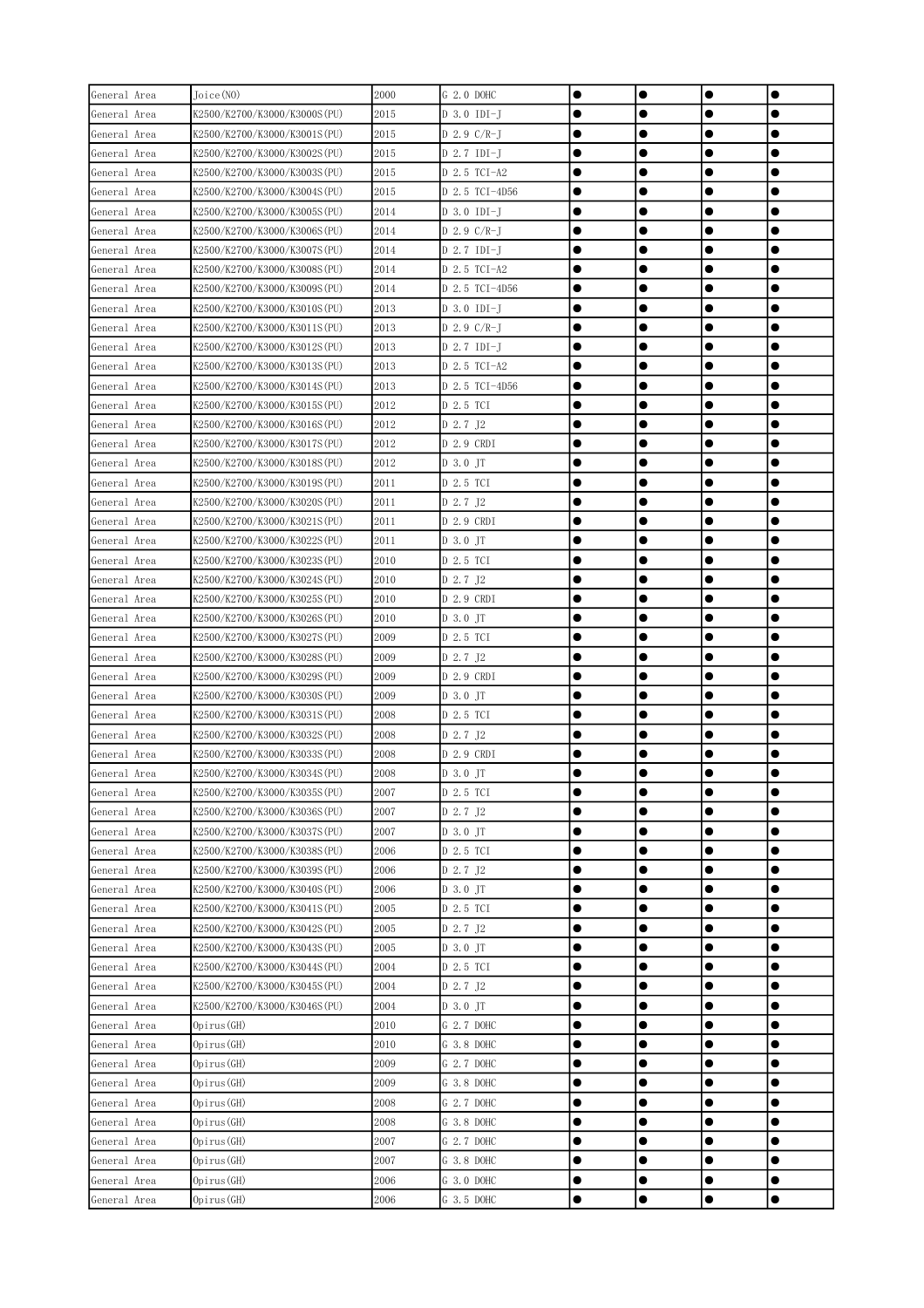| General Area | Opirus (GH)                     | 2005 | G 3.0 DOHC         | $\bullet$ | $\bullet$ | $\bullet$ | $\bullet$ |
|--------------|---------------------------------|------|--------------------|-----------|-----------|-----------|-----------|
| General Area | Opirus(GH)                      | 2005 | G 3.5 DOHC         |           |           | œ         | 0         |
| General Area | Opirus (GH)                     | 2004 | G 3.0 DOHC         |           |           | ●         |           |
| General Area | Opirus (GH)                     | 2004 | G 3.5 DOHC         |           |           | ●         |           |
| General Area | Optima (JF)                     | 2016 | D 1.7 TCI-U2       | $\bullet$ |           |           |           |
| General Area | Optima (JF)                     | 2016 | G 2.0 CVVL- NU     | $\bullet$ | $\bullet$ | $\bullet$ | $\bullet$ |
| General Area | Optima (JF)                     | 2016 | G 2.0 MPI-NU       | $\bullet$ | $\bullet$ | $\bullet$ | $\bullet$ |
| General Area | Optima (JF)                     | 2016 | G 2.0 T-GDI THETA2 | $\bullet$ | $\bullet$ | $\bullet$ | $\bullet$ |
| General Area | Optima (JF)                     | 2016 | G 2.4 GDI THETA2   | $\bullet$ | $\bullet$ | $\bullet$ | $\bullet$ |
| General Area | Optima (JF)                     | 2016 | G 2.4 MPI THETA    | $\bullet$ | $\bullet$ |           |           |
| General Area | Optima HEV(JF HEV)              | 2016 | G 2.0 NU GDI HEV   | $\bullet$ |           |           |           |
| General Area | Optima HEV(TF HEV)              | 2015 | G 2.0 HEV          | $\bullet$ | $\bullet$ | $\bullet$ | $\bullet$ |
| General Area | Optima HEV(TF HEV)              | 2014 | G 2.0 HEV          | $\bullet$ | $\bullet$ |           | $\bullet$ |
| General Area | Optima HEV(TF HEV)              | 2013 | G 2.0 HEV          | $\bullet$ | $\bullet$ | 0         |           |
| General Area | Optima(JFA) - For Mexico only   | 2016 | G 1.6 T-GDI GAMMA  |           | $\bullet$ |           |           |
| General Area | Optima(JFA) - For Mexico only   | 2016 | G 2.0 T-GDI THETA2 | $\bullet$ | $\bullet$ | $\bullet$ | $\bullet$ |
| General Area | $Optima(JFA) - For Mexico only$ | 2016 | G 2.4 GDI THETA2   | $\bullet$ |           | 0         |           |
| General Area | 0ptima(TF)                      | 2015 | D 1.7 TCI-U2       | $\bullet$ | $\bullet$ | 0         | $\bullet$ |
| General Area | 0ptima(TF)                      | 2015 | G 2.0 Nu MPI       | $\bullet$ | $\bullet$ | $\bullet$ | $\bullet$ |
| General Area | 0ptima(TF)                      | 2015 | G 2.0 T-GDI        | $\bullet$ | $\bullet$ | $\bullet$ | $\bullet$ |
| General Area | 0ptima(TF)                      | 2015 | G 2.4 GDI          | $\bullet$ | $\bullet$ | $\bullet$ | $\bullet$ |
| General Area | 0ptima(TF)                      | 2015 | G 2.4 MPI          | $\bullet$ | $\bullet$ | 0         |           |
| General Area | 0ptima(TF)                      | 2014 | D 1.7 TCI-U2       | $\bullet$ | $\bullet$ | $\bullet$ | $\bullet$ |
| General Area | 0ptima(TF)                      | 2014 | G 2.0 Nu MPI       | $\bullet$ | $\bullet$ |           |           |
| General Area | 0ptima(TF)                      | 2014 | G 2.0 T-GDI        | $\bullet$ | $\bullet$ |           | $\bullet$ |
| General Area | 0ptima(TF)                      | 2014 | $G$ 2.4 GDI        | $\bullet$ | $\bullet$ | $\bullet$ |           |
| General Area | Optima(TF)                      | 2014 | G 2.4 MPI          | $\bullet$ | $\bullet$ | 0         |           |
| General Area | 0ptima(TF)                      | 2013 | D 1.7 TCI-U2       |           | $\bullet$ | ●         |           |
| General Area | 0ptima(TF)                      | 2013 | G 2.0 DOHC         |           |           | ●         |           |
| General Area | 0ptima(TF)                      | 2013 | G 2.0 MPI-NU       |           |           |           |           |
| General Area | 0ptima(TF)                      | 2013 | G 2.4 DOHC         | $\bullet$ | $\bullet$ | $\bullet$ | $\bullet$ |
| General Area | 0ptima(TF)                      | 2013 | G 2.4 GDI          | $\bullet$ | $\bullet$ | $\bullet$ | $\bullet$ |
| General Area | 0ptima(TF)                      | 2012 | D 1.7 TCI-U2       | $\bullet$ | $\bullet$ |           |           |
| General Area | 0ptima(TF)                      | 2012 | G 2.0 DOHC         | $\bullet$ | $\bullet$ |           |           |
| General Area | Optima(TF)                      | 2012 | G 2.4 DOHC         | $\bullet$ |           | 0         |           |
| General Area | 0ptima(TF)                      | 2012 | G 2.4 GDI          |           |           | c         | Œ         |
| General Area | 0ptima(TF)                      | 2011 | G 2.0 DOHC         | $\bullet$ | $\bullet$ | $\bullet$ | $\bullet$ |
| General Area | Optima(TF)                      | 2011 | G 2.4 DOHC         | $\bullet$ | $\bullet$ | 0         | $\bullet$ |
| General Area | 0ptima(TF)                      | 2011 | G 2.4 GDI          | $\bullet$ | $\bullet$ | $\bullet$ | $\bullet$ |
| General Area | Optima/Magentis(MG)             | 2010 | D 2.0 TCI-D        | $\bullet$ | $\bullet$ | 0         | $\bullet$ |
| General Area | Optima/Magentis(MG)             | 2010 | G 2.0 DOHC         | $\bullet$ | $\bullet$ | $\bullet$ | $\bullet$ |
| General Area | Optima/Magentis(MG)             | 2010 | G 2.4 DOHC         | $\bullet$ | $\bullet$ | $\bullet$ | $\bullet$ |
| General Area | Optima/Magentis(MG)             | 2010 | G 2.7 DOHC         | $\bullet$ | $\bullet$ |           | $\bullet$ |
| General Area | Optima/Magentis(MG)             | 2009 | D 2.0 TCI-D        | $\bullet$ | $\bullet$ | $\bullet$ | $\bullet$ |
| General Area | Optima/Magentis(MG)             | 2009 | G 2.0 DOHC         | $\bullet$ | $\bullet$ | $\bullet$ | $\bullet$ |
| General Area | Optima/Magentis(MG)             | 2009 | G 2.4 DOHC         | $\bullet$ | $\bullet$ | $\bullet$ | $\bullet$ |
| General Area | Optima/Magentis(MG)             | 2009 | G 2.7 DOHC         | $\bullet$ | $\bullet$ | 0         | $\bullet$ |
| General Area | Optima/Magentis(MG)             | 2008 | $D 2.0 TCI-D$      | $\bullet$ | $\bullet$ | $\bullet$ | $\bullet$ |
| General Area | Optima/Magentis(MG)             | 2008 | G 2.0 DOHC         | $\bullet$ | $\bullet$ | 0         | $\bullet$ |
| General Area | Optima/Magentis(MG)             | 2008 | G 2.4 DOHC         | $\bullet$ | $\bullet$ | $\bullet$ | $\bullet$ |
| General Area | Optima/Magentis(MG)             | 2008 | G 2.7 DOHC         | $\bullet$ | $\bullet$ | $\bullet$ | $\bullet$ |
| General Area | Optima/Magentis(MG)             | 2007 | D 2.0 TCI-D        | $\bullet$ | $\bullet$ | $\bullet$ | $\bullet$ |
| General Area | Optima/Magentis(MG)             | 2007 | G 2.0 DOHC         | $\bullet$ | $\bullet$ | $\bullet$ | $\bullet$ |
| General Area | Optima/Magentis(MG)             | 2007 | G 2.4 DOHC         | $\bullet$ | $\bullet$ | $\bullet$ | $\bullet$ |
| General Area | Optima/Magentis(MG)             | 2007 | G 2.7 DOHC         | $\bullet$ | $\bullet$ | 0         | $\bullet$ |
| General Area | Optima/Magentis(MG)             | 2006 | D 2.0 TCI-D        | $\bullet$ | $\bullet$ | $\bullet$ | $\bullet$ |
| General Area | Optima/Magentis(MG)             | 2006 | G 2.0 DOHC         | $\bullet$ | $\bullet$ | $\bullet$ | $\bullet$ |
| General Area | Optima/Magentis(MG)             | 2006 | G 2.4 DOHC         | $\bullet$ | $\bullet$ | $\bullet$ | $\bullet$ |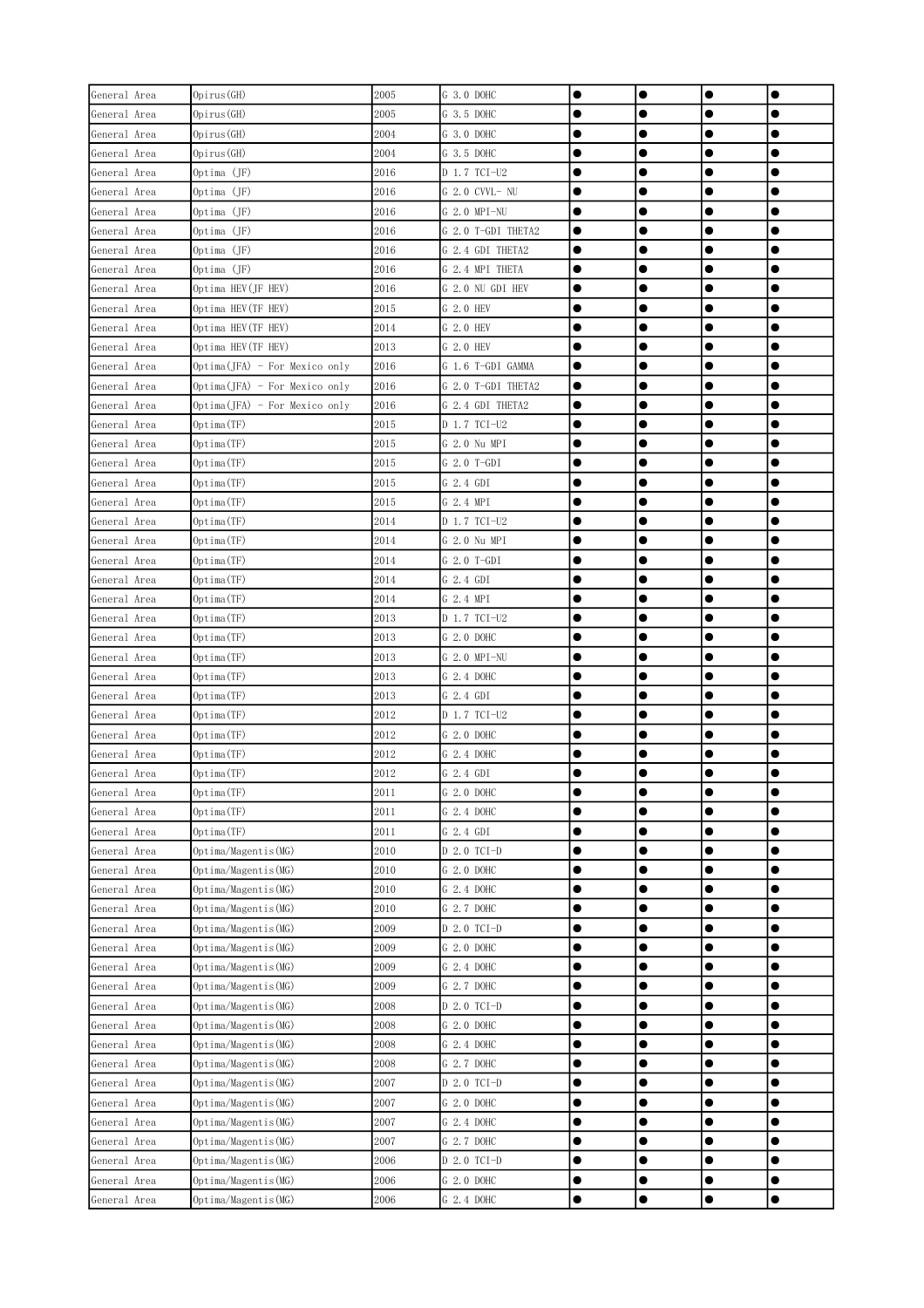| General Area                 | Optima/Magentis(MG)          | 2006         | G 2.7 DOHC               | $\bullet$              | $\bullet$              | $\bullet$ | $\bullet$ |
|------------------------------|------------------------------|--------------|--------------------------|------------------------|------------------------|-----------|-----------|
| General Area                 | Optima/Magentis(MS)          | 2006         | G 2.0 DOHC               |                        |                        | c         | 0         |
| General Area                 | Optima/Magentis(MS)          | 2006         | G 2.5 DOHC               |                        | $\bullet$              | 0         |           |
| General Area                 | Optima/Magentis(MS)          | 2006         | G 2.7 DOHC               | $\bullet$              | $\bullet$              | 0         | $\bullet$ |
| General Area                 | Optima/Magentis(MS)          | 2005         | G 2.0 DOHC               | $\bullet$              | $\bullet$              | $\bullet$ | $\bullet$ |
| General Area                 | Optima/Magentis(MS)          | 2005         | G 2.4 DOHC               | $\bullet$              | $\bullet$              | 0         | 0         |
| General Area                 | Optima/Magentis(MS)          | 2005         | G 2.5 DOHC               | $\bullet$              |                        | 0         | 0         |
| General Area                 | Optima/Magentis(MS)          | 2005         | G 2.7 DOHC               | $\bullet$              |                        | 0         |           |
| General Area                 | Optima/Magentis(MS)          | 2004         | G 2.0 DOHC               | $\bullet$              |                        | 0         |           |
| General Area                 | Optima/Magentis(MS)          | 2004         | G 2.4 DOHC               |                        | $\bullet$              | 0         | $\bullet$ |
| General Area                 | Optima/Magentis(MS)          | 2004         | G 2.5 DOHC               | $\bullet$              | $\bullet$              | 0         | $\bullet$ |
| General Area                 | Optima/Magentis(MS)          | 2004         | G 2.7 DOHC               | $\bullet$              | $\bullet$              | $\bullet$ | $\bullet$ |
| General Area                 | Optima/Magentis(MS)          | 2003         | G 2.0 DOHC               |                        |                        | e         |           |
| General Area                 | Optima/Magentis(MS)          | 2003         | G 2.4 DOHC               |                        | $\bullet$              | 0         | 0         |
| General Area                 | Optima/Magentis(MS)          | 2003         | G 2.5 DOHC               | $\bullet$              | $\bullet$              | ●         | $\bullet$ |
| General Area                 | Optima/Magentis(MS)          | 2003         | G 2.7 DOHC               |                        |                        | Œ         | 0         |
| General Area                 | Optima/Magentis(MS)          | 2002         | G 2.0 DOHC               | $\bullet$              | $\bullet$              | $\bullet$ | $\bullet$ |
| General Area                 | Optima/Magentis(MS)          | 2002         | G 2.4 DOHC               | $\bullet$              | $\bullet$              | $\bullet$ | $\bullet$ |
| General Area                 | Optima/Magentis(MS)          | 2002         | G 2.5 DOHC               | $\bullet$              | $\bullet$              | 0         | 0         |
| General Area                 | Optima/Magentis(MS)          | 2002         | G 2.7 DOHC               | $\bullet$              | $\bullet$              | $\bullet$ | $\bullet$ |
| General Area                 | Optima/Magentis(MS)          | 2001         | G 2.0 DOHC               | $\bullet$              |                        | $\bullet$ | 0         |
| General Area                 | Optima/Magentis(MS)          | 2001         | G 2.4 DOHC               |                        | 0                      | 0         | 0         |
| General Area                 | Optima/Magentis(MS)          | 2001         | G 2.5 DOHC               | $\bullet$              | $\bullet$              | 0         |           |
| General Area                 | Picanto (SA)                 | 2011         | D 1.1 TCI-U              | $\bullet$              | $\bullet$              | $\bullet$ | $\bullet$ |
| General Area                 | Picanto (SA)                 | 2011         | G 1.0 SOHC               | $\bullet$              | $\bullet$              | 0         |           |
| General Area                 | Picanto(SA)                  | 2011         | G 1.1 SOHC               |                        | $\bullet$              | 0         | 0         |
| General Area                 | Picanto(SA)                  | 2010         | D 1.1 TCI-U              | $\bullet$              | $\bullet$              | 0         |           |
| General Area                 | Picanto (SA)                 | 2010         | G 1.0 SOHC               | $\bullet$              | $\bullet$              | 0         |           |
| General Area                 | Picanto(SA)                  | 2010         | G 1.1 SOHC               |                        | $\bullet$              | 0         | $\bullet$ |
| General Area                 | Picanto (SA)                 | 2009         | D 1.1 TCI-U              | $\bullet$              | $\bullet$              | $\bullet$ | $\bullet$ |
| General Area                 | Picanto (SA)                 | 2009         | G 1.0 SOHC               | $\bullet$              | $\bullet$              | $\bullet$ | $\bullet$ |
| General Area                 | Picanto (SA)                 | 2009         | G 1.1 SOHC               | $\bullet$              | $\bullet$              | 0         | 0         |
| General Area                 | Picanto (SA)                 | 2008         | D 1.1 TCI-U              | $\bullet$              |                        | 0         |           |
| General Area                 | Picanto (SA)                 | 2008         | G 1.0 SOHC               | $\bullet$              | $\bullet$              | 0         |           |
| General Area                 | Picanto(SA)                  | 2008         | G 1.1 SOHC               |                        |                        | 0         |           |
| General Area                 | Picanto (SA)                 | 2007         | D 1.1 TCI-U              |                        |                        |           |           |
| General Area                 | Picanto (SA)                 | 2007         | G 1.0 SOHC               | $\bullet$              | $\bullet$              | $\bullet$ | $\bullet$ |
| General Area                 | Picanto (SA)                 | 2007         | G 1.1 SOHC               |                        |                        | c         |           |
| General Area                 | Picanto (SA)                 | 2006         | D 1.1 TCI-U              |                        | $\bullet$              | ●         | ●         |
| General Area                 | Picanto (SA)                 | 2006         | G 1.0 SOHC               |                        |                        | ●         | ●         |
| General Area                 | Picanto (SA)                 | 2006         | G 1.1 SOHC               |                        |                        |           |           |
| General Area                 | Picanto (SA)                 | 2005         | G 1.0 SOHC               |                        | $\bullet$              |           | $\bullet$ |
| General Area                 | Picanto (SA)                 | 2005         | G 1.1 SOHC               | $\bullet$<br>$\bullet$ | $\bullet$<br>$\bullet$ | 0         |           |
| General Area                 | Picanto (SA)<br>Picanto (SA) | 2004<br>2004 | G 1.0 SOHC               | $\bullet$              | $\bullet$              | 0<br>0    | 0         |
| General Area                 | Picanto (SA)                 | 2003         | G 1.1 SOHC<br>G 1.1 SOHC |                        |                        |           |           |
| General Area<br>General Area | Picanto (TA)                 | 2017         | F 1.0 DOHC KAPPA         | $\bullet$              |                        |           |           |
| General Area                 | Picanto (TA)                 | 2017         | G 1.0 MPI KAPPA          | $\bullet$              | $\bullet$              |           | $\bullet$ |
| General Area                 | Picanto(TA)                  | 2017         | G 1.2 MPI KAPPA          | $\bullet$              | $\bullet$              |           | $\bullet$ |
| General Area                 | Picanto (TA)                 | 2017         | L 1.0 LPGi KAPPA         | $\bullet$              | $\bullet$              | 0         | $\bullet$ |
| General Area                 | Picanto (TA)                 | 2016         | F 1.0 DOHC KAPPA         | $\bullet$              | $\bullet$              | ●         |           |
| General Area                 | Picanto (TA)                 | 2016         | G 1.0 MPI KAPPA          |                        |                        | ●         | ●         |
| General Area                 | Picanto(TA)                  | 2016         | G 1.2 MPI KAPPA          |                        |                        | $\bullet$ | $\bullet$ |
| General Area                 | Picanto (TA)                 | 2016         | L 1.0 LPGi KAPPA         |                        | $\bullet$              | $\bullet$ | $\bullet$ |
| General Area                 | Picanto (TA)                 | 2015         | B 1.0 DOHC               | $\bullet$              | $\bullet$              | $\bullet$ | $\bullet$ |
| General Area                 | Picanto (TA)                 | 2015         | B 1.0 LPGi               | $\bullet$              | $\bullet$              | $\bullet$ | $\bullet$ |
| General Area                 | Picanto (TA)                 | 2015         | F 1.0 DOHC               |                        | $\bullet$              | 0         |           |
| General Area                 | Picanto (TA)                 | 2015         | G 1.0 DOHC               | $\bullet$              | $\bullet$              | $\bullet$ | $\bullet$ |
|                              |                              |              |                          |                        |                        |           |           |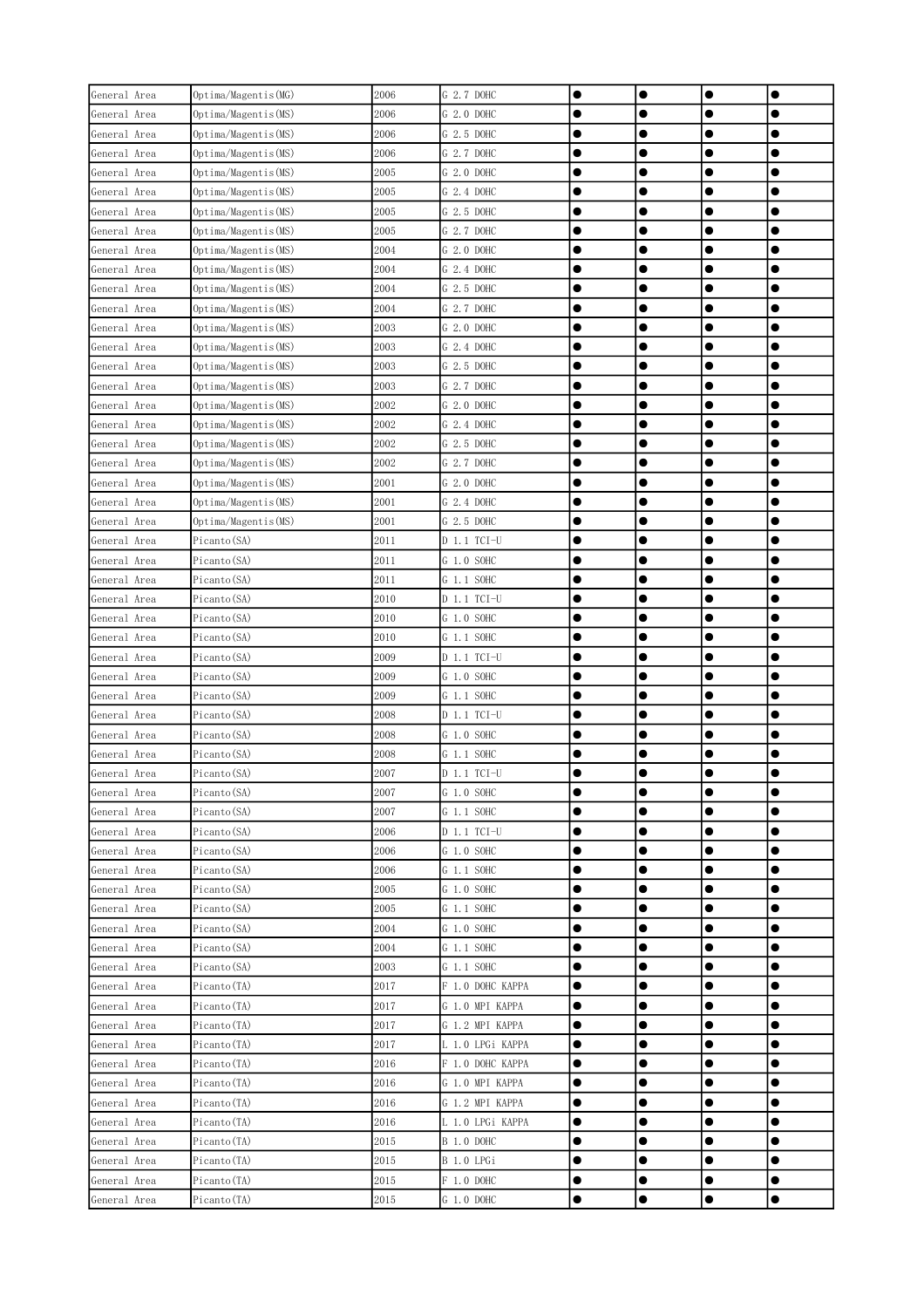| General Area | Picanto (TA) | 2015 | G 1.2 DOHC          | $\bullet$ | $\bullet$ | $\bullet$ | $\bullet$ |
|--------------|--------------|------|---------------------|-----------|-----------|-----------|-----------|
| General Area | Picanto(TA)  | 2014 | B 1.0 DOHC          |           |           | Œ         |           |
| General Area | Picanto (TA) | 2014 | B 1.0 LPGi          |           |           | 0         |           |
| General Area | Picanto (TA) | 2014 | F 1.0 DOHC          |           | $\bullet$ |           | $\bullet$ |
| General Area | Picanto (TA) | 2014 | G 1.0 DOHC          | $\bullet$ | $\bullet$ | $\bullet$ | $\bullet$ |
| General Area | Picanto (TA) | 2014 | G 1.2 DOHC          | $\bullet$ | $\bullet$ | $\bullet$ |           |
| General Area | Picanto (TA) | 2013 | B 1.0 DOHC          |           | $\bullet$ | $\bullet$ |           |
| General Area | Picanto (TA) | 2013 | F 1.0 DOHC          |           | $\bullet$ | $\bullet$ |           |
| General Area | Picanto(TA)  | 2013 | G 1.0 DOHC          | $\bullet$ | $\bullet$ | 0         |           |
| General Area | Picanto (TA) | 2013 | G 1.2 DOHC          |           | $\bullet$ | 0         | $\bullet$ |
| General Area | Picanto (TA) | 2012 | B 1.0 DOHC          | $\bullet$ | $\bullet$ | $\bullet$ | $\bullet$ |
| General Area | Picanto(TA)  | 2012 | F 1.0 DOHC          | $\bullet$ | $\bullet$ | $\bullet$ | $\bullet$ |
| General Area | Picanto(TA)  | 2012 | G 1.0 DOHC          |           | $\bullet$ |           |           |
| General Area | Picanto(TA)  | 2012 | G 1.2 DOHC          |           | $\bullet$ | ●         |           |
| General Area | Pregio(FP)   | 2006 | D 2.5 TCI           |           |           | $\bullet$ | $\bullet$ |
| General Area | Pregio(FP)   | 2006 | D 2.7 J2            |           |           | ●         |           |
| General Area | Pregio (FP)  | 2005 | D 2.5 TCI           | $\bullet$ | $\bullet$ | $\bullet$ | $\bullet$ |
| General Area | Pregio(FP)   | 2005 | D 2.7 J2            | $\bullet$ | $\bullet$ | $\bullet$ | $\bullet$ |
| General Area | Pregio(FP)   | 2004 | D 2.5 TCI           | $\bullet$ | $\bullet$ | $\bullet$ | 0         |
| General Area | Pregio(FP)   | 2004 | D 2.7 J2            | $\bullet$ | $\bullet$ | $\bullet$ | $\bullet$ |
| General Area | Pregio(FP)   | 2003 | D 2.5 TCI           |           | $\bullet$ | $\bullet$ |           |
| General Area | Pregio(FP)   | 2003 | D 2.7 J2            |           |           | 0         |           |
| General Area | Pregio(FP)   | 2002 | D 2.5 TCI           |           | $\bullet$ | $\bullet$ | $\bullet$ |
| General Area | Pregio(FP)   | 2002 | D 2.7 J2            | $\bullet$ | $\bullet$ | $\bullet$ |           |
| General Area | Pregio(FP)   | 2001 | D 2.7 J2            | $\bullet$ | $\bullet$ | 0         |           |
| General Area | Pregio(FP)   | 2000 | D 2.7 J2            |           |           |           | ●         |
| General Area | Quoris(KH)   | 2016 | G 3.8 GDI LAMBDA II | $\bullet$ | $\bullet$ | ●         | $\bullet$ |
| General Area | Quoris (KH)  | 2016 | G 3.8 MPI LAMBDA II | $\bullet$ |           | 0         |           |
| General Area | Quoris (KH)  | 2016 | G 5.0 GDI TAU       |           | $\bullet$ | 0         |           |
| General Area | Quoris (KH)  | 2015 | G 3.8 GDI Rambda2   | $\bullet$ | $\bullet$ | $\bullet$ | $\bullet$ |
| General Area | Quoris (KH)  | 2015 | G 3.8 MPI Rambda2   | $\bullet$ | $\bullet$ | $\bullet$ | $\bullet$ |
| General Area | Quoris (KH)  | 2015 | G 5.0 GDI TAU       | $\bullet$ | $\bullet$ | 0         |           |
| General Area | Quoris(KH)   | 2014 | G 3.8 MPI           |           | $\bullet$ | 0         |           |
| General Area | Quoris(KH)   | 2013 | G 3.8 MPI           |           | $\bullet$ | $\bullet$ |           |
| General Area | RIO(BC)      | 2013 | G 1.5 DOHC          |           |           | 0         |           |
| General Area | RIO(BC)      | 2012 | G 1.5 DOHC          |           | $\bullet$ |           | 0         |
| General Area | RIO(BC)      | 2011 | G 1.5 DOHC          | $\bullet$ | $\bullet$ | $\bullet$ | $\bullet$ |
| General Area | RIO(BC)      | 2010 | G 1.5 DOHC          | $\bullet$ |           | Œ         |           |
| General Area | RIO(BC)      | 2009 | G 1.5 DOHC          | $\bullet$ | $\bullet$ | ●         |           |
| General Area | RIO(BC)      | 2008 | G 1.5 DOHC          |           |           | ●         | $\bullet$ |
| General Area | RIO(BC)      | 2007 | G 1.5 DOHC          |           |           | $\bullet$ |           |
| General Area | RIO(BC)      | 2006 | G 1.3 SOHC          | $\bullet$ | $\bullet$ |           | $\bullet$ |
| General Area | RIO(BC)      | 2006 | G 1.5 DOHC          | $\bullet$ | $\bullet$ | $\bullet$ | $\bullet$ |
| General Area | RIO(BC)      | 2005 | G 1.3 SOHC          | $\bullet$ | $\bullet$ | 0         |           |
| General Area | RIO(BC)      | 2005 | G 1.5 DOHC          | $\bullet$ | $\bullet$ | 0         |           |
| General Area | RIO(BC)      | 2005 | G 1.6 DOHC          |           |           |           |           |
| General Area | RIO(BC)      | 2004 | G 1.3 SOHC          | $\bullet$ | $\bullet$ |           | $\bullet$ |
| General Area | RIO(BC)      | 2004 | G 1.5 DOHC          |           | $\bullet$ |           | $\bullet$ |
| General Area | RIO(BC)      | 2004 | G 1.6 DOHC          | $\bullet$ | $\bullet$ | $\bullet$ | $\bullet$ |
| General Area | RIO(BC)      | 2003 | G 1.3 SOHC          | $\bullet$ | $\bullet$ | $\bullet$ | $\bullet$ |
| General Area | RIO(BC)      | 2003 | G 1.5 DOHC          | $\bullet$ | $\bullet$ | ●         | $\bullet$ |
| General Area | RIO(BC)      | 2003 | G 1.6 DOHC          |           | $\bullet$ | ●         | ●         |
| General Area | RIO(BC)      | 2002 | G 1.3 SOHC          | $\bullet$ | $\bullet$ | $\bullet$ | $\bullet$ |
| General Area | RIO(BC)      | 2002 | G 1.5 DOHC          | $\bullet$ | $\bullet$ |           | $\bullet$ |
| General Area | RIO(BC)      | 2001 | G 1.3 SOHC          | $\bullet$ | $\bullet$ | $\bullet$ | $\bullet$ |
| General Area | RIO(BC)      | 2001 | G 1.5 DOHC          | $\bullet$ | $\bullet$ | $\bullet$ | $\bullet$ |
| General Area | RIO(BC)      | 2000 | G 1.3 SOHC          | $\bullet$ | $\bullet$ | 0         |           |
| General Area | RIO(BC)      | 2000 | G 1.5 DOHC          | $\bullet$ | $\bullet$ | $\bullet$ | $\bullet$ |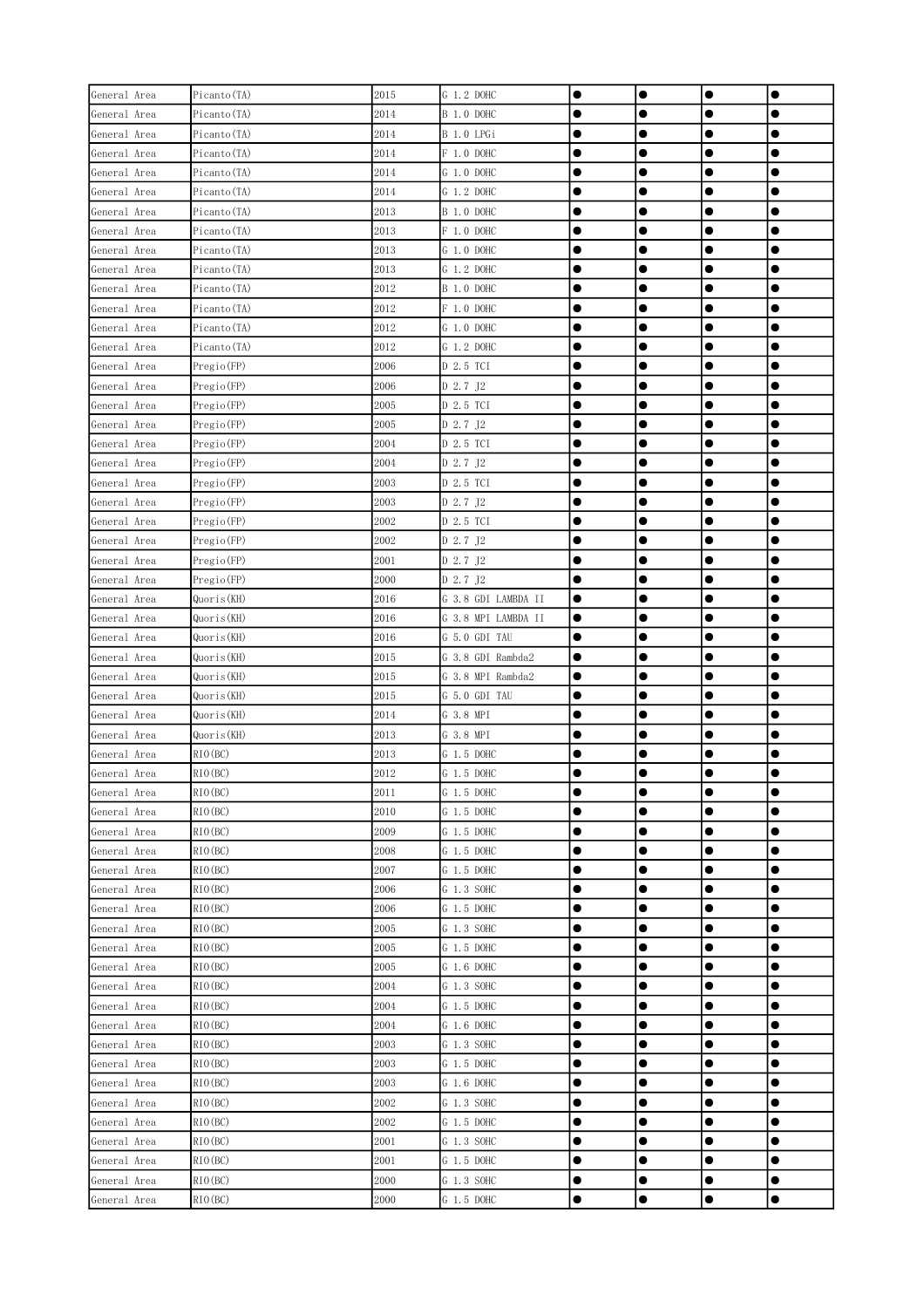| General Area | RIO(JB)           | 2011 | D 1.5 TCI-U     | $\bullet$ | $\bullet$ | $\bullet$ | $\bullet$ |
|--------------|-------------------|------|-----------------|-----------|-----------|-----------|-----------|
| General Area | RIO(JB)           | 2011 | G 1.4 DOHC      |           |           | œ         |           |
| General Area | RIO(JB)           | 2011 | G 1.6 DOHC      |           |           | ●         |           |
| General Area | RIO(JB)           | 2010 | D 1.5 TCI-U     |           |           | ●         |           |
| General Area | RIO(JB)           | 2010 | G 1.4 DOHC      |           |           |           |           |
| General Area | RIO(JB)           | 2010 | G 1.6 DOHC      | $\bullet$ | $\bullet$ | $\bullet$ | $\bullet$ |
| General Area | RIO(JB)           | 2009 | D 1.5 TCI-U     | $\bullet$ | $\bullet$ | $\bullet$ | $\bullet$ |
| General Area | RIO(JB)           | 2009 | G 1.4 DOHC      | $\bullet$ | $\bullet$ | $\bullet$ | $\bullet$ |
| General Area | RIO(JB)           | 2009 | G 1.6 DOHC      | $\bullet$ | $\bullet$ | $\bullet$ | $\bullet$ |
| General Area | RIO(JB)           | 2008 | D 1.5 TCI-U     |           | $\bullet$ | 0         |           |
| General Area | RIO(JB)           | 2008 | G 1.4 DOHC      | $\bullet$ | $\bullet$ |           | $\bullet$ |
| General Area | RIO(JB)           | 2008 | G 1.6 DOHC      |           | $\bullet$ | $\bullet$ | $\bullet$ |
| General Area | RIO(JB)           | 2007 | D 1.5 TCI-U     | $\bullet$ | $\bullet$ | $\bullet$ | $\bullet$ |
| General Area | RIO(JB)           | 2007 | G 1.4 DOHC      | $\bullet$ | $\bullet$ | $\bullet$ | $\bullet$ |
| General Area | RIO(JB)           | 2007 | G 1.6 DOHC      | $\bullet$ | $\bullet$ | $\bullet$ | $\bullet$ |
| General Area | RIO(JB)           | 2006 | D 1.5 TCI-U     |           | $\bullet$ | ●         | ●         |
| General Area | RIO(JB)           | 2006 | G 1.4 DOHC      | $\bullet$ | $\bullet$ | 0         | $\bullet$ |
| General Area | RIO(JB)           | 2006 | G 1.6 DOHC      |           | $\bullet$ | $\bullet$ | $\bullet$ |
| General Area | RIO(JB)           | 2005 | D 1.5 TCI-U     | $\bullet$ | $\bullet$ | $\bullet$ | $\bullet$ |
| General Area | RIO(JB)           | 2005 | G 1.4 DOHC      | $\bullet$ | $\bullet$ | $\bullet$ | $\bullet$ |
| General Area | RIO(JB)           | 2005 | G 1.6 DOHC      | $\bullet$ | $\bullet$ | $\bullet$ | $\bullet$ |
| General Area | RIO(QBR)          | 2016 | G 1.4 MPI GAMMA | $\bullet$ | $\bullet$ | $\bullet$ |           |
| General Area | RIO (QBR)         | 2016 | G 1.6 MPI GAMMA | $\bullet$ | $\bullet$ | $\bullet$ |           |
| General Area | RIO (QBR)         | 2015 | G 1.4 DOHC      |           | $\bullet$ |           | $\bullet$ |
| General Area | RIO (QBR)         | 2015 | G 1.6 DOHC      | $\bullet$ | $\bullet$ | $\bullet$ | $\bullet$ |
| General Area | RIO (QBR)         | 2014 | G 1.4 DOHC      | $\bullet$ | $\bullet$ | $\bullet$ | $\bullet$ |
| General Area | RIO (QBR)         | 2014 | G 1.6 DOHC      |           | $\bullet$ | 0         |           |
| General Area | RIO (QBR)         | 2013 | G 1.4 DOHC      |           | $\bullet$ | $\bullet$ |           |
| General Area | RIO (QBR)         | 2013 | G 1.6 DOHC      |           |           | $\bullet$ | $\bullet$ |
| General Area | RIO(QBR)          | 2012 | G 1.4 DOHC      |           |           |           |           |
| General Area | RIO (QBR)         | 2012 | G 1.6 DOHC      | $\bullet$ | $\bullet$ |           | $\bullet$ |
| General Area | RIO(UB)           | 2016 | D 1.1 TCI-U2    | $\bullet$ | $\bullet$ | $\bullet$ | $\bullet$ |
| General Area | RIO(UB)           | 2016 | D 1.4 TCI-U2    | $\bullet$ | $\bullet$ | $\bullet$ |           |
| General Area | RIO(UB)           | 2016 | G 1.2 DOHC      | $\bullet$ | $\bullet$ | 0         |           |
| General Area | RIO(UB)           | 2016 | G 1.4 DOHC      |           |           | $\bullet$ |           |
| General Area | RIO(UB)           | 2016 | $G_1.6GDI$      |           |           | e         | 0         |
| General Area | RIO(UB)           | 2015 | D 1.1 TCI-U2    | $\bullet$ | $\bullet$ | $\bullet$ | $\bullet$ |
| General Area | RIO(UB)           | 2015 | D 1.4 TCI-U2    | $\bullet$ | $\bullet$ | 0         | $\bullet$ |
| General Area | RIO(UB)           | 2015 | G 1.2 DOHC      | $\bullet$ | $\bullet$ | $\bullet$ | $\bullet$ |
| General Area | RIO(UB)           | 2015 | G 1.4 DOHC      | $\bullet$ | $\bullet$ | 0         | $\bullet$ |
| General Area | RIO(UB)           | 2015 | $G_1.6$ GDI     | $\bullet$ | $\bullet$ | $\bullet$ | $\bullet$ |
| General Area | RIO(UB)           | 2014 | D 1.1 TCI-U2    | $\bullet$ | $\bullet$ | $\bullet$ | $\bullet$ |
| General Area | RIO(UB)           | 2014 | D 1.4 TCI-U2    | $\bullet$ | $\bullet$ | 0         | $\bullet$ |
| General Area | RIO(UB)           | 2014 | G 1.2 DOHC      | $\bullet$ | $\bullet$ | $\bullet$ | $\bullet$ |
| General Area | RIO(UB)           | 2014 | G 1.4 DOHC      | $\bullet$ | $\bullet$ | $\bullet$ | $\bullet$ |
| General Area | RIO(UB)           | 2014 | $G_1.6$ GDI     | $\bullet$ | $\bullet$ | 0         |           |
| General Area | RIO(UB)           | 2013 | D 1.1 TCI-U2    |           | $\bullet$ | 0         |           |
| General Area | RIO(UB)           | 2013 | D 1.4 TCI-U2    | $\bullet$ | $\bullet$ |           |           |
| General Area | RIO(UB)           | 2013 | G 1.2 DOHC      |           |           | 0         |           |
| General Area | RIO(UB)           | 2013 | G 1.4 DOHC      | $\bullet$ | $\bullet$ | $\bullet$ | $\bullet$ |
| General Area | RIO(UB)           | 2013 | $G_1.6$ GDI     | $\bullet$ | $\bullet$ | $\bullet$ | $\bullet$ |
| General Area | RIO(UB)           | 2012 | D 1.1 TCI-U2    | $\bullet$ | $\bullet$ | $\bullet$ |           |
| General Area | RIO(UB)           | 2012 | D 1.4 TCI-U2    | $\bullet$ | $\bullet$ | $\bullet$ | $\bullet$ |
| General Area | RIO(UB)           | 2012 | G 1.2 DOHC      | $\bullet$ | $\bullet$ | $\bullet$ | $\bullet$ |
| General Area | RIO(UB)           | 2012 | G 1.4 DOHC      | $\bullet$ | $\bullet$ | $\bullet$ | $\bullet$ |
| General Area | RIO(UB)           | 2012 | G 1.6 GDI       | $\bullet$ | $\bullet$ | $\bullet$ | $\bullet$ |
| General Area | Shuma/Spectra(SD) | 2004 | G 1.6 DOHC      | $\bullet$ | $\bullet$ | $\bullet$ | $\bullet$ |
| General Area | Shuma/Spectra(SD) | 2004 | G 1.8 DOHC      | $\bullet$ | $\bullet$ | $\bullet$ | $\bullet$ |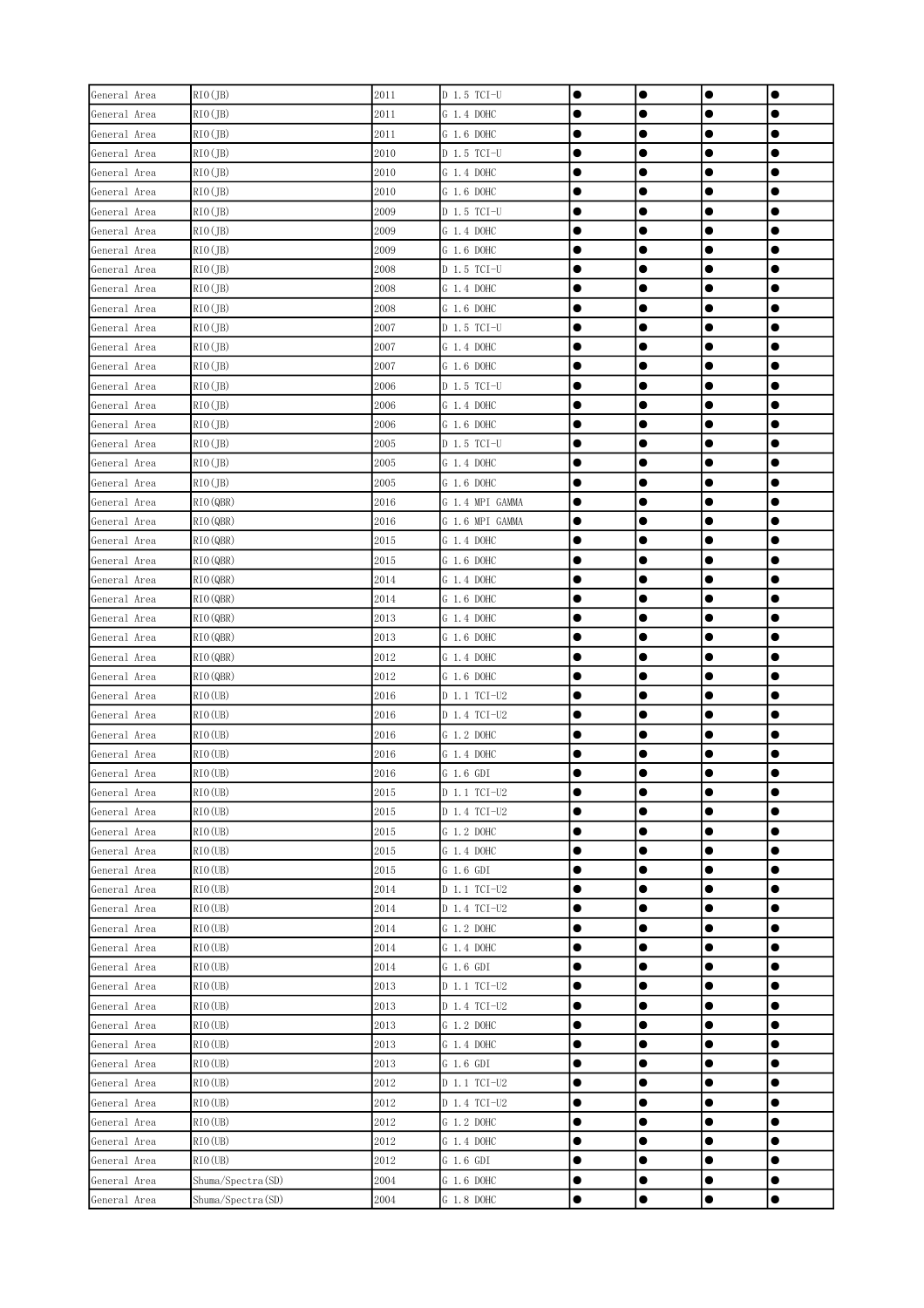| General Area | Shuma/Spectra(SD)             | 2003 | G 1.6 DOHC           | $\bullet$ | $\bullet$ | $\bullet$ |           |
|--------------|-------------------------------|------|----------------------|-----------|-----------|-----------|-----------|
| General Area | Shuma/Spectra(SD)             | 2003 | G 1.8 DOHC           |           |           |           | ●         |
| General Area | Shuma/Spectra(SD)             | 2002 | G 1.6 DOHC           |           |           | 0         | 0         |
| General Area | Shuma/Spectra(SD)             | 2002 | G 1.8 DOHC           |           |           | 0         |           |
| General Area | Shuma/Spectra(SD)             | 2001 | G 1.6 DOHC           | $\bullet$ | $\bullet$ | $\bullet$ | $\bullet$ |
| General Area | Shuma/Spectra(SD)             | 2001 | G 1.8 DOHC           | $\bullet$ | $\bullet$ | 0         | $\bullet$ |
| General Area | Sorento (BL)                  | 2009 | D 2.5 VGT            |           | $\bullet$ | 0         | 0         |
| General Area | Sorento (BL)                  | 2009 | D 2.5 WGT            | $\bullet$ | $\bullet$ | 0         |           |
| General Area | Sorento (BL)                  | 2009 | G 3.3 DOHC           |           |           | 0         |           |
| General Area | Sorento (BL)                  | 2009 | G 3.8 DOHC           | ●         | $\bullet$ | 0         | 0         |
| General Area | Sorento (BL)                  | 2008 | D 2.5 VGT            |           | $\bullet$ | $\bullet$ | $\bullet$ |
| General Area | Sorento (BL)                  | 2008 | D 2.5 WGT            |           | $\bullet$ | $\bullet$ | $\bullet$ |
| General Area | Sorento (BL)                  | 2008 | G 3.3 DOHC           | $\bullet$ | $\bullet$ | 0         |           |
| General Area | Sorento (BL)                  | 2008 | G 3.8 DOHC           |           | $\bullet$ |           |           |
| General Area | Sorento (BL)                  | 2007 | D 2.5 VGT            |           | $\bullet$ | ●         | ●         |
| General Area | Sorento (BL)                  | 2007 | D 2.5 WGT            |           |           | ●         | $\bullet$ |
| General Area | Sorento (BL)                  | 2007 | G 3.3 DOHC           |           | $\bullet$ | 0         | $\bullet$ |
| General Area | Sorento (BL)                  | 2007 | G 3.8 DOHC           | $\bullet$ | $\bullet$ | $\bullet$ | $\bullet$ |
| General Area | Sorento (BL)                  | 2006 | D 2.5 VGT            | $\bullet$ | $\bullet$ | $\bullet$ | $\bullet$ |
| General Area | Sorento (BL)                  | 2006 | D 2.5 WGT            | $\bullet$ | $\bullet$ | $\bullet$ | 0         |
| General Area | Sorento (BL)                  | 2006 | G 2.4 DOHC           |           | $\bullet$ | $\bullet$ |           |
| General Area | Sorento (BL)                  | 2006 | G 3.5 DOHC           | 0         | $\bullet$ | 0         |           |
| General Area | Sorento (BL)                  | 2005 | D 2.5 WGT            | c         |           | 0         | 0         |
| General Area | Sorento (BL)                  | 2005 | G 2.4 DOHC           | $\bullet$ | $\bullet$ | $\bullet$ | $\bullet$ |
| General Area | Sorento (BL)                  | 2005 | G 3.5 DOHC           | $\bullet$ | $\bullet$ | $\bullet$ |           |
| General Area | Sorento (BL)                  | 2004 | D 2.5 WGT            |           |           | 0         |           |
| General Area | Sorento (BL)                  | 2004 | G 2.4 DOHC           |           | $\bullet$ | 0         |           |
| General Area | Sorento (BL)                  | 2004 | G 3.5 DOHC           |           |           | ●         | $\bullet$ |
| General Area | Sorento (BL)                  | 2003 | D 2.5 WGT            |           |           | 0         |           |
| General Area | Sorento (BL)                  | 2003 | G 2.4 DOHC           |           | $\bullet$ | 0         |           |
| General Area | Sorento (BL)                  | 2003 | G 3.5 DOHC           | $\bullet$ | $\bullet$ | $\bullet$ | $\bullet$ |
| General Area | Sorento (BL)                  | 2002 | D 2.5 WGT            |           | $\bullet$ | 0         | 0         |
| General Area | Sorento (BL)                  | 2002 | G 3.5 DOHC           |           |           | 0         |           |
| General Area | Sorento (UM)                  | 2016 | D 2.0 TCI-R          |           | $\bullet$ | 0         |           |
| General Area | Sorento (UM)                  | 2016 | D 2.2 TCI-R          |           |           | 0         |           |
| General Area | Sorento (UM)                  | 2016 | G 2.0 T-GDI THETA II |           |           |           |           |
| General Area | Sorento (UM)                  | 2016 | G 2.4 GDI THETA II   | $\bullet$ | $\bullet$ | $\bullet$ | $\bullet$ |
| General Area | Sorento (UM)                  | 2016 | G 2.4 MPI THETA II   | $\bullet$ | $\bullet$ | 0         |           |
| General Area | Sorento (UM)                  | 2016 | G 3.3 MPI LAMBDA 11  | $\bullet$ |           | o         |           |
| General Area | Sorento (UM)                  | 2015 | D 2.0 TCI-R          |           |           | ●         | ●         |
| General Area | Sorento (UM)                  | 2015 | D 2.2 TCI-R          |           |           | ●         |           |
| General Area | Sorento (UM)                  | 2015 | G 2.4 GDI Theta II   |           |           |           |           |
| General Area | Sorento (UM)                  | 2015 | G 2.4 MPI Theta II   | $\bullet$ | $\bullet$ | 0         | $\bullet$ |
| General Area | Sorento (UM)                  | 2015 | G 3.3 MPI Rambda II  | $\bullet$ |           | $\bullet$ |           |
| General Area | Sorento (UMA)-For Mexico only | 2016 | G 2.4 GDI THETA II   | $\bullet$ | $\bullet$ | 0         |           |
| General Area | Sorento (UMA)-For Mexico only | 2016 | G 3.3 GDI LAMBDA II  | $\bullet$ |           | 0         |           |
| General Area | Sorento (XM)                  | 2015 | D 2.0 TCI-R          | $\bullet$ |           |           | 0         |
| General Area | Sorento (XM)                  | 2015 | D 2.2 TCI-R          |           |           | 0         |           |
| General Area | Sorento (XM)                  | 2015 | G 2.4 GDI            |           | $\bullet$ |           | $\bullet$ |
| General Area | Sorento (XM)                  | 2015 | G 2.4 MPI            | $\bullet$ | $\bullet$ |           |           |
| General Area | Sorento (XM)                  | 2015 | G 3.5 MPI            | $\bullet$ | $\bullet$ | 0         |           |
| General Area | Sorento (XM)                  | 2014 | D 2.0 TCI-R          |           |           |           | ●         |
| General Area | Sorento (XM)                  | 2014 | D 2.2 TCI-R          |           |           | ●         | ●         |
| General Area | Sorento (XM)                  | 2014 | $G$ 2.4 $GDI$        |           |           | ●         |           |
| General Area | Sorento (XM)                  | 2014 | G 2.4 MPI            |           | $\bullet$ | ●         | $\bullet$ |
| General Area | Sorento (XM)                  | 2014 | G 3.5 MPI            | $\bullet$ | $\bullet$ | $\bullet$ | $\bullet$ |
| General Area | Sorento (XM)                  | 2013 | D 2.0 TCI-R          | $\bullet$ | $\bullet$ | 0         | $\bullet$ |
| General Area | Sorento (XM)                  | 2013 | D 2.2 TCI-R          | $\bullet$ | $\bullet$ | $\bullet$ | $\bullet$ |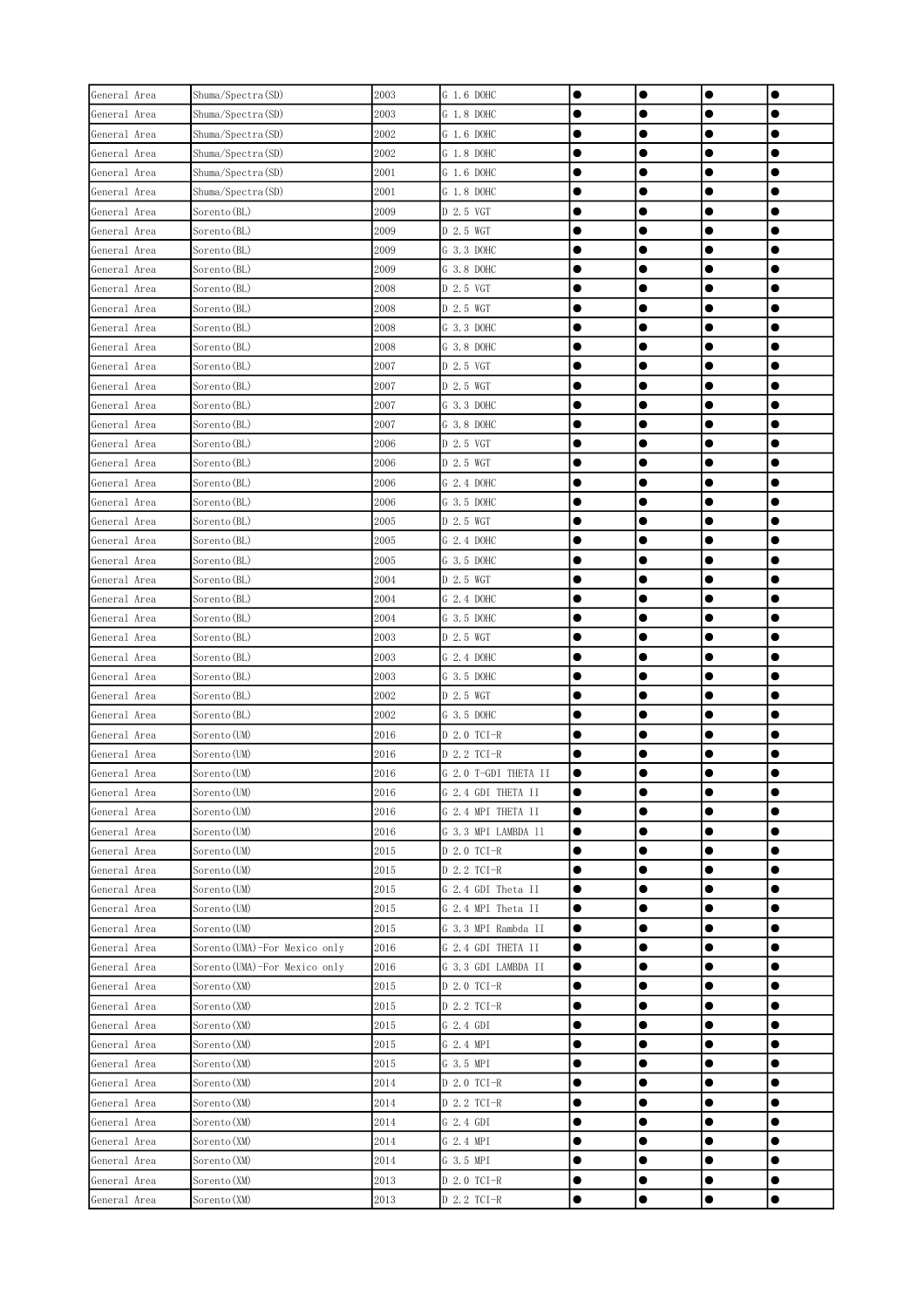| General Area | Sorento (XM)    | 2013 | G 2.4 GDI     | $\bullet$ | $\bullet$ | $\bullet$ | $\bullet$ |
|--------------|-----------------|------|---------------|-----------|-----------|-----------|-----------|
| General Area | Sorento (XM)    | 2013 | G 2.4 MPI     |           |           | 0         | ●         |
| General Area | Sorento (XM)    | 2013 | G 3.5 MPI     |           |           | ●         |           |
| General Area | Sorento (XM)    | 2012 | D 2.0 TCI-R   |           |           |           |           |
| General Area | Sorento (XM)    | 2012 | D 2.2 TCI-R   |           | $\bullet$ |           | $\bullet$ |
| General Area | Sorento (XM)    | 2012 | G 2.4 DOHC    | $\bullet$ | $\bullet$ | $\bullet$ | $\bullet$ |
| General Area | Sorento (XM)    | 2012 | $G$ 2.4 $GDI$ | $\bullet$ | $\bullet$ |           |           |
| General Area | Sorento (XM)    | 2012 | G 2.4 MPI     |           | $\bullet$ | 0         |           |
| General Area | Sorento (XM)    | 2012 | G 3.5 DOHC    |           | $\bullet$ | $\bullet$ |           |
| General Area | Sorento (XM)    | 2012 | G 3.5 MPI     |           | $\bullet$ | 0         |           |
| General Area | Sorento (XM)    | 2011 | D 2.0 TCI-R   |           | $\bullet$ |           | $\bullet$ |
| General Area | Sorento (XM)    | 2011 | D 2.2 TCI-R   | $\bullet$ | $\bullet$ | $\bullet$ | $\bullet$ |
| General Area | Sorento (XM)    | 2011 | G 2.4 DOHC    | $\bullet$ | $\bullet$ | $\bullet$ |           |
| General Area | Sorento (XM)    | 2011 | G 3.5 DOHC    |           | $\bullet$ |           | $\bullet$ |
| General Area | Sorento (XM)    | 2010 | D 2.0 TCI-R   |           |           | 0         |           |
| General Area | Sorento (XM)    | 2010 | D 2.2 TCI-R   |           |           | ●         |           |
| General Area | Sorento (XM)    | 2010 | G 2.4 DOHC    |           |           | ●         |           |
| General Area | Sorento (XM)    | 2010 | G 3.5 DOHC    | $\bullet$ | $\bullet$ |           | $\bullet$ |
| General Area | Sorento (XM)    | 2009 | D 2.2 TCI-R   | $\bullet$ | $\bullet$ |           | $\bullet$ |
| General Area | Sorento (XM)    | 2009 | G 2.4 DOHC    | $\bullet$ | $\bullet$ | $\bullet$ |           |
| General Area | Soul EV (PS EV) | 2016 | 80KW          |           | $\bullet$ | $\bullet$ | $\bullet$ |
| General Area | Soul EV (PS EV) | 2015 | 80KW          |           | $\bullet$ |           |           |
| General Area | Soul (AM)       | 2014 | D 1.6 TCI-U2  |           |           |           |           |
| General Area | Soul (AM)       | 2014 | F 1.6 DOHC    | $\bullet$ | $\bullet$ | $\bullet$ | $\bullet$ |
| General Area | Soul (AM)       | 2014 | G 1.6 GDI     | $\bullet$ | $\bullet$ |           | $\bullet$ |
| General Area | Soul (AM)       | 2014 | G 1.6 MPI     |           |           | 0         |           |
| General Area | Soul (AM)       | 2014 | G 2.0 DOHC    |           | $\bullet$ |           |           |
| General Area | Soul (AM)       | 2013 | D 1.6 TCI-U2  |           |           | ●         |           |
| General Area | Soul (AM)       | 2013 | F 1.6 DOHC    |           |           |           |           |
| General Area | Soul (AM)       | 2013 | G 1.6 GDI     |           |           |           |           |
| General Area | Soul (AM)       | 2013 | G 1.6 MPI     | $\bullet$ | $\bullet$ |           | $\bullet$ |
| General Area | Soul (AM)       | 2013 | G 2.0 DOHC    |           | $\bullet$ | 0         |           |
| General Area | Soul (AM)       | 2012 | D 1.6 TCI-U2  |           | $\bullet$ | 0         |           |
| General Area | Soul (AM)       | 2012 | F 1.6 DOHC    |           | $\bullet$ | $\bullet$ |           |
| General Area | Soul (AM)       | 2012 | G 1.6 GDI     |           |           | 0         |           |
| General Area | Soul (AM)       | 2012 | G 2.0 DOHC    |           |           | e         | e         |
| General Area | Soul (AM)       | 2011 | D 1.6 TCI-U2  | $\bullet$ | $\bullet$ | $\bullet$ | $\bullet$ |
| General Area | Soul (AM)       | 2011 | F 1.6 DOHC    | $\bullet$ | $\bullet$ | 0         | $\bullet$ |
| General Area | Soul (AM)       | 2011 | G 1.6 DOHC    |           | $\bullet$ |           | $\bullet$ |
| General Area | Soul (AM)       | 2011 | G 2.0 DOHC    |           |           | ●         |           |
| General Area | Soul (AM)       | 2010 | D 1.6 TCI-U2  |           |           | ●         | $\bullet$ |
| General Area | Soul (AM)       | 2010 | G 1.6 DOHC    |           |           | ●         |           |
| General Area | Soul (AM)       | 2010 | G 2.0 DOHC    | $\bullet$ | $\bullet$ |           | $\bullet$ |
| General Area | Soul (AM)       | 2009 | D 1.6 TCI-U2  | $\bullet$ | $\bullet$ |           |           |
| General Area | Soul (AM)       | 2009 | G 1.6 DOHC    | $\bullet$ | $\bullet$ | 0         |           |
| General Area | Soul (AM)       | 2009 | G 2.0 DOHC    |           | $\bullet$ | 0         |           |
| General Area | Soul (PS)       | 2016 | D 1.6 TCI-U2  |           | $\bullet$ |           |           |
| General Area | Soul (PS)       | 2016 | F 1.6 MPI     |           |           |           |           |
| General Area | Soul (PS)       | 2016 | G 1.6 GDI     |           | $\bullet$ | $\bullet$ | $\bullet$ |
| General Area | Soul (PS)       | 2016 | G 1.6 MPI     | $\bullet$ | $\bullet$ | $\bullet$ | $\bullet$ |
| General Area | Soul (PS)       | 2016 | G 2.0 NU MPI  | $\bullet$ | $\bullet$ | 0         |           |
| General Area | Soul (PS)       | 2015 | D 1.6 TCI-U2  |           | $\bullet$ | ●         |           |
| General Area | Soul (PS)       | 2015 | F 1.6 MPI     |           | $\bullet$ | ●         | ●         |
| General Area | Soul (PS)       | 2015 | $G_1.6$ GDI   | $\bullet$ | $\bullet$ | $\bullet$ | $\bullet$ |
| General Area | Soul (PS)       | 2015 | G 1.6 MPI     |           | $\bullet$ |           | $\bullet$ |
| General Area | Soul (PS)       | 2015 | G 2.0 NU MPI  | $\bullet$ | $\bullet$ | $\bullet$ | $\bullet$ |
| General Area | Soul (PS)       | 2014 | D 1.6 TCI-U2  | $\bullet$ | $\bullet$ | $\bullet$ | $\bullet$ |
| General Area | Soul (PS)       | 2014 | F 1.6 MPI     | $\bullet$ | $\bullet$ | $\bullet$ | $\bullet$ |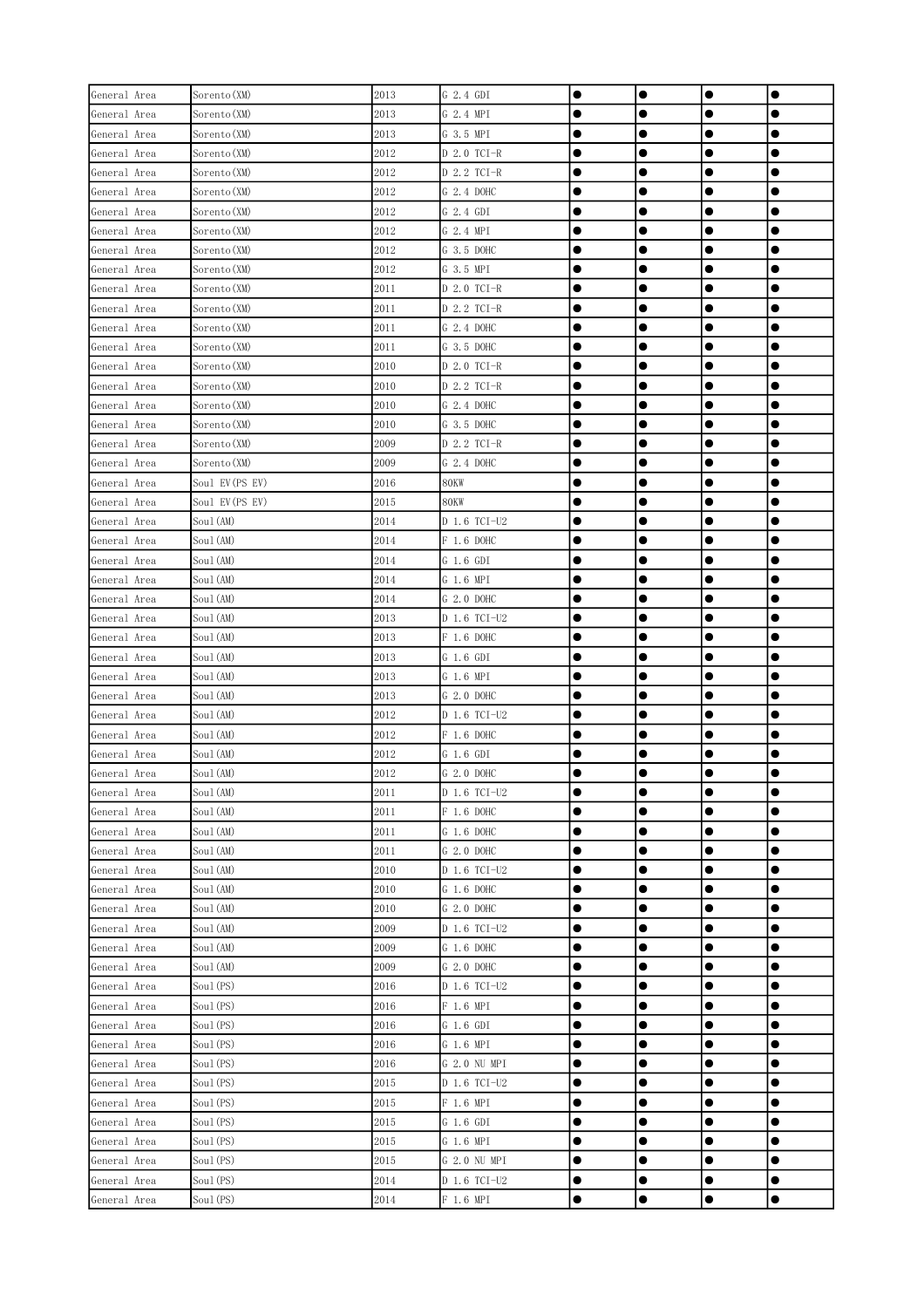| General Area                 | Soul (PS)                        | 2014         | $G_1.6$ GDI                          | $\bullet$ | $\bullet$              | $\bullet$      | $\bullet$      |
|------------------------------|----------------------------------|--------------|--------------------------------------|-----------|------------------------|----------------|----------------|
| General Area                 | Soul (PS)                        | 2014         | G 1.6 MPI                            |           |                        | ●              |                |
| General Area                 | Soul (PS)                        | 2014         | G 2.0 NU MPI                         |           |                        | ●              | $\bullet$      |
| General Area                 | Sportage (KM)                    | 2010         | D 2.0 VGT                            |           |                        | 0              |                |
| General Area                 | Sportage (KM)                    | 2010         | D 2.0 WGT                            | $\bullet$ | $\bullet$              | $\bullet$      | $\bullet$      |
| General Area                 | Sportage (KM)                    | 2010         | G 2.0 DOHC                           | $\bullet$ | $\bullet$              | $\bullet$      | $\bullet$      |
| General Area                 | Sportage (KM)                    | 2010         | G 2.7 DOHC                           | $\bullet$ | $\bullet$              | $\bullet$      | $\bullet$      |
| General Area                 | Sportage (KM)                    | 2009         | D 2.0 VGT                            | $\bullet$ | $\bullet$              | $\bullet$      |                |
| General Area                 | Sportage (KM)                    | 2009         | D 2.0 WGT                            | $\bullet$ | $\bullet$              | $\bullet$      |                |
| General Area                 | Sportage (KM)                    | 2009         | G 2.0 DOHC                           |           | $\bullet$              | 0              | $\bullet$      |
| General Area                 | Sportage (KM)                    | 2009         | G 2.7 DOHC                           |           | $\bullet$              | $\bullet$      | $\bullet$      |
| General Area                 | Sportage (KM)                    | 2008         | D 2.0 VGT                            | $\bullet$ | $\bullet$              | $\bullet$      | $\bullet$      |
| General Area                 | Sportage(KM)                     | 2008         | D 2.0 WGT                            | $\bullet$ | $\bullet$              | 0              | $\bullet$      |
| General Area                 | Sportage (KM)                    | 2008         | G 2.0 DOHC                           |           | $\bullet$              | 0              |                |
| General Area                 | Sportage (KM)                    | 2008         | G 2.7 DOHC                           |           | $\bullet$              | ●              | ●              |
| General Area                 | Sportage(KM)                     | 2007         | D 2.0 VGT                            |           |                        | ●              | $\bullet$      |
| General Area                 | Sportage (KM)                    | 2007         | D 2.0 WGT                            |           | $\bullet$              | $\bullet$      | $\bullet$      |
| General Area                 | Sportage (KM)                    | 2007         | G 2.0 DOHC                           | $\bullet$ | $\bullet$              | $\bullet$      | $\bullet$      |
| General Area                 | Sportage (KM)                    | 2007         | G 2.7 DOHC                           | $\bullet$ | $\bullet$              | $\bullet$      | $\bullet$      |
| General Area                 | Sportage (KM)                    | 2006         | D 2.0 VGT                            | $\bullet$ | $\bullet$              | $\bullet$      | $\bullet$      |
| General Area                 | Sportage (KM)                    | 2006         | D 2.0 WGT                            |           | $\bullet$              | $\bullet$      |                |
| General Area                 | Sportage (KM)                    | 2006         | G 2.0 DOHC                           | $\bullet$ | $\bullet$              | $\bullet$      |                |
| General Area                 | Sportage (KM)                    | 2006         | G 2.7 DOHC                           | 0         |                        | 0              |                |
| General Area                 | Sportage (KM)                    | 2005         | D 2.0 WGT                            | $\bullet$ | $\bullet$              | $\bullet$      | $\bullet$      |
| General Area                 | Sportage (KM)                    | 2005         | G 2.0 DOHC                           | $\bullet$ | $\bullet$              | $\bullet$      | $\bullet$      |
| General Area                 | Sportage(KM)                     | 2005         | G 2.7 DOHC                           | $\bullet$ |                        | 0              |                |
| General Area                 | Sportage (QL)                    | 2017         | D 2.0 TCI-R                          |           | $\bullet$              | 0              | $\bullet$      |
| General Area                 | Sportage (QL)                    | 2017         | G 2.0 MPI FFV NU                     |           |                        | $\bullet$      | $\bullet$      |
| General Area                 | Sportage (QL)                    | 2017         | G 2.0 MPI NU                         |           |                        | 0              |                |
| General Area                 | Sportage (QL)                    | 2017         | G 2.4 GDI THETA2                     |           | $\bullet$              |                | $\bullet$      |
| General Area                 | Sportage (QL)                    | 2016         | D 2.0 TCI-R                          | $\bullet$ | $\bullet$              | $\bullet$      | $\bullet$      |
| General Area                 | Sportage (QL)                    | 2016         | G 2.0 MPI FFV NU                     | $\bullet$ | $\bullet$              | 0              | 0              |
| General Area                 | Sportage (QL)                    | 2016         | G 2.0 MPI NU                         | $\bullet$ | $\bullet$              | 0              |                |
| General Area                 | Sportage (QL)                    | 2016         | G 2.4 GDI THETA2                     | $\bullet$ | $\bullet$              | 0              |                |
| General Area                 | Sportage (QLE)                   | 2017         | D 1.7 U-11 (Low Power)               | $\bullet$ | 0                      | 0              |                |
| General Area                 | Sportage (QLE)                   | 2017         | D 2.0 TCI R                          | $\bullet$ |                        | c<br>$\bullet$ | e<br>$\bullet$ |
| General Area                 | Sportage (QLE)                   | 2017<br>2017 | G 1.6 GDI GAMMA<br>G 1.6 T-GDI GAMMA | $\bullet$ | $\bullet$<br>$\bullet$ | $\bullet$      | $\bullet$      |
| General Area<br>General Area | Sportage (QLE)                   | 2017         | G 2.0 MPI NU                         | $\bullet$ | $\bullet$              |                |                |
| General Area                 | Sportage (QLE)<br>Sportage (QLE) | 2017         | G 2.4 GDI THETA2                     | $\bullet$ |                        | ●<br>●         | $\bullet$      |
| General Area                 |                                  | 2016         | D 1.7 U-11 (Low Power)               | $\bullet$ |                        | $\bullet$      | $\bullet$      |
| General Area                 | Sportage (QLE)<br>Sportage (QLE) | 2016         | D 2.0 TCI R                          |           |                        | ●              | $\bullet$      |
| General Area                 | Sportage (QLE)                   | 2016         | G 1.6 GDI GAMMA                      | $\bullet$ | $\bullet$              | $\bullet$      | $\bullet$      |
| General Area                 | Sportage (QLE)                   | 2016         | G 1.6 T-GDI GAMMA                    | $\bullet$ | $\bullet$              |                | $\bullet$      |
| General Area                 | Sportage (QLE)                   | 2016         | G 2.0 MPI NU                         | $\bullet$ | $\bullet$              | 0              |                |
| General Area                 | Sportage (QLE)                   | 2016         | G 2.4 GDI THETA2                     | $\bullet$ | $\bullet$              | 0              | $\bullet$      |
| General Area                 | Sportage (SL)                    | 2016         | D 2.0 TCI-R                          | $\bullet$ |                        | $\bullet$      |                |
| General Area                 | Sportage (SL)                    | 2016         | F 2.0 MPI-NU                         |           |                        | 0              | $\bullet$      |
| General Area                 | Sportage (SL)                    | 2016         | G 2.0 GDI-NU                         |           | $\bullet$              |                | $\bullet$      |
| General Area                 | Sportage (SL)                    | 2016         | G 2.0 MPI-NU                         | $\bullet$ | $\bullet$              | $\bullet$      | $\bullet$      |
| General Area                 | Sportage (SL)                    | 2016         | G 2.4 MPI-THETA II                   | $\bullet$ | $\bullet$              | $\bullet$      | $\bullet$      |
| General Area                 | Sportage (SL)                    | 2015         | D 2.0 TCI-R                          | $\bullet$ | $\bullet$              | ●              |                |
| General Area                 | Sportage (SL)                    | 2015         | F 2.0 MPI-NU                         |           | $\bullet$              | ●              |                |
| General Area                 | Sportage (SL)                    | 2015         | G 2.0 GDI-NU                         | $\bullet$ | $\bullet$              | $\bullet$      | $\bullet$      |
| General Area                 | Sportage (SL)                    | 2015         | G 2.0 MPI-NU                         | $\bullet$ | $\bullet$              |                | $\bullet$      |
| General Area                 | Sportage (SL)                    | 2015         | G 2.4 MPI-Theta2                     | $\bullet$ | $\bullet$              | $\bullet$      | $\bullet$      |
| General Area                 | Sportage (SL)                    | 2014         | D 2.0 TCI-R                          | $\bullet$ | $\bullet$              | $\bullet$      | $\bullet$      |
| General Area                 | Sportage (SL)                    | 2014         | F 2.0 MPI-NU                         | $\bullet$ | $\bullet$              | $\bullet$      | $\bullet$      |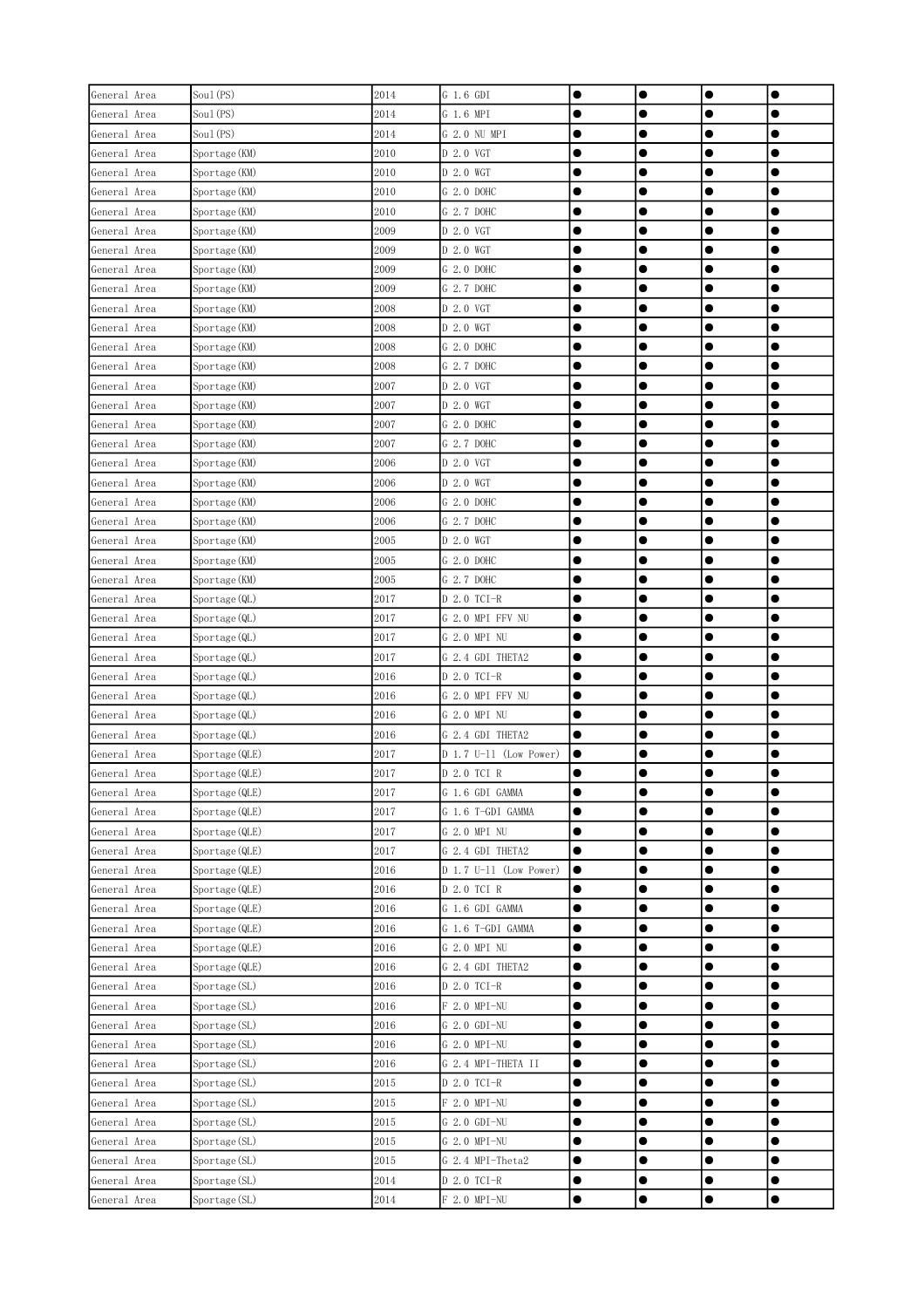| General Area                 | Sportage (SL)                    | 2014         | G 2.0 GDI-NU                | $\bullet$ | $\bullet$              | $\bullet$      | $\bullet$ |
|------------------------------|----------------------------------|--------------|-----------------------------|-----------|------------------------|----------------|-----------|
| General Area                 | Sportage (SL)                    | 2014         | G 2.0 MPI-NU                |           |                        | 0              |           |
| General Area                 | Sportage (SL)                    | 2014         | G 2.4 MPI-Theta2            |           |                        | 0              |           |
| General Area                 | Sportage (SL)                    | 2013         | D 1.7 TCI-U2                |           | $\bullet$              | $\bullet$      | $\bullet$ |
| General Area                 | Sportage (SL)                    | 2013         | D 2.0 TCI-R                 | $\bullet$ | $\bullet$              | $\bullet$      | $\bullet$ |
| General Area                 | Sportage (SL)                    | 2013         | F 2.0 DOHC                  | $\bullet$ | $\bullet$              | 0              | 0         |
| General Area                 | Sportage (SL)                    | 2013         | G 1.6 GDI                   | $\bullet$ | $\bullet$              | 0              |           |
| General Area                 | Sportage (SL)                    | 2013         | G 2.0 DOHC                  | $\bullet$ | $\bullet$              | 0              |           |
| General Area                 | Sportage (SL)                    | 2013         | G 2.4 DOHC                  | $\bullet$ | $\bullet$              | 0              | $\bullet$ |
| General Area                 | Sportage (SL)                    | 2012         | D 1.7 TCI-U2                |           | $\bullet$              | 0              | $\bullet$ |
| General Area                 | Sportage (SL)                    | 2012         | D 2.0 TCI-R                 | $\bullet$ | $\bullet$              | $\bullet$      | $\bullet$ |
| General Area                 | Sportage (SL)                    | 2012         | F 2.0 DOHC                  | $\bullet$ | $\bullet$              | $\bullet$      | $\bullet$ |
| General Area                 | Sportage (SL)                    | 2012         | $G_1.6$ GDI                 | $\bullet$ | $\bullet$              | 0              |           |
| General Area                 | Sportage (SL)                    | 2012         | G 2.0 DOHC                  |           | $\bullet$              | $\bullet$      |           |
| General Area                 | Sportage (SL)                    | 2012         | G 2.4 DOHC                  | $\bullet$ | $\bullet$              | $\bullet$      |           |
| General Area                 | Sportage (SL)                    | 2011         | D 1.7 TCI-U2                |           |                        | 0              |           |
| General Area                 | Sportage (SL)                    | 2011         | D 2.0 TCI-R                 | $\bullet$ | $\bullet$              | $\bullet$      | $\bullet$ |
| General Area                 | Sportage (SL)                    | 2011         | G 1.6 GDI                   | $\bullet$ | $\bullet$              | $\bullet$      | $\bullet$ |
| General Area                 | Sportage (SL)                    | 2011         | G 2.0 DOHC                  | $\bullet$ | $\bullet$              | $\bullet$      | 0         |
| General Area                 | Sportage (SL)                    | 2011         | G 2.4 DOHC                  | $\bullet$ | $\bullet$              | $\bullet$      | $\bullet$ |
| General Area                 | Sportage (SLE)                   | 2016         | D 1.7 TCI-U2                | $\bullet$ | $\bullet$              | $\bullet$      | $\bullet$ |
| General Area                 | Sportage (SLE)                   | 2016         | D 2.0 TCI-R                 |           |                        | 0              |           |
| General Area                 | Sportage (SLE)                   | 2016         | G 1.6 GDI-GAMMA             |           | $\bullet$              | $\bullet$      | $\bullet$ |
| General Area                 | Sportage (SLE)                   | 2016         | G 2.0 GDI-NU                | $\bullet$ | $\bullet$              | $\bullet$      | $\bullet$ |
| General Area                 | Sportage (SLE)                   | 2016         | G 2.0 MPI-NU                | $\bullet$ | $\bullet$              | 0              |           |
| General Area                 | Sportage (SLE)                   | 2015         | D 1.7 TCI-U2                |           | $\bullet$              | 0              |           |
| General Area                 | Sportage (SLE)                   | 2015         | D 2.0 TCI-R                 | $\bullet$ | $\bullet$              | 0              | $\bullet$ |
| General Area                 | Sportage (SLE)                   | 2015         | G 1.6 GDI-GAMMA             |           | $\bullet$              | 0              |           |
| General Area                 | Sportage (SLE)                   | 2015         | G 2.0 GDI-NU                |           | $\bullet$              | 0              | $\bullet$ |
| General Area                 | Sportage (SLE)                   | 2015         | G 2.0 MPI-NU                | $\bullet$ | $\bullet$              | $\bullet$      | $\bullet$ |
| General Area                 | Sportage (SLE)                   | 2015         | G 2.4 DOHC                  | $\bullet$ | $\bullet$              | $\bullet$      | $\bullet$ |
| General Area<br>General Area | Sportage (SLE)                   | 2014<br>2014 | D 1.7 TCI-U2<br>D 2.0 TCI-R | $\bullet$ | $\bullet$<br>$\bullet$ | $\bullet$<br>0 |           |
| General Area                 | Sportage (SLE)<br>Sportage (SLE) | 2014         | G 1.6 GDI-GAMMA             | $\bullet$ |                        | $\bullet$      | $\bullet$ |
| General Area                 | Sportage (SLE)                   | 2014         | G 2.0 GDI-NU                | 0         |                        | 0              |           |
| General Area                 | Sportage (SLE)                   | 2014         | G 2.0 MPI-NU                |           | $\bullet$              | e              |           |
| General Area                 | Sportage (SLE)                   | 2014         | G 2.4 DOHC                  | $\bullet$ | $\bullet$              | $\bullet$      | $\bullet$ |
| General Area                 | Sportage (SLE)                   | 2013         | D 1.7 TCI-U2                | $\bullet$ |                        | 0              |           |
| General Area                 | Sportage (SLE)                   | 2013         | $D 2.0 TCI-R$               | $\bullet$ | $\bullet$              | ●              |           |
| General Area                 | Sportage (SLE)                   | 2013         | G 1.6 GDI                   |           | $\bullet$              | $\bullet$      | $\bullet$ |
| General Area                 | Sportage (SLE)                   | 2013         | G 2.0 DOHC                  |           |                        | $\bullet$      | $\bullet$ |
| General Area                 | Sportage (SLE)                   | 2013         | G 2.4 DOHC                  | $\bullet$ | $\bullet$              |                | $\bullet$ |
| General Area                 | Sportage (SLE)                   | 2012         | D 1.7 TCI-U2                | $\bullet$ | $\bullet$              | $\bullet$      | $\bullet$ |
| General Area                 | Sportage (SLE)                   | 2012         | D 2.0 TCI-R                 | $\bullet$ | $\bullet$              | $\bullet$      |           |
| General Area                 | Sportage (SLE)                   | 2012         | D 2.0 TCI-R(Low Power)      | $\bullet$ | $\bullet$              | 0              |           |
| General Area                 | Sportage (SLE)                   | 2012         | $G_1.6$ GDI                 | $\bullet$ | $\bullet$              | $\bullet$      |           |
| General Area                 | Sportage (SLE)                   | 2012         | G 2.0 DOHC                  | $\bullet$ | $\bullet$              | 0              | $\bullet$ |
| General Area                 | Sportage (SLE)                   | 2012         | G 2.4 DOHC                  |           | $\bullet$              | $\bullet$      | $\bullet$ |
| General Area                 | Sportage (SLE)                   | 2011         | D 1.7 TCI-U2                | $\bullet$ | $\bullet$              | $\bullet$      | $\bullet$ |
| General Area                 | Sportage (SLE)                   | 2011         | D 2.0 TCI-R                 | $\bullet$ | $\bullet$              | $\bullet$      | $\bullet$ |
| General Area                 | Sportage (SLE)                   | 2011         | D 2.0 TCI-R(Low Power)      | $\bullet$ | $\bullet$              | $\bullet$      | $\bullet$ |
| General Area                 | Sportage (SLE)                   | 2011         | $G_1.6$ GDI                 | $\bullet$ | $\bullet$              | ●              | ●         |
| General Area                 | Sportage (SLE)                   | 2011         | G 2.0 DOHC                  | $\bullet$ | $\bullet$              | $\bullet$      | $\bullet$ |
| General Area                 | Sportage (SLE)                   | 2011         | G 2.4 DOHC                  | $\bullet$ | $\bullet$              | $\bullet$      | $\bullet$ |
| General Area                 | Venga (YN)                       | 2016         | D 1.4 TCI-U2                | $\bullet$ | $\bullet$              | $\bullet$      | $\bullet$ |
| General Area                 | Venga (YN)                       | 2016         | D 1.6 TCI-U2                | $\bullet$ | $\bullet$              | $\bullet$      | $\bullet$ |
| General Area                 | Venga (YN)                       | 2016         | G 1.4 DOHC                  | $\bullet$ | $\bullet$              | $\bullet$      |           |
| General Area                 | Venga (YN)                       | 2016         | G 1.6 DOHC                  | $\bullet$ | $\bullet$              | $\bullet$      | $\bullet$ |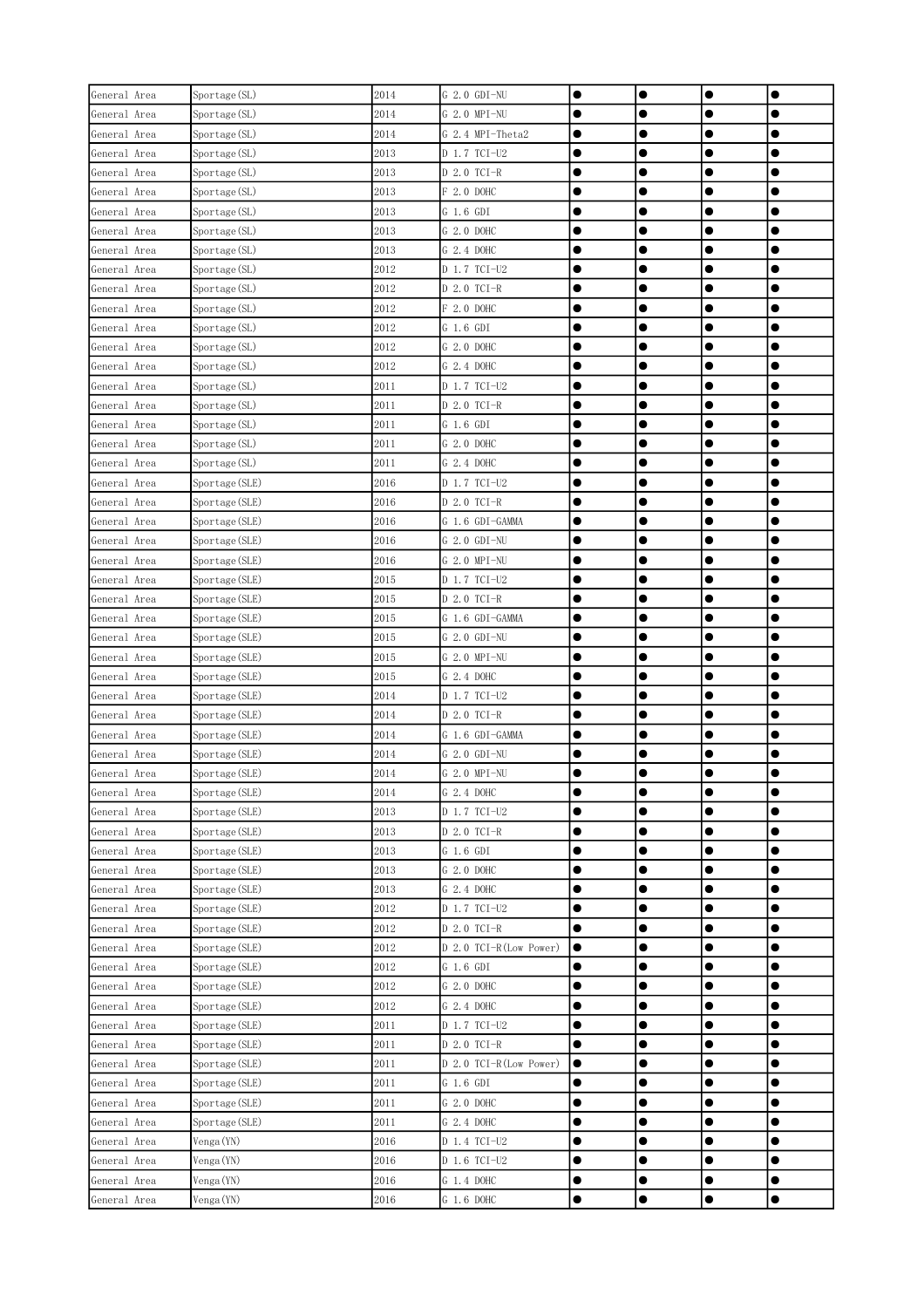| General Area | Venga (YN)   | 2015 | D 1.4 TCI-U2        | $\bullet$ | $\bullet$ | $\bullet$ | $\bullet$ |
|--------------|--------------|------|---------------------|-----------|-----------|-----------|-----------|
| General Area | Venga (YN)   | 2015 | D 1.6 TCI-U2        |           |           | 0         |           |
| General Area | Venga (YN)   | 2015 | G 1.4 DOHC          |           | $\bullet$ | $\bullet$ |           |
| General Area | Venga (YN)   | 2015 | G 1.6 DOHC          |           | $\bullet$ |           | $\bullet$ |
| General Area | Venga (YN)   | 2014 | D 1.4 TCI-U2        | $\bullet$ | $\bullet$ | $\bullet$ | $\bullet$ |
| General Area | Venga (YN)   | 2014 | D 1.6 TCI-U2        | $\bullet$ | $\bullet$ | $\bullet$ | $\bullet$ |
| General Area | Venga (YN)   | 2014 | G 1.4 DOHC          | $\bullet$ | $\bullet$ | $\bullet$ |           |
| General Area | Venga (YN)   | 2014 | G 1.6 DOHC          | $\bullet$ | $\bullet$ | $\bullet$ |           |
| General Area | Venga (YN)   | 2013 | D 1.4 TCI-U2        | $\bullet$ | $\bullet$ | $\bullet$ | $\bullet$ |
| General Area | Venga (YN)   | 2013 | D 1.6 TCI-U2        |           | $\bullet$ | $\bullet$ | $\bullet$ |
| General Area | Venga(YN)    | 2013 | G 1.4 DOHC          | $\bullet$ | $\bullet$ | $\bullet$ | $\bullet$ |
| General Area | Venga (YN)   | 2013 | G 1.6 DOHC          | $\bullet$ | $\bullet$ | $\bullet$ | $\bullet$ |
| General Area | Venga (YN)   | 2012 | D 1.4 TCI-U2        |           | $\bullet$ | 0         | $\bullet$ |
| General Area | Venga (YN)   | 2012 | D 1.6 TCI-U2        |           | $\bullet$ | $\bullet$ |           |
| General Area | Venga (YN)   | 2012 | G 1.4 DOHC          |           | $\bullet$ | $\bullet$ | $\bullet$ |
| General Area | Venga (YN)   | 2012 | G 1.6 DOHC          |           |           | ●         |           |
| General Area | Venga (YN)   | 2011 | D 1.4 TCI-U2        | $\bullet$ | $\bullet$ | $\bullet$ | $\bullet$ |
| General Area | Venga (YN)   | 2011 | D 1.6 TCI-U2        | $\bullet$ | $\bullet$ | $\bullet$ | $\bullet$ |
| General Area | Venga (YN)   | 2011 | G 1.4 DOHC          | $\bullet$ | $\bullet$ | $\bullet$ | $\bullet$ |
| General Area | Venga (YN)   | 2011 | G 1.6 DOHC          | $\bullet$ | $\bullet$ | $\bullet$ | $\bullet$ |
| General Area | Venga (YN)   | 2010 | D 1.4 TCI-U2        | $\bullet$ | $\bullet$ | $\bullet$ | $\bullet$ |
| General Area | Venga (YN)   | 2010 | D 1.6 TCI-U2        |           |           | 0         |           |
| General Area | Venga (YN)   | 2010 | G 1.4 DOHC          | $\bullet$ | $\bullet$ | $\bullet$ | $\bullet$ |
| General Area | Venga (YN)   | 2010 | G 1.6 DOHC          | $\bullet$ | $\bullet$ | $\bullet$ | $\bullet$ |
| General Area | Venga (YN)   | 2009 | D 1.4 TCI-U2        | $\bullet$ | $\bullet$ | $\bullet$ | $\bullet$ |
| General Area | Venga (YN)   | 2009 | D 1.6 TCI-U2        |           | $\bullet$ | ●         | $\bullet$ |
| General Area | Venga (YN)   | 2009 | G 1.4 DOHC          | $\bullet$ | $\bullet$ | $\bullet$ | $\bullet$ |
| General Area | Venga (YN)   | 2009 | G 1.6 DOHC          | $\bullet$ | $\bullet$ | $\bullet$ |           |
| General Area | Venga (YN)   | 2008 | G 1.4 DOHC          |           | $\bullet$ | $\bullet$ | $\bullet$ |
| General Area | Venga (YN)   | 2008 | G 1.6 DOHC          | $\bullet$ | $\bullet$ | $\bullet$ | $\bullet$ |
| General Area | Venga (YN)   | 2007 | G 1.4 DOHC          | $\bullet$ | $\bullet$ | $\bullet$ | $\bullet$ |
| General Area | Venga (YN)   | 2007 | G 1.6 DOHC          | $\bullet$ | $\bullet$ | $\bullet$ |           |
| USA Area     | Amanti (GH)  | 2009 | G 3.8 DOHC          |           | $\bullet$ | $\bullet$ |           |
| USA Area     | Amanti (GH)  | 2008 | G 3.8 DOHC          | $\bullet$ | $\bullet$ | $\bullet$ |           |
| USA Area     | Amanti(GH)   | 2007 | G 3.8 DOHC          |           |           | 0         |           |
| USA Area     | Amanti (GH)  | 2006 | G 3.5 DOHC          |           | $\bullet$ |           |           |
| USA Area     | Amanti (GH)  | 2005 | G 3.5 DOHC          | $\bullet$ | $\bullet$ | $\bullet$ | $\bullet$ |
| USA Area     | Amanti (GH)  | 2004 | G 3.5 DOHC          | $\bullet$ | $\bullet$ | 0         |           |
| USA Area     | Borrego (HM) | 2011 | G 3.8 DOHC          | $\bullet$ | $\bullet$ | $\bullet$ | $\bullet$ |
| USA Area     | Borrego (HM) | 2011 | G 4.6 DOHC          |           | $\bullet$ | $\bullet$ | $\bullet$ |
| USA Area     | Borrego (HM) | 2010 | G 3.8 DOHC          |           |           | $\bullet$ | $\bullet$ |
| USA Area     | Borrego (HM) | 2010 | G 4.6 DOHC          | $\bullet$ | $\bullet$ |           | $\bullet$ |
| USA Area     | Borrego (HM) | 2009 | G 3.8 DOHC          | $\bullet$ | $\bullet$ | $\bullet$ | $\bullet$ |
| USA Area     | Borrego (HM) | 2009 | G 4.6 DOHC          | $\bullet$ | $\bullet$ | $\bullet$ | $\bullet$ |
| USA Area     | Cadenza (VG) | 2016 | G 3.3 GDI LAMBDA 2  | $\bullet$ | $\bullet$ | $\bullet$ |           |
| USA Area     | Cadenza (VG) | 2015 | $G$ 3.3 $GDI$       | $\bullet$ | $\bullet$ |           | $\bullet$ |
| USA Area     | Cadenza (VG) | 2014 | $G$ 3.3 $GDI$       | $\bullet$ | $\bullet$ | $\bullet$ | $\bullet$ |
| USA Area     | Cadenza (YG) | 2017 | G 3.3 GDI LAMBDA II | $\bullet$ | $\bullet$ | $\bullet$ | $\bullet$ |
| USA Area     | Forte (YD)   | 2017 | G 1.6 T-GDI GAMMA   | $\bullet$ | $\bullet$ | $\bullet$ | $\bullet$ |
| USA Area     | Forte (YD)   | 2017 | G 2.0 GDI NU        | $\bullet$ | $\bullet$ | $\bullet$ | $\bullet$ |
| USA Area     | Forte (YD)   | 2016 | $G$ 1.6 T-GDI       | $\bullet$ | $\bullet$ | $\bullet$ | $\bullet$ |
| USA Area     | Forte (YD)   | 2016 | G 1.8 MPI           |           | $\bullet$ | $\bullet$ |           |
| USA Area     | Forte (YD)   | 2016 | $G$ 2.0 $GDI$       | $\bullet$ | $\bullet$ | $\bullet$ | $\bullet$ |
| USA Area     | Forte (YD)   | 2015 | G 1.6 T-GDI         | $\bullet$ | $\bullet$ | $\bullet$ | $\bullet$ |
| USA Area     | Forte (YD)   | 2015 | G 1.8 MPI           | $\bullet$ | $\bullet$ | $\bullet$ | $\bullet$ |
| USA Area     | Forte (YD)   | 2015 | G 2.0 GDI           | $\bullet$ | $\bullet$ | $\bullet$ | $\bullet$ |
| USA Area     | Forte (YD)   | 2014 | G 1.6 T-GDI         | $\bullet$ | $\bullet$ | $\bullet$ | $\bullet$ |
| USA Area     | Forte (YD)   | 2014 | G 1.8 MPI           | $\bullet$ | $\bullet$ | $\bullet$ | $\bullet$ |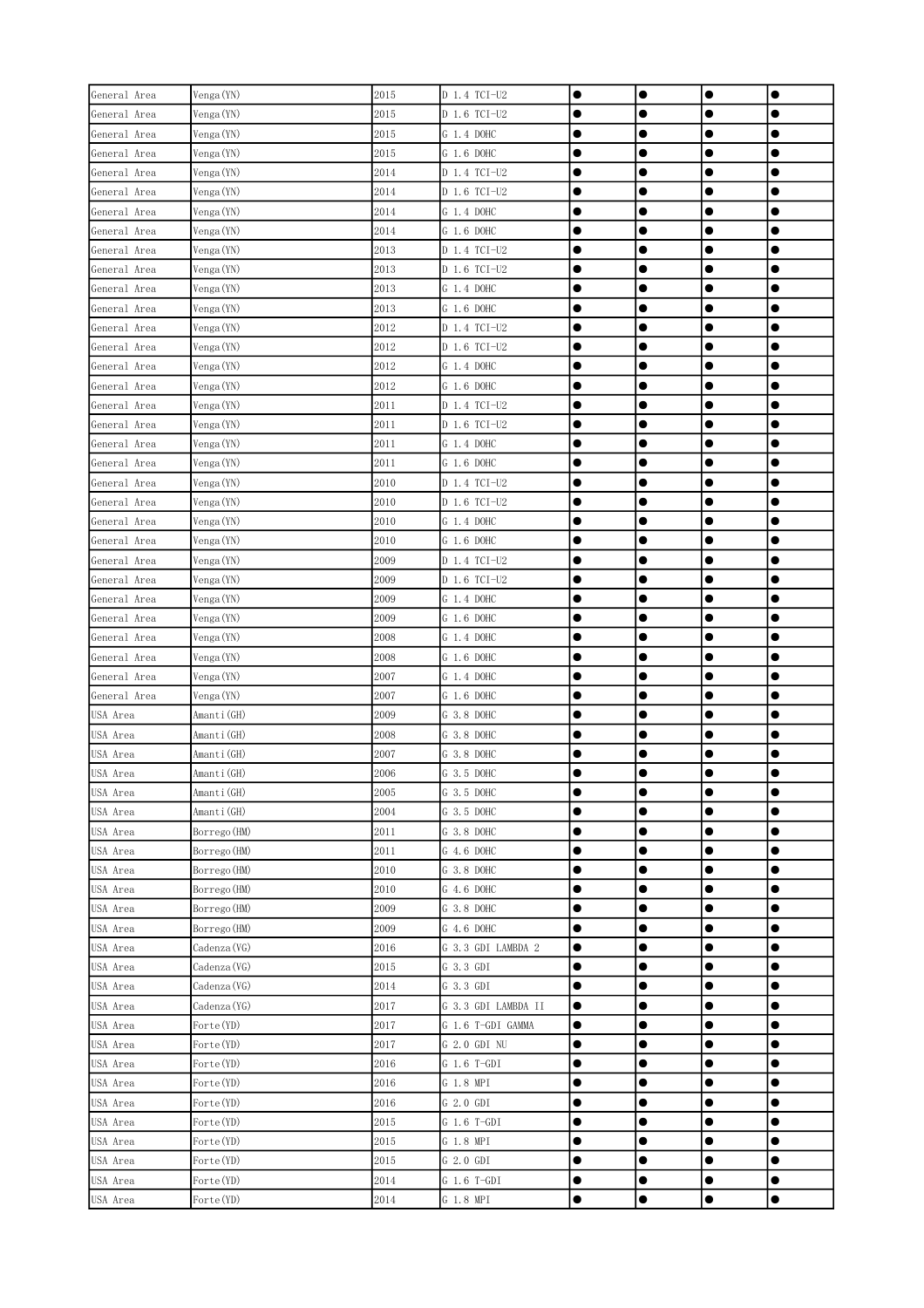| USA Area | Forte (YD)             | 2014 | $G$ 2.0 $GDI$       | $\bullet$ | $\bullet$ | $\bullet$ | $\bullet$ |
|----------|------------------------|------|---------------------|-----------|-----------|-----------|-----------|
| USA Area | Forte(YDm)             | 2017 | $G$ 1.6 T-GDI       | 0         |           | 0         |           |
| USA Area | Forte(YDm)             | 2017 | G 2.0 GDI           | $\bullet$ |           | $\bullet$ | $\bullet$ |
| USA Area | Forte (YDm)            | 2017 | G 2.0 MPI NU        | ●         | $\bullet$ | 0         |           |
| USA Area | Forte/Forte Koup(TD)   | 2013 | G 2.0 DOHC          | $\bullet$ | $\bullet$ | $\bullet$ | $\bullet$ |
| USA Area | Forte/Forte Koup(TD)   | 2013 | G 2.4 DOHC          | $\bullet$ | $\bullet$ | $\bullet$ | $\bullet$ |
| USA Area | Forte/Forte Koup(TD)   | 2012 | G 2.0 DOHC          | $\bullet$ | $\bullet$ | $\bullet$ | $\bullet$ |
| USA Area | Forte/Forte Koup(TD)   | 2012 | G 2.4 DOHC          | $\bullet$ | $\bullet$ | $\bullet$ |           |
| USA Area | Forte/Forte Koup(TD)   | 2011 | G 2.0 DOHC          | $\bullet$ | $\bullet$ | $\bullet$ |           |
| USA Area | Forte/Forte Koup(TD)   | 2011 | G 2.4 DOHC          | $\bullet$ | $\bullet$ | $\bullet$ | $\bullet$ |
| USA Area | Forte/Forte Koup(TD)   | 2010 | G 2.0 DOHC          | $\bullet$ | $\bullet$ | $\bullet$ | $\bullet$ |
| USA Area | Forte/Forte Koup(TD)   | 2010 | G 2.4 DOHC          | $\bullet$ | $\bullet$ | $\bullet$ | $\bullet$ |
| USA Area | K900 (KH)              | 2017 | G 3.8 GDI LAMBDA II | $\bullet$ | $\bullet$ | 0         | $\bullet$ |
| USA Area | K901 (KH)              | 2017 | G 5.0 GDI TAU       |           | $\bullet$ | $\bullet$ |           |
| USA Area | K902 (KH)              | 2016 | G 3.8 GDI LAMBDA II |           | $\bullet$ | 0         | ●         |
| USA Area | K903 (KH)              | 2016 | G 5.0 GDI TAU       | $\bullet$ | $\bullet$ | $\bullet$ | $\bullet$ |
| USA Area | K904 (KH)              | 2015 | G 5.0 GDI-TAU       | ●         | $\bullet$ | $\bullet$ | $\bullet$ |
| USA Area | K905 (KH)              | 2015 | G 3.8 GDI-LAMBDA II | $\bullet$ | $\bullet$ | $\bullet$ | $\bullet$ |
| USA Area | Niro (DE HEV)          | 2017 | G 1.6 GDI KAPPA     | $\bullet$ | $\bullet$ | $\bullet$ | $\bullet$ |
| USA Area | Optima Hybrid (JF HEV) | 2017 | G 2.0 NU GDI HEV    | $\bullet$ | $\bullet$ | $\bullet$ | $\bullet$ |
| USA Area | Optima Hybrid (JF HEV) | 2016 | G 2.0 NU GDI HEV    | $\bullet$ | $\bullet$ | $\bullet$ |           |
| USA Area | Optima Hybrid(TF HEV)  | 2016 | G 2.4 THETA II HEV  | $\bullet$ | $\bullet$ | $\bullet$ |           |
| USA Area | Optima Hybrid(TF HEV)  | 2015 | G 2.4 THETA II HEV  | $\bullet$ |           | 0         |           |
| USA Area | Optima Hybrid(TF HEV)  | 2014 | G 2.4 THETA II HEV  | $\bullet$ | $\bullet$ | $\bullet$ | $\bullet$ |
| USA Area | Optima Hybrid(TF HEV)  | 2013 | G 2.4 HEV           | $\bullet$ | $\bullet$ | $\bullet$ | $\bullet$ |
| USA Area | Optima Hybrid(TF HEV)  | 2012 | G 2.4 HEV           | $\bullet$ | $\bullet$ | 0         |           |
| USA Area | Optima Hybrid(TF HEV)  | 2011 | G 2.4 HEV           | 0         | $\bullet$ |           | ●         |
| USA Area | Optima PHEV(JF PHEV)   | 2017 | G 2.0 GDI NU        | $\bullet$ |           | $\bullet$ | $\bullet$ |
| USA Area | Optima(JF)             | 2017 | G 2.4 GDI THETA2    | ●         |           | 0         |           |
| USA Area | Optima(JF)             | 2016 | G 2.4 GDI THETA2    | $\bullet$ | $\bullet$ | $\bullet$ | $\bullet$ |
| USA Area | Optima(JFA)            | 2017 | G 1.6 T-GDI GAMMA   | $\bullet$ | $\bullet$ | $\bullet$ | $\bullet$ |
| USA Area | Optima(JFA)            | 2017 | G 2.0 T-GDI THETA2  | $\bullet$ | $\bullet$ | 0         | $\bullet$ |
| USA Area | Optima(JFA)            | 2017 | G 2.4 GDI THETA2    | $\bullet$ | $\bullet$ | $\bullet$ |           |
| USA Area | Optima(JFA)            | 2016 | G 1.6 T-GDI GAMMA   | $\bullet$ | $\bullet$ | $\bullet$ |           |
| USA Area | Optima(JFA)            | 2016 | G 2.0 T-GDI THETA2  | $\bullet$ |           | 0         | $\bullet$ |
| USA Area | Optima(JFA)            | 2016 | G 2.4 GDI THETA2    | ●         | $\bullet$ | e         | Œ         |
| USA Area | Optima(MG)             | 2010 | G 2.4 DOHC          | $\bullet$ | $\bullet$ | $\bullet$ | $\bullet$ |
| USA Area | Optima(MG)             | 2010 | G 2.7 DOHC          | $\bullet$ | $\bullet$ | $\bullet$ | $\bullet$ |
| USA Area | Optima(MG)             | 2009 | G 2.4 DOHC          | $\bullet$ | $\bullet$ | $\bullet$ | $\bullet$ |
| USA Area | Optima(MG)             | 2009 | G 2.7 DOHC          |           | $\bullet$ | $\bullet$ | $\bullet$ |
| USA Area | Optima(MG)             | 2008 | G 2.4 DOHC          | $\bullet$ | $\bullet$ | $\bullet$ | $\bullet$ |
| USA Area | Optima(MG)             | 2008 | G 2.7 DOHC          | $\bullet$ |           | ●         | $\bullet$ |
| USA Area | Optima(MG)             | 2007 | G 2.4 DOHC          | $\bullet$ | $\bullet$ | $\bullet$ | $\bullet$ |
| USA Area | Optima (MG)            | 2007 | G 2.7 DOHC          | $\bullet$ | $\bullet$ | $\bullet$ | $\bullet$ |
| USA Area | Optima(MG)             | 2006 | G 2.4 DOHC          | $\bullet$ | $\bullet$ | $\bullet$ | $\bullet$ |
| USA Area | Optima(MG)             | 2006 | G 2.7 DOHC          | $\bullet$ | $\bullet$ | $\bullet$ | $\bullet$ |
| USA Area | Optima(MS)             | 2006 | G 2.4 DOHC          | $\bullet$ | $\bullet$ | $\bullet$ | $\bullet$ |
| USA Area | Optima(MS)             | 2006 | G 2.7 DOHC          | $\bullet$ | $\bullet$ | $\bullet$ | $\bullet$ |
| USA Area | Optima(MS)             | 2005 | G 2.4 DOHC          | $\bullet$ | $\bullet$ | $\bullet$ | $\bullet$ |
| USA Area | Optima (MS)            | 2005 | G 2.7 DOHC          | $\bullet$ | $\bullet$ | $\bullet$ | $\bullet$ |
| USA Area | Optima(MS)             | 2004 | G 2.4 DOHC          | $\bullet$ | $\bullet$ | $\bullet$ | $\bullet$ |
| USA Area | Optima(MS)             | 2004 | G 2.7 DOHC          | $\bullet$ | $\bullet$ | $\bullet$ | $\bullet$ |
| USA Area | Optima(MS)             | 2003 | G 2.4 DOHC          | $\bullet$ | $\bullet$ | $\bullet$ | $\bullet$ |
| USA Area | Optima(MS)             | 2003 | G 2.7 DOHC          | $\bullet$ | $\bullet$ | $\bullet$ | $\bullet$ |
| USA Area | Optima(MS)             | 2002 | G 2.4 DOHC          | $\bullet$ | $\bullet$ | $\bullet$ | $\bullet$ |
| USA Area | Optima(MS)             | 2002 | G 2.7 DOHC          | $\bullet$ | $\bullet$ | $\bullet$ | $\bullet$ |
| USA Area | Optima(MS)             | 2001 | G 2.4 DOHC          | $\bullet$ | $\bullet$ | $\bullet$ | $\bullet$ |
| USA Area | Optima (MS)            | 2001 | G 2.5 DOHC          | $\bullet$ | $\bullet$ | $\bullet$ | $\bullet$ |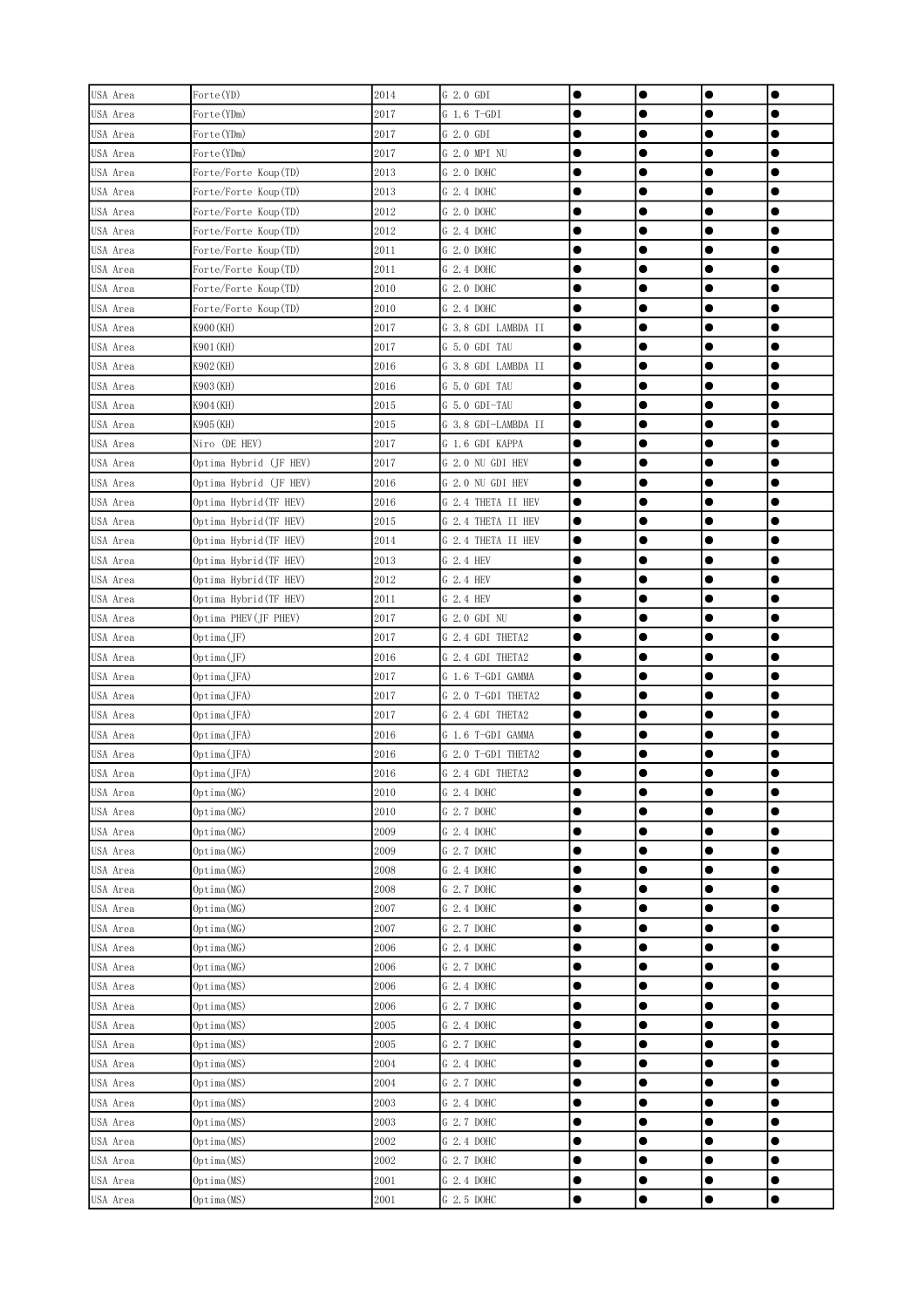| USA Area | 0ptima(TF/QF) | 2015 | G 2.0 T-GDI         | $\bullet$ | $\bullet$ | $\bullet$ | $\bullet$ |
|----------|---------------|------|---------------------|-----------|-----------|-----------|-----------|
| USA Area | Optima(TF/QF) | 2015 | $G$ 2.4 $GDI$       |           |           | c         |           |
| USA Area | Optima(TF/QF) | 2015 | G 2.4 MPI           |           | $\bullet$ | ●         | ●         |
| USA Area | Optima(TF/QF) | 2014 | G 2.0 T-GDI         | $\bullet$ | $\bullet$ | $\bullet$ | $\bullet$ |
| USA Area | 0ptima(TF/QF) | 2014 | $G$ 2.4 $GDI$       | $\bullet$ | $\bullet$ | $\bullet$ | $\bullet$ |
| USA Area | 0ptima(TF/QF) | 2014 | G 2.4 MPI           | $\bullet$ | $\bullet$ | $\bullet$ | $\bullet$ |
| USA Area | 0ptima(TF/QF) | 2013 | G 2.0 T-GDI         | $\bullet$ | $\bullet$ | $\bullet$ | $\bullet$ |
| USA Area | 0ptima(TF/QF) | 2013 | G 2.4 GDI           | $\bullet$ | $\bullet$ | $\bullet$ | $\bullet$ |
| USA Area | 0ptima(TF/QF) | 2012 | G 2.0 T-GDI         | $\bullet$ | $\bullet$ | $\bullet$ | $\bullet$ |
| USA Area | Optima(TF/QF) | 2012 | $G$ 2.4 $GDI$       | $\bullet$ | $\bullet$ | $\bullet$ |           |
| USA Area | 0ptima(TF/QF) | 2011 | G 2.0 T-GDI         | $\bullet$ | $\bullet$ | $\bullet$ | $\bullet$ |
| USA Area | Optima(TF/QF) | 2011 | $G$ 2.4 $GDI$       | $\bullet$ | $\bullet$ | $\bullet$ | $\bullet$ |
| USA Area | RIO(BC)       | 2005 | G 1.6 DOHC          | $\bullet$ | $\bullet$ | $\bullet$ | $\bullet$ |
| USA Area | RIO(BC)       | 2004 | G 1.6 DOHC          | $\bullet$ | $\bullet$ | $\bullet$ | $\bullet$ |
| USA Area | RIO(BC)       | 2003 | G 1.6 DOHC          | $\bullet$ | $\bullet$ | $\bullet$ | $\bullet$ |
| USA Area | RIO(BC)       | 2002 | G 1.5 DOHC          |           | $\bullet$ | $\bullet$ |           |
| USA Area | RIO(BC)       | 2001 | G 1.5 DOHC          | $\bullet$ | $\bullet$ | $\bullet$ | $\bullet$ |
| USA Area | RIO(JB)       | 2012 | G 1.6 DOHC          | $\bullet$ | $\bullet$ | $\bullet$ | $\bullet$ |
| USA Area | RIO(JB)       | 2011 | G 1.6 DOHC          | $\bullet$ | $\bullet$ | $\bullet$ | $\bullet$ |
| USA Area | RIO(JB)       | 2010 | G 1.6 DOHC          | $\bullet$ | $\bullet$ | $\bullet$ | $\bullet$ |
| USA Area | RIO(JB)       | 2009 | G 1.6 DOHC          | $\bullet$ | $\bullet$ | $\bullet$ | $\bullet$ |
| USA Area | RIO(JB)       | 2008 | G 1.6 DOHC          | $\bullet$ | $\bullet$ | $\bullet$ | $\bullet$ |
| USA Area | RIO(JB)       | 2007 | G 1.6 DOHC          | $\bullet$ | $\bullet$ | $\bullet$ |           |
| USA Area | RIO(JB)       | 2006 | G 1.6 DOHC          | $\bullet$ | $\bullet$ | $\bullet$ | $\bullet$ |
| USA Area | RIO (UB)      | 2017 | $G_1.6$ GDI         | $\bullet$ | $\bullet$ | $\bullet$ | $\bullet$ |
| USA Area | RIO (UB)      | 2016 | $G_1.6$ GDI         | $\bullet$ | $\bullet$ | $\bullet$ | $\bullet$ |
| USA Area | RIO(UB)       | 2015 | $G_1.6$ GDI         | $\bullet$ | $\bullet$ | 0         |           |
| USA Area | RIO(UB)       | 2014 | $G_1.6$ GDI         | $\bullet$ | $\bullet$ | $\bullet$ | $\bullet$ |
| USA Area | RIO(UB)       | 2013 | $G_1.6$ GDI         | $\bullet$ | $\bullet$ | $\bullet$ | $\bullet$ |
| USA Area | RIO(UB)       | 2012 | $G_1.6$ GDI         |           |           | ●         |           |
| USA Area | Rondo (UN)    | 2010 | G 2.4 DOHC          | $\bullet$ | $\bullet$ | $\bullet$ | $\bullet$ |
| USA Area | Rondo (UN)    | 2010 | G 2.7 DOHC          | $\bullet$ | $\bullet$ | $\bullet$ | $\bullet$ |
| USA Area | Rondo (UN)    | 2009 | G 2.4 DOHC          | $\bullet$ | $\bullet$ | $\bullet$ | $\bullet$ |
| USA Area | Rondo (UN)    | 2009 | G 2.7 DOHC          | $\bullet$ | $\bullet$ | $\bullet$ |           |
| USA Area | Rondo (UN)    | 2008 | G 2.4 DOHC          |           |           | 0         |           |
| USA Area | Rondo (UN)    | 2008 | G 2.7 DOHC          |           | $\bullet$ | e         | 0         |
| USA Area | Rondo (UN)    | 2007 | G 2.4 DOHC          | $\bullet$ | $\bullet$ | $\bullet$ | $\bullet$ |
| USA Area | Rondo (UN)    | 2007 | G 2.7 DOHC          | $\bullet$ | $\bullet$ | 0         | $\bullet$ |
| USA Area | Sedona (GQ)   | 2005 | G 3.5 DOHC          | $\bullet$ | $\bullet$ | $\bullet$ | $\bullet$ |
| USA Area | Sedona (GQ)   | 2004 | G 3.5 DOHC          |           | $\bullet$ | ●         | $\bullet$ |
| USA Area | Sedona (GQ)   | 2003 | G 3.5 DOHC          |           | $\bullet$ | ●         | $\bullet$ |
| USA Area | Sedona (GQ)   | 2002 | G 3.5 DOHC          | $\bullet$ | $\bullet$ | $\bullet$ | $\bullet$ |
| USA Area | Sedona (VQ)   | 2014 | G 3.5 DOHC          |           | $\bullet$ | ●         |           |
| USA Area | Sedona (VQ)   | 2013 | G 3.5 DOHC          | $\bullet$ | $\bullet$ | $\bullet$ | $\bullet$ |
| USA Area | Sedona (VQ)   | 2012 | G 3.5 DOHC          | $\bullet$ | $\bullet$ | $\bullet$ | $\bullet$ |
| USA Area | Sedona (VQ)   | 2011 | G 3.5 DOHC          | $\bullet$ | $\bullet$ | 0         |           |
| USA Area | Sedona (VQ)   | 2010 | G 3.8 DOHC          |           | $\bullet$ | $\bullet$ |           |
| USA Area | Sedona (VQ)   | 2009 | G 3.8 DOHC          | $\bullet$ | $\bullet$ |           | $\bullet$ |
| USA Area | Sedona (VQ)   | 2008 | G 3.8 DOHC          |           |           | 0         | $\bullet$ |
| USA Area | Sedona (VQ)   | 2007 | G 3.8 DOHC          | $\bullet$ | $\bullet$ | $\bullet$ | $\bullet$ |
| USA Area | Sedona (VQ)   | 2006 | G 3.8 DOHC          | $\bullet$ | $\bullet$ | $\bullet$ | $\bullet$ |
| USA Area | Sedona (YP)   | 2017 | G 3.3 GDI-LAMBDA II | $\bullet$ | $\bullet$ | $\bullet$ |           |
| USA Area | Sedona (YP)   | 2016 | G 3.3 GDI-LAMBDA II | $\bullet$ | $\bullet$ | $\bullet$ | $\bullet$ |
| USA Area | Sedona (YP)   | 2015 | G 3.3 GDI-LAMBDA II | $\bullet$ | $\bullet$ | $\bullet$ | $\bullet$ |
| USA Area | Sephia(FB)    | 2001 | G 1.8 DOHC          | $\bullet$ |           | $\bullet$ | $\bullet$ |
| USA Area | Sephia(FB)    | 2000 | G 1.8 DOHC          |           | $\bullet$ |           | $\bullet$ |
| USA Area | Sorento (BL)  | 2009 | G 3.3 DOHC          | $\bullet$ | $\bullet$ | $\bullet$ | $\bullet$ |
| USA Area | Sorento (BL)  | 2009 | G 3.8 DOHC          | $\bullet$ | $\bullet$ | $\bullet$ | $\bullet$ |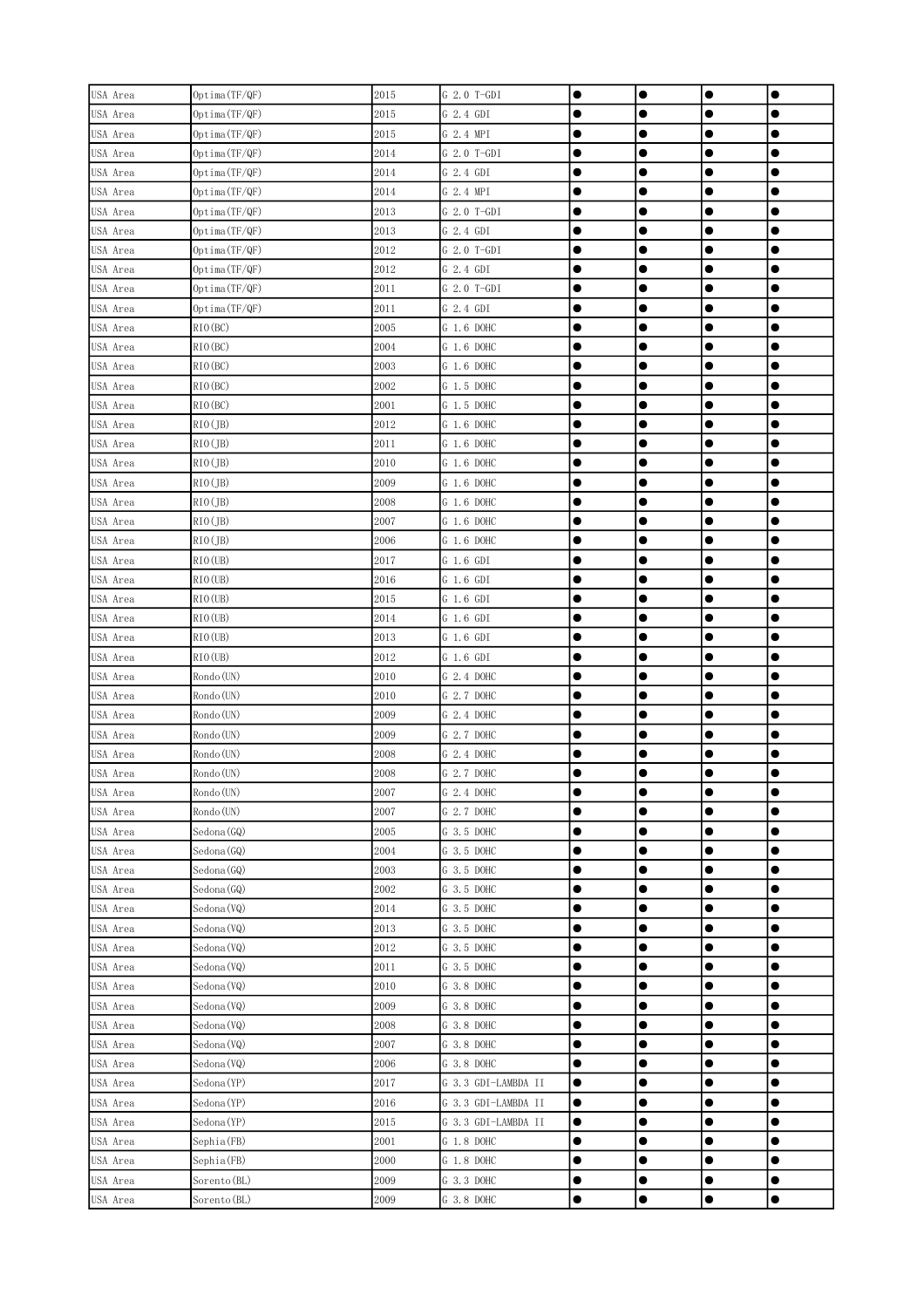| USA Area | Sorento (BL)    | 2008 | G 3.3 DOHC           | $\bullet$ | $\bullet$ | $\bullet$ | $\bullet$ |
|----------|-----------------|------|----------------------|-----------|-----------|-----------|-----------|
| USA Area | Sorento (BL)    | 2008 | G 3.8 DOHC           |           |           | œ         |           |
| USA Area | Sorento (BL)    | 2007 | G 3.3 DOHC           |           |           | ●         | ●         |
| USA Area | Sorento (BL)    | 2007 | G 3.8 DOHC           |           |           | ●         | $\bullet$ |
| USA Area | Sorento (BL)    | 2006 | G 3.5 DOHC           |           |           |           |           |
| USA Area | Sorento (BL)    | 2005 | G 3.5 DOHC           | $\bullet$ | $\bullet$ | $\bullet$ | $\bullet$ |
| USA Area | Sorento (BL)    | 2004 | G 3.5 DOHC           | $\bullet$ | $\bullet$ | $\bullet$ | $\bullet$ |
| USA Area | Sorento (BL)    | 2003 | G 3.5 DOHC           | $\bullet$ | $\bullet$ | $\bullet$ | $\bullet$ |
| USA Area | Sorento (UMA)   | 2017 | G 2.0 T-GDI THETA II | $\bullet$ | $\bullet$ | $\bullet$ |           |
| USA Area | Sorento (UMA)   | 2017 | G 2.4 GDI THETA II   | $\bullet$ | $\bullet$ | 0         |           |
| USA Area | Sorento (UMA)   | 2017 | G 3.3 GDI LAMBDA II  | $\bullet$ | $\bullet$ | 0         | $\bullet$ |
| USA Area | Sorento (UMA)   | 2016 | G 2.0 T-GDI THETA II | $\bullet$ | $\bullet$ | $\bullet$ | $\bullet$ |
| USA Area | Sorento (UMA)   | 2016 | G 2.4 GDI THETA II   | $\bullet$ | $\bullet$ | 0         | $\bullet$ |
| USA Area | Sorento (UMA)   | 2016 | G 3.3 MPI LAMBDA II  | $\bullet$ | $\bullet$ | 0         | $\bullet$ |
| USA Area | Sorento (XM)    | 2015 | $G$ 2.4 $GDI$        | $\bullet$ | $\bullet$ | $\bullet$ | $\bullet$ |
| USA Area | Sorento (XM)    | 2015 | $G$ 3.3 $GDI$        |           |           | ●         | ●         |
| USA Area | Sorento (XM)    | 2014 | $G$ 2.4 $GDI$        | $\bullet$ | $\bullet$ | 0         | $\bullet$ |
| USA Area | Sorento (XM)    | 2014 | $G$ 3.3 $GDI$        | $\bullet$ | $\bullet$ | $\bullet$ | $\bullet$ |
| USA Area | Sorento (XM)    | 2013 | G 2.4 GDI            | $\bullet$ | $\bullet$ | $\bullet$ | $\bullet$ |
| USA Area | Sorento (XM)    | 2013 | G 2.4 MPI            | $\bullet$ | $\bullet$ | $\bullet$ | $\bullet$ |
| USA Area | Sorento (XM)    | 2013 | G 3.5 MPI            | $\bullet$ | $\bullet$ | $\bullet$ | $\bullet$ |
| USA Area | Sorento (XM)    | 2012 | $G$ 2.4 $GDI$        | $\bullet$ | $\bullet$ | $\bullet$ |           |
| USA Area | Sorento (XM)    | 2012 | G 2.4 MPI            | $\bullet$ | $\bullet$ | $\bullet$ |           |
| USA Area | Sorento (XM)    | 2012 | G 3.5 MPI            |           | $\bullet$ | $\bullet$ | $\bullet$ |
| USA Area | Sorento (XM)    | 2011 | G 2.4 MPI            | $\bullet$ | $\bullet$ | $\bullet$ | $\bullet$ |
| USA Area | Sorento (XM)    | 2011 | G 3.5 MPI            | $\bullet$ | $\bullet$ | $\bullet$ |           |
| USA Area | Soul EV (PS EV) | 2017 | 80KW                 |           | $\bullet$ | 0         |           |
| USA Area | Soul EV (PS EV) | 2016 | 80KW                 |           | $\bullet$ | $\bullet$ |           |
| USA Area | Soul EV (PS EV) | 2015 | 80KW                 |           |           | ●         | $\bullet$ |
| USA Area | Soul (AM)       | 2013 | $G_1.6$ GDI          |           |           | 0         |           |
| USA Area | Soul (AM)       | 2013 | G 2.0 DOHC           | $\bullet$ | $\bullet$ |           | $\bullet$ |
| USA Area | Soul (AM)       | 2012 | G 1.6 GDI            | $\bullet$ | $\bullet$ | $\bullet$ | $\bullet$ |
| USA Area | Soul (AM)       | 2012 | G 2.0 DOHC           |           | $\bullet$ | 0         | 0         |
| USA Area | Soul (AM)       | 2011 | G 1.6 DOHC           | $\bullet$ | $\bullet$ | $\bullet$ |           |
| USA Area | Soul (AM)       | 2011 | G 2.0 DOHC           |           |           | 0         |           |
| USA Area | Soul (AM)       | 2010 | G 1.6 DOHC           |           |           | e         | e         |
| USA Area | Soul (AM)       | 2010 | G 2.0 DOHC           | $\bullet$ | $\bullet$ | $\bullet$ | $\bullet$ |
| USA Area | Soul (PS)       | 2017 | G 1.6 GDI GAMMA      | $\bullet$ | $\bullet$ | 0         | $\bullet$ |
| USA Area | Soul (PS)       | 2017 | G 1.6 T-GDI GAMMA    | $\bullet$ | $\bullet$ | $\bullet$ | $\bullet$ |
| USA Area | Soul (PS)       | 2017 | G 2.0 NU GDI         | $\bullet$ | $\bullet$ | $\bullet$ | $\bullet$ |
| USA Area | Soul (PS)       | 2016 | $G_1.6$ GDI          | $\bullet$ | $\bullet$ | $\bullet$ | $\bullet$ |
| USA Area | Soul (PS)       | 2016 | $G$ 2.0 NU $GDI$     | $\bullet$ | $\bullet$ | $\bullet$ | $\bullet$ |
| USA Area | Soul (PS)       | 2015 | $G_1.6$ GDI          | $\bullet$ | $\bullet$ | $\bullet$ | $\bullet$ |
| USA Area | Soul (PS)       | 2015 | G 2.0 NU GDI         | $\bullet$ | $\bullet$ | $\bullet$ | $\bullet$ |
| USA Area | Soul (PS)       | 2014 | G 1.6 GDI            | $\bullet$ | $\bullet$ | $\bullet$ | $\bullet$ |
| USA Area | Soul (PS)       | 2014 | G 2.0 NU GDI         | $\bullet$ | $\bullet$ | 0         |           |
| USA Area | Spectra (LD)    | 2009 | G 2.0 DOHC           |           | $\bullet$ | $\bullet$ | $\bullet$ |
| USA Area | Spectra (LD)    | 2008 | G 2.0 DOHC           | $\bullet$ | $\bullet$ |           | $\bullet$ |
| USA Area | Spectra(LD)     | 2007 | G 2.0 DOHC           |           | $\bullet$ |           | $\bullet$ |
| USA Area | Spectra(LD)     | 2006 | G 2.0 DOHC           | $\bullet$ | $\bullet$ | $\bullet$ | $\bullet$ |
| USA Area | Spectra(LD)     | 2005 | G 2.0 DOHC           | $\bullet$ | $\bullet$ | $\bullet$ | $\bullet$ |
| USA Area | Spectra(LD)     | 2004 | G 2.0 DOHC           | $\bullet$ | $\bullet$ | $\bullet$ | $\bullet$ |
| USA Area | Spectra (SD)    | 2004 | G 1.8 DOHC           | $\bullet$ | $\bullet$ | $\bullet$ | $\bullet$ |
| USA Area | Spectra (SD)    | 2003 | G 1.8 DOHC           | $\bullet$ | $\bullet$ | $\bullet$ | $\bullet$ |
| USA Area | Spectra (SD)    | 2002 | G 1.8 DOHC           | $\bullet$ | $\bullet$ | $\bullet$ | $\bullet$ |
| USA Area | Spectra (SD)    | 2001 | G 1.8 DOHC           | $\bullet$ | $\bullet$ |           | $\bullet$ |
| USA Area | Spectra (SD)    | 2000 | G 1.8 DOHC           | $\bullet$ | $\bullet$ | $\bullet$ | $\bullet$ |
| USA Area | Sportage (AL)   | 2002 | G 2.0 DOHC           | $\bullet$ | $\bullet$ | $\bullet$ | $\bullet$ |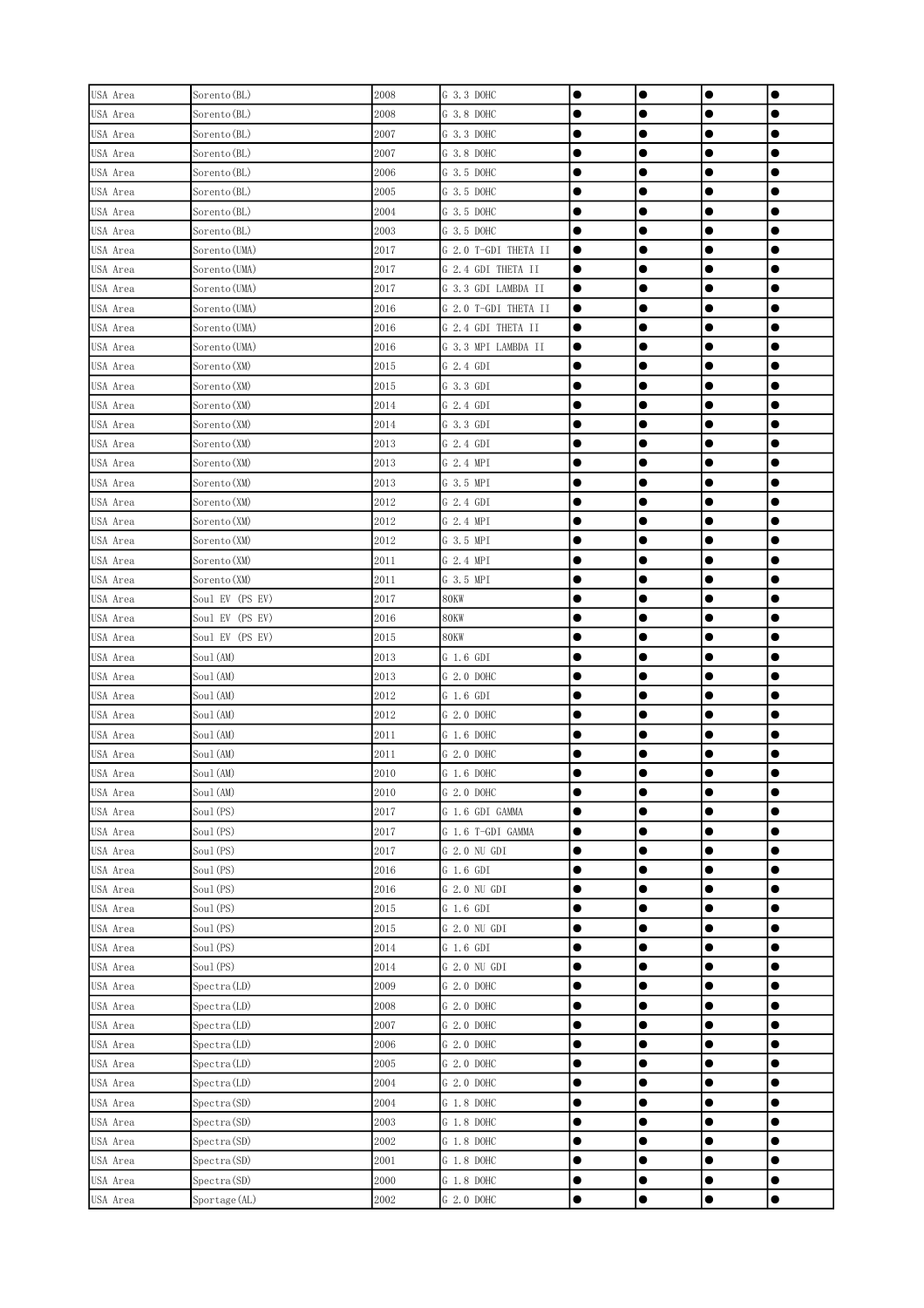| USA Area                                                           | Sportage (AL)                                  | 2001 | G 2.0 DOHC           | $\bullet$ | $\bullet$ | $\bullet$ | $\bullet$ |
|--------------------------------------------------------------------|------------------------------------------------|------|----------------------|-----------|-----------|-----------|-----------|
| USA Area                                                           | Sportage (AL)                                  | 2000 | G 2.0 DOHC           |           | 0         |           |           |
| USA Area                                                           | Sportage (KM)                                  | 2010 | G 2.0 DOHC           |           | $\bullet$ |           |           |
| USA Area                                                           | Sportage (KM)                                  | 2010 | G 2.7 DOHC           | $\bullet$ | $\bullet$ | $\bullet$ | $\bullet$ |
| USA Area                                                           | Sportage (KM)                                  | 2009 | G 2.0 DOHC           | $\bullet$ |           | $\bullet$ | $\bullet$ |
| USA Area                                                           | Sportage (KM)                                  | 2009 | G 2.7 DOHC           | $\bullet$ | $\bullet$ | $\bullet$ | $\bullet$ |
| USA Area                                                           | Sportage (KM)                                  | 2008 | G 2.0 DOHC           | $\bullet$ | $\bullet$ | $\bullet$ | $\bullet$ |
| USA Area                                                           | Sportage (KM)                                  | 2008 | G 2.7 DOHC           | $\bullet$ | $\bullet$ | $\bullet$ | $\bullet$ |
| USA Area                                                           | Sportage (KM)                                  | 2007 | G 2.0 DOHC           | $\bullet$ | $\bullet$ | $\bullet$ | $\bullet$ |
| USA Area                                                           | Sportage (KM)                                  | 2007 | G 2.7 DOHC           | $\bullet$ | $\bullet$ | $\bullet$ | $\bullet$ |
| USA Area                                                           | Sportage (KM)                                  | 2006 | G 2.0 DOHC           | $\bullet$ |           | $\bullet$ |           |
| USA Area                                                           | Sportage (KM)                                  | 2006 | G 2.7 DOHC           | $\bullet$ | $\bullet$ | $\bullet$ | $\bullet$ |
| USA Area                                                           | Sportage (KM)                                  | 2005 | G 2.0 DOHC           | $\bullet$ | $\bullet$ | $\bullet$ | $\bullet$ |
| USA Area                                                           | Sportage(KM)                                   | 2005 | G 2.7 DOHC           | $\bullet$ | $\bullet$ | $\bullet$ | $\bullet$ |
| USA Area                                                           | Sportage (QL)                                  | 2017 | G 2.0 T-GDI THETA2   | $\bullet$ | $\bullet$ | $\bullet$ |           |
| USA Area                                                           | Sportage (QL)                                  | 2017 | G 2.4 GDI THETA2     | $\bullet$ | $\bullet$ | $\bullet$ | $\bullet$ |
| USA Area                                                           | Sportage (SL)                                  | 2016 | G 2.0 T-GDI THETA II | $\bullet$ | $\bullet$ | $\bullet$ | $\bullet$ |
| USA Area                                                           |                                                | 2016 | G 2.4 GDI THETA II   | $\bullet$ | $\bullet$ | $\bullet$ | $\bullet$ |
| USA Area                                                           | Sportage (SL)                                  | 2016 |                      | $\bullet$ | $\bullet$ | $\bullet$ | $\bullet$ |
|                                                                    | Sportage (SL)                                  |      | G 2.4 MPI THETA II   | $\bullet$ | $\bullet$ | $\bullet$ | $\bullet$ |
| USA Area                                                           | Sportage (SL)                                  | 2015 | 2.4 GDI THETA2       |           |           |           |           |
| USA Area                                                           | Sportage (SL)                                  | 2015 | G 2.0 T-GDI THETA2   | $\bullet$ | $\bullet$ | $\bullet$ | $\bullet$ |
| USA Area                                                           | Sportage (SL)                                  | 2015 | G 2.4 GDI THETA2     | $\bullet$ | $\bullet$ | $\bullet$ | $\bullet$ |
| USA Area                                                           | Sportage (SL)                                  | 2015 | G 2.4 MPI THETA2     | $\bullet$ | $\bullet$ | $\bullet$ | $\bullet$ |
| USA Area                                                           | Sportage (SL)                                  | 2014 | 2.4 GDI THETA2       | $\bullet$ |           | $\bullet$ | $\bullet$ |
| USA Area                                                           | Sportage (SL)                                  | 2014 | G 2.0 T-GDI THETA2   | $\bullet$ | $\bullet$ | $\bullet$ | $\bullet$ |
| USA Area                                                           | Sportage (SL)                                  | 2014 | G 2.4 GDI THETA2     | $\bullet$ | $\bullet$ | $\bullet$ | $\bullet$ |
| USA Area                                                           | Sportage (SL)                                  | 2014 | G 2.4 MPI THETA2     | $\bullet$ |           | $\bullet$ |           |
| USA Area                                                           | Sportage (SL)                                  | 2013 | G 2.0 T-GDI          | $\bullet$ | $\bullet$ | $\bullet$ | $\bullet$ |
| USA Area                                                           | Sportage (SL)                                  | 2013 | G 2.4 DOHC           | $\bullet$ |           | $\bullet$ | $\bullet$ |
| USA Area                                                           | Sportage (SL)                                  | 2012 | G 2.0 T-GDI          |           |           | $\bullet$ | $\bullet$ |
| USA Area                                                           | Sportage (SL)                                  | 2012 | G 2.4 DOHC           | $\bullet$ | $\bullet$ | $\bullet$ | $\bullet$ |
| USA Area                                                           | Sportage (SL)                                  | 2011 | G 2.0 T-GDI          | $\bullet$ | $\bullet$ | $\bullet$ | $\bullet$ |
| USA Area                                                           | Sportage (SL)                                  | 2011 | G 2.4 DOHC           | $\bullet$ | $\bullet$ | $\bullet$ | $\bullet$ |
| All supported sub systems:                                         |                                                |      |                      |           |           |           |           |
| ECM (Engine Control Module)                                        |                                                |      |                      |           |           |           |           |
| TCM (Transmission Control Module)                                  |                                                |      |                      |           |           |           |           |
| ABS (Anti-Lock Brake System)                                       |                                                |      |                      |           |           |           |           |
| ESC (Electronic Stability Control)                                 |                                                |      |                      |           |           |           |           |
| ESP (Electronic Stability Program)                                 |                                                |      |                      |           |           |           |           |
|                                                                    | AEBS (Autonomous Emergency Braking System)     |      |                      |           |           |           |           |
|                                                                    | SRS (Supplemental Inflatable Restraint System) |      |                      |           |           |           |           |
| WCS (Weight Classification System)                                 |                                                |      |                      |           |           |           |           |
| IC (Instrument Cluster Module)                                     |                                                |      |                      |           |           |           |           |
| AC (Air Conditioner)                                               |                                                |      |                      |           |           |           |           |
| AFLS (Adaptive Front Lighting System)                              |                                                |      |                      |           |           |           |           |
|                                                                    |                                                |      |                      |           |           |           |           |
| AHLS (Auto Headlamp Leveling System)<br>SCC (Smart Cruise Control) |                                                |      |                      |           |           |           |           |
| CCS (Cruise Control System)                                        |                                                |      |                      |           |           |           |           |
|                                                                    |                                                |      |                      |           |           |           |           |
| ECS (Electronic Control Suspension)                                |                                                |      |                      |           |           |           |           |
| EPB (Electric Parking Brake)                                       |                                                |      |                      |           |           |           |           |
|                                                                    | PGS (Parking Guide System)                     |      |                      |           |           |           |           |
| SPAS (Smart Parking Assist System)                                 |                                                |      |                      |           |           |           |           |
|                                                                    | EPS (Electronic Power Steering)                |      |                      |           |           |           |           |
|                                                                    | MDEPS (Motor Driven Electronic Power Steering) |      |                      |           |           |           |           |
| SCM (Steering Coulmn Module)                                       |                                                |      |                      |           |           |           |           |
| BCM (Body Control Module)                                          |                                                |      |                      |           |           |           |           |
| Body Electric. SYS (ETACS)                                         |                                                |      |                      |           |           |           |           |
| BNS (Body Network System)                                          |                                                |      |                      |           |           |           |           |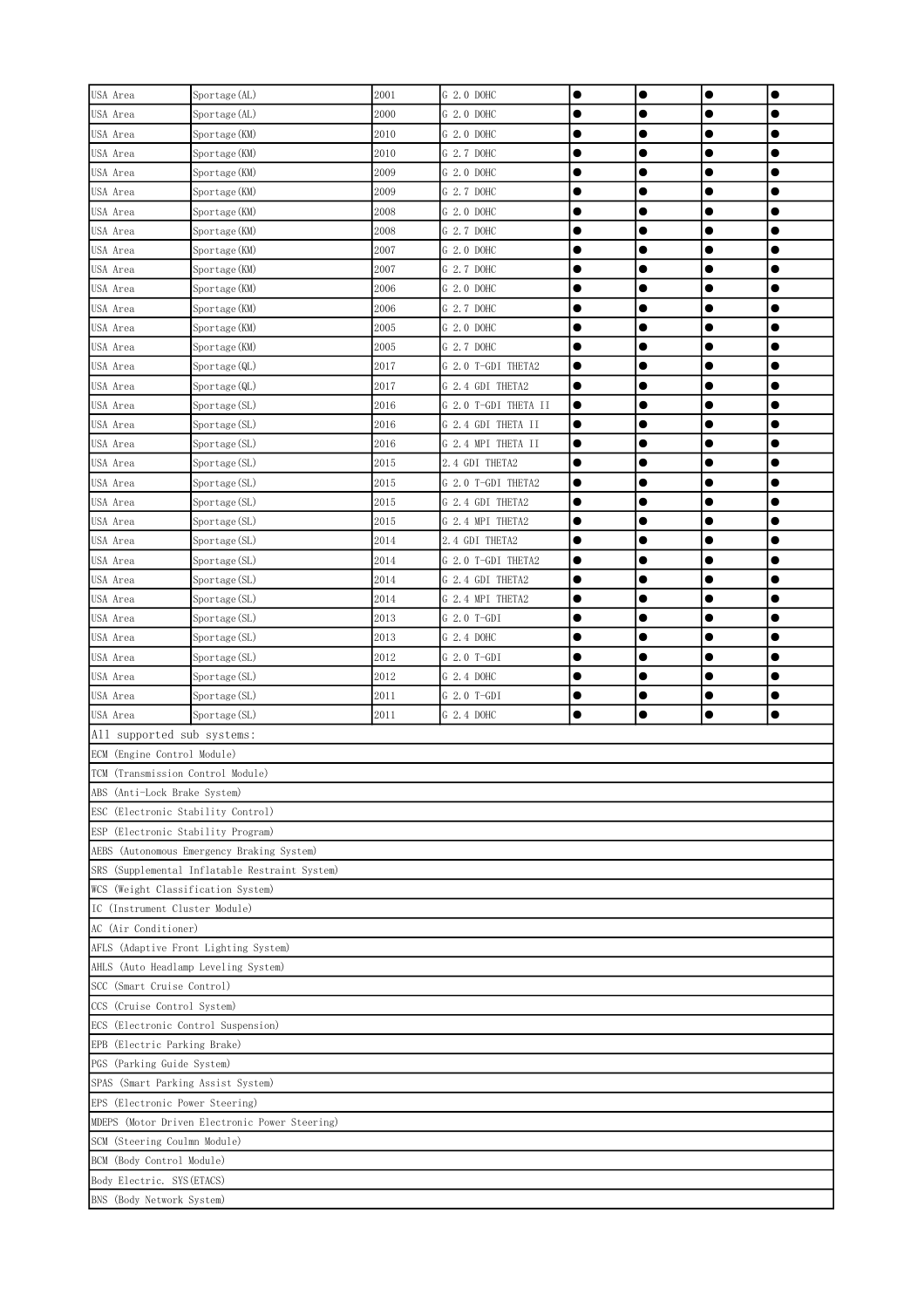| TPMS (Tire Pressure Monitoring System)            |
|---------------------------------------------------|
| SJB (Smart Junction Block)                        |
| BMS (Battery Management System)                   |
| IMMO (Immobilizer)                                |
| SKCS (Smart Key Code Saving)                      |
| SKU (Smart Key Unit)                              |
| 4WD Control                                       |
| AAF (Active Air Flap)                             |
| ADM (Assist Door Module)                          |
| AHS (Active Hood System)                          |
| APSM (Assist Power Seat Module)                   |
| AVMS (Around View Monitor System)                 |
| BSD (Blind Spot Detection)                        |
| CG (Central Gateway)                              |
| CODE (Transmitter Code Saving)                    |
| DDM (Driver Door Module)                          |
| FAM (Front Area Module)                           |
| AHB (Active Hydraulic Booster)                    |
| FFH (Fuel Fired Heater)                           |
| HCU/LDC (Low DC-DC Converter)                     |
| EVBS (EV Battery System)                          |
| HEVCS (HEV Control System)                        |
| EHPS (Electronic Hydraulic Power Steering System) |
| HEVMCS (HEV Motor Control System)                 |
| HEVMS (HEV Motor System)                          |
| HUD (Head Up Display)                             |
| IBCU-BCM (Intergrated Body Control Unit-BCM)      |
| IBCU-TPMS (Intergrated Body Control Unit-TPMS)    |
| IGPCM (Intergrated Gateway Power Control Module)  |
| IMS (Integrated Memory System)                    |
| LDC (Low DC/DC Converter)                         |
| LDWS (Lane Departure Warning System)              |
| LKAS (Lane Keeping Assist System)                 |
| MFC (Multi Function Camera)                       |
| (Multi Function Switch)                           |
| MFS                                               |
| OBC (On Board Charger)                            |
| OCS (Occupant Classification Sonsor)              |
| ODS (Occupant Detection Sensor)                   |
| PDBM (Power Distribution Module)                  |
| PSB (Pre-safe Seat Belt)                          |
| PSD (Power Sliding Door)                          |
| PSM (Power Seat Module)                           |
| PTG (Power Tail Gate)                             |
| PTM (Power Trunk Module)                          |
| RAM (Rear Area Module)                            |
| SCR (Selective Catalytic Reduction)               |
| SWRC (Steering Wheel Remote Control)              |
| VESS (Virtual Engine Sound System)                |
| WPC (Wireless Power Charger)                      |
| Service Reminder                                  |
| Telematics Unit                                   |
| Amplifier                                         |
| User Option                                       |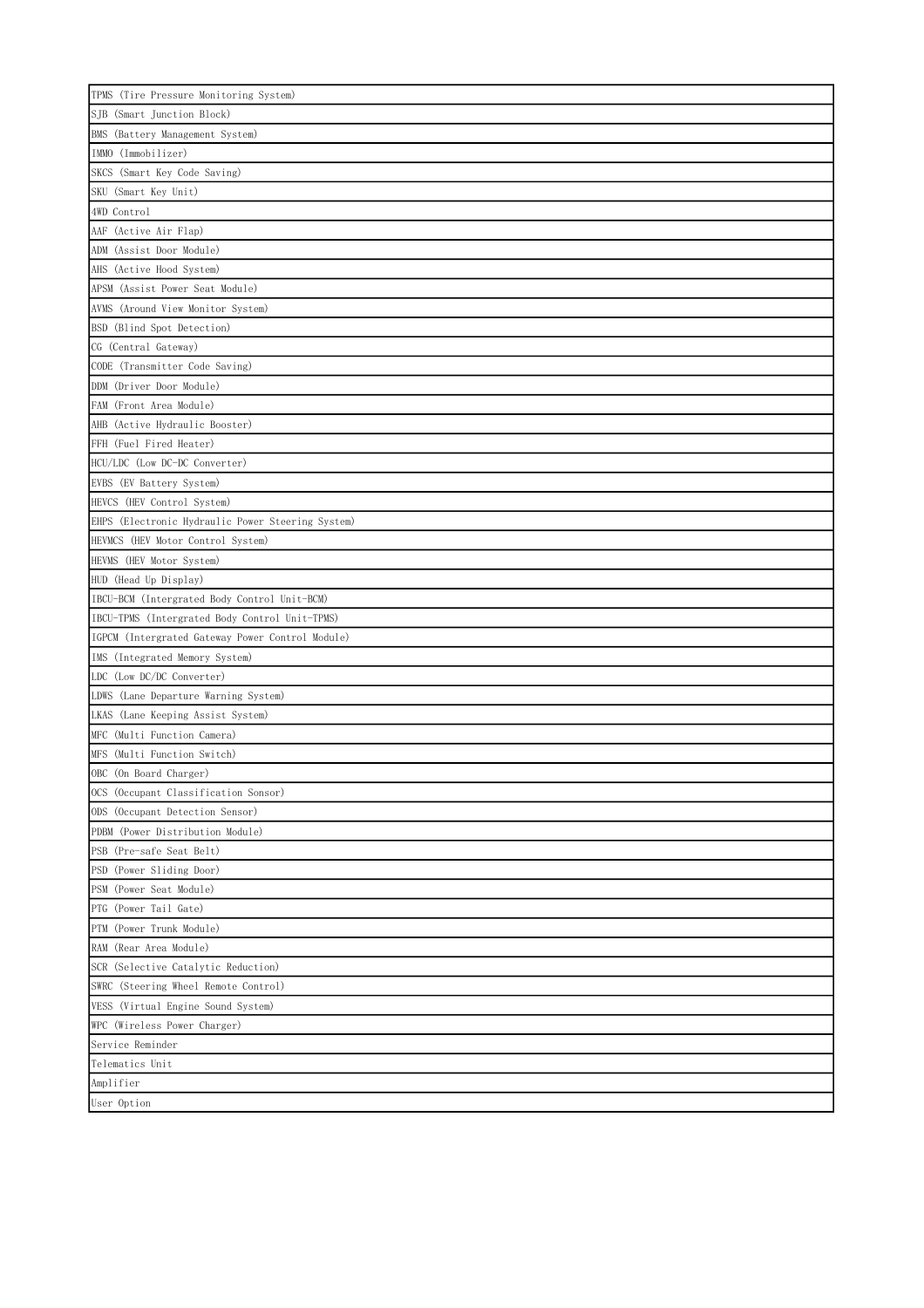# Compatibilité Kia - Système EPB

#### ● This function is supported. ※ : Peut être compatible en fonction de l'état du véhicule ※ This function may be supported, which depends on the actual condition of the vehicle. ○ : N'est pas compatible  $\mathcal{L}$  $\bullet$  : Compatible

#### ▲: Nouvelle compatibilité sur ce modèle

| Disdrict                        | Vehicle                | <b>EPB</b> |
|---------------------------------|------------------------|------------|
| General                         | $\text{Cadenza}(Vg)$   |            |
| General                         | Carens (Rp)            |            |
| General                         | Cee'D(Jd)              |            |
| General                         | Rondo (Rp)             |            |
| Korea                           | Carens (RP)            |            |
| Korea                           | K5 Hev (TF HEV)        |            |
| Korea                           | K5(TF)                 |            |
| Korea                           | K7 Hev (VG HEV)        |            |
| Korea                           | K7(VG)                 |            |
| <b>USA</b>                      | Cadenza (VG)           |            |
| <b>USA</b>                      | Optima Hybrid (TF HEV) |            |
| <b>USA</b><br>Optima (TF or QF) |                        |            |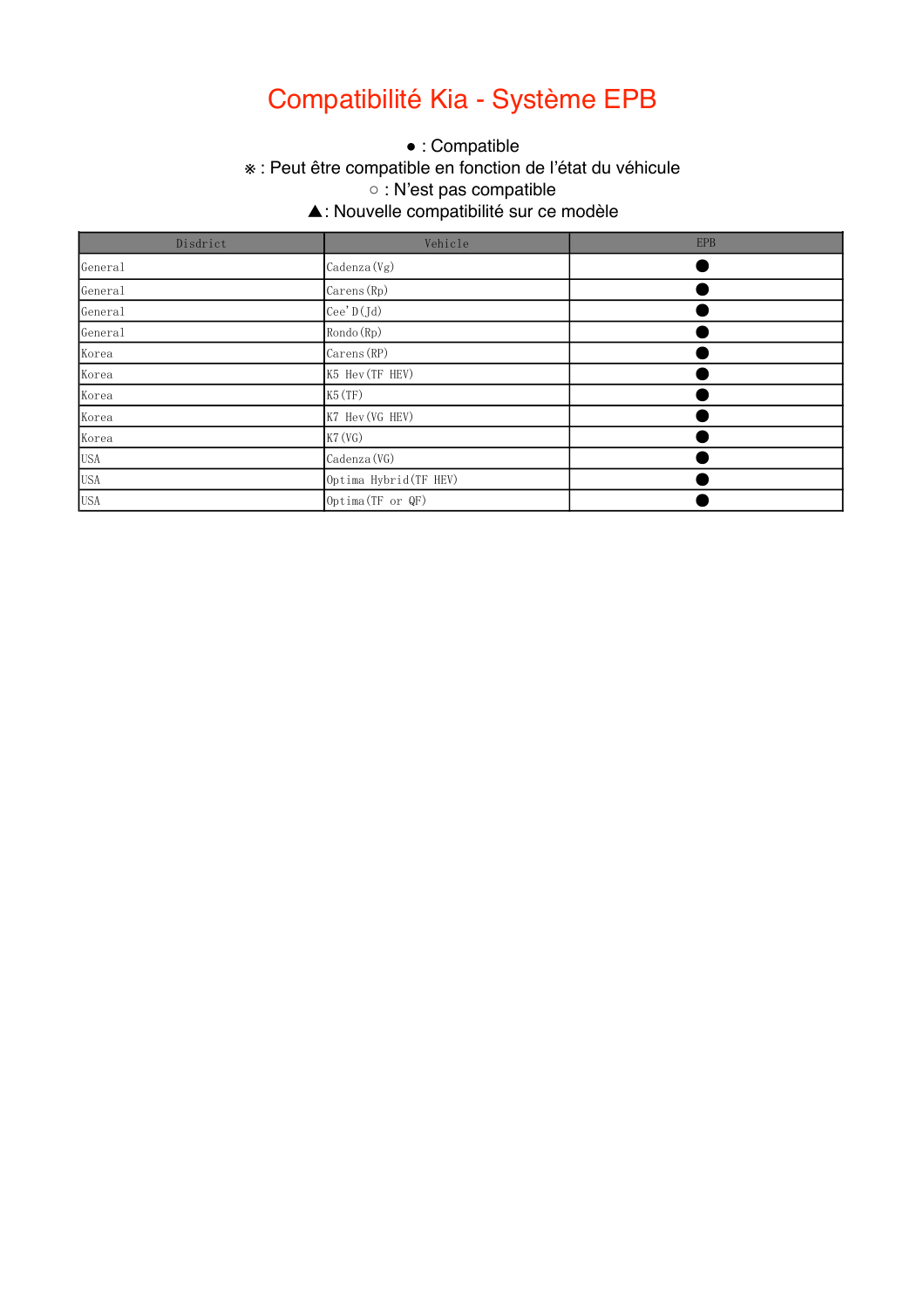## Compatibilité Kia - Système ETC

#### ● This function is supported. ※ : Peut être compatible en fonction de l'état du véhicule  $\bullet$  : Compatible

※ This function may be supported, which depends on the actual condition of the vehicle. ○ : N'est pas compatible

▲: Nouvelle compatibilité sur ce modèle  $\mathcal{L}$ 

| Disdrict   | Vehicle                | ETC |
|------------|------------------------|-----|
| General    | Borrego (HM)           |     |
| General    | Cadenza (VG)           |     |
| General    | Carens (FJ)            |     |
| General    | Carens (RP)            |     |
| General    | Carens (UN)            |     |
| General    | Cee'D(ED)              |     |
| General    | Cee'D(JD)              |     |
| General    | Cerato (LD)            |     |
| General    | Cerato (TD)            |     |
| General    | Cerato (YD)            |     |
| General    | Forte (TD)             |     |
| General    | Forte (YD)             |     |
| General    | Magentis (MG)          |     |
| General    | Magentis (MS)          |     |
| General    | Opirus (Amanti)        |     |
| General    | Optima Hev (TF HEV)    |     |
| General    | Optima (MG)            |     |
| General    | Optima (MS)            |     |
| General    | Optima (TF)            |     |
| General    | Picanto (SA)           |     |
| General    | Picanto (TA)           |     |
| General    | Quoris (KH)            |     |
| General    | Rio(JB)                |     |
| General    | Rio (QBR)              |     |
| General    | Rio (UB)               |     |
| General    | Rondo (RP)             |     |
| General    | Sorento (UM)           |     |
| General    | Sorento (XM)           |     |
| General    | Soul (AM)              |     |
| General    | Soul (PS)              |     |
| General    | Sportage (KM)          |     |
| General    | Sportage (SL)          |     |
| General    | Sportage (SLE)         |     |
| General    | Venga (YN)             |     |
| <b>USA</b> | Forte Koup (TD)        |     |
| <b>USA</b> | Forte (TD)             |     |
| <b>USA</b> | Forte (YD)             |     |
| <b>USA</b> | K900 (KH)              |     |
| <b>USA</b> | Optima Hybrid (TF HEV) |     |
| <b>USA</b> | Optima(MG)             |     |
| <b>USA</b> | Optima (MS)            |     |
| <b>USA</b> | Optima (TF or QF)      |     |
| <b>USA</b> | Rio(JB)                |     |
| <b>USA</b> | Rio (UB)               |     |
| <b>USA</b> | Rondo (UN)             |     |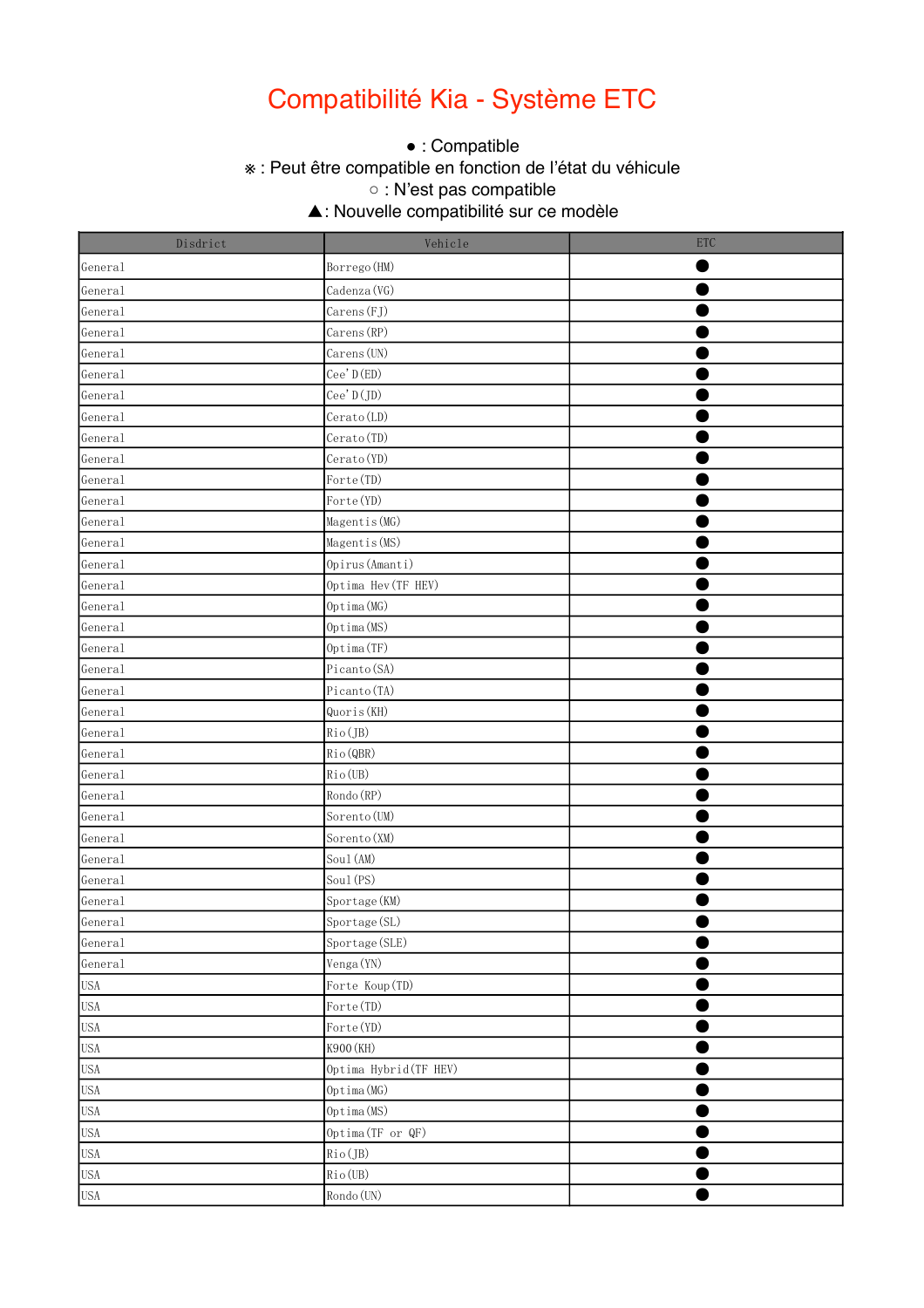| <b>USA</b> | Sorento (XM)  |  |
|------------|---------------|--|
| <b>USA</b> | Soul (AM)     |  |
| <b>USA</b> | Soul(PS)      |  |
| <b>USA</b> | Sportage (KM) |  |
| <b>USA</b> | Sportage (SL) |  |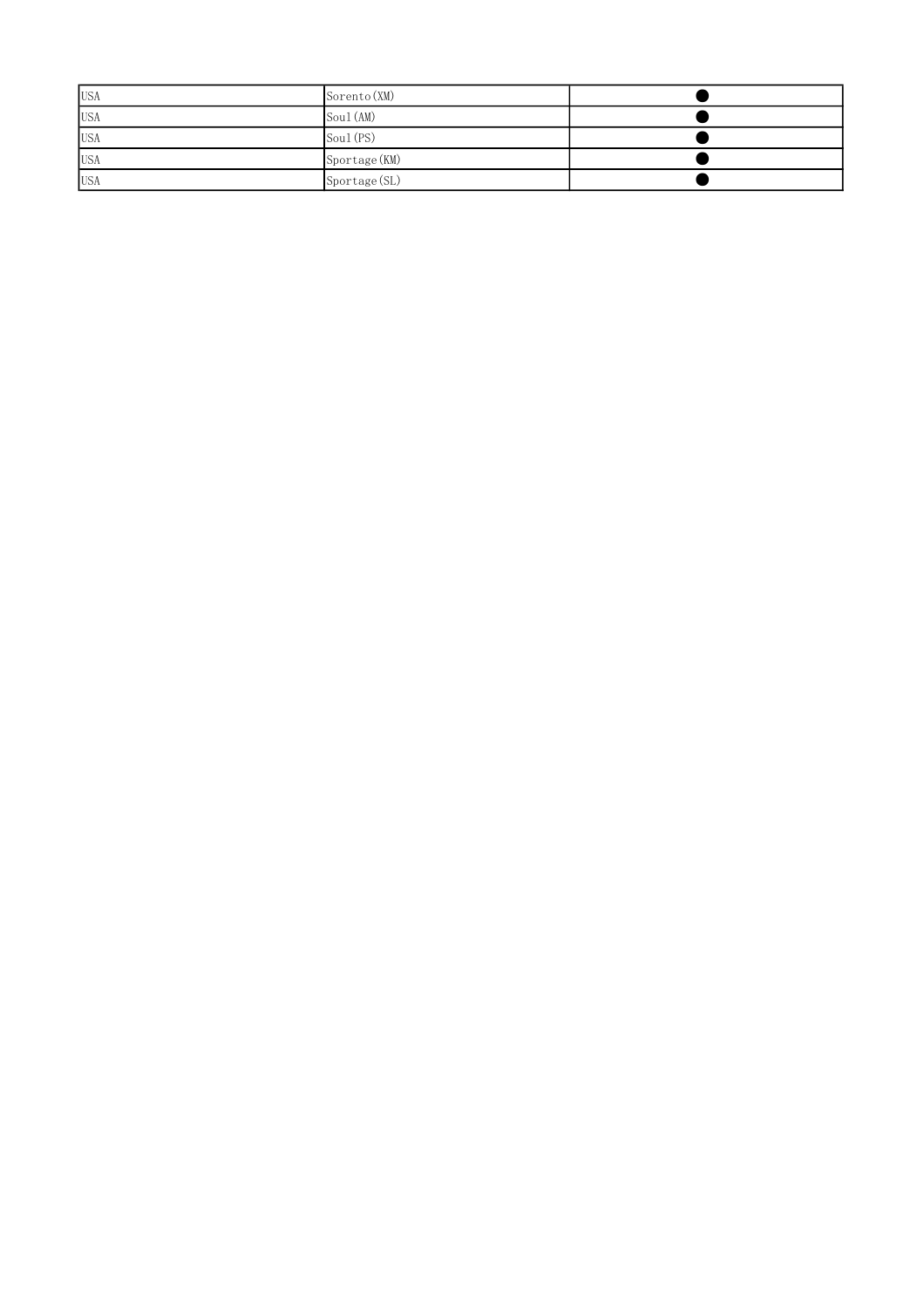# Compatibilité Kia - Système FAP

#### ● This function is supported. ※ : Peut être compatible en fonction de l'état du véhicule ※ This function may be supported, which depends on the actual condition of the vehicle. ○ : N'est pas compatible  $\mathcal{L}$  $\bullet$  : Compatible

#### ▲: Nouvelle compatibilité sur ce modèle

| Disdrict | Vehicle        | <b>DPF</b> |
|----------|----------------|------------|
| General  | Borrego (HM)   |            |
| General  | Carens (FJ)    |            |
| General  | Carens (UN)    |            |
| General  | Carnival (VQ)  |            |
| General  | Cee'D(ED)      |            |
| General  | Magentis (MG)  |            |
| General  | Optima (MG)    |            |
| General  | Optima (TF)    |            |
| General  | Rio(UB)        |            |
| General  | Sedona (VQ)    |            |
| General  | Sorento (XM)   |            |
| General  | Soul (AM)      |            |
| General  | Sportage (KM)  |            |
| General  | Sportage (SL)  |            |
| General  | Sportage (SLE) |            |
| General  | Venga(YN)      |            |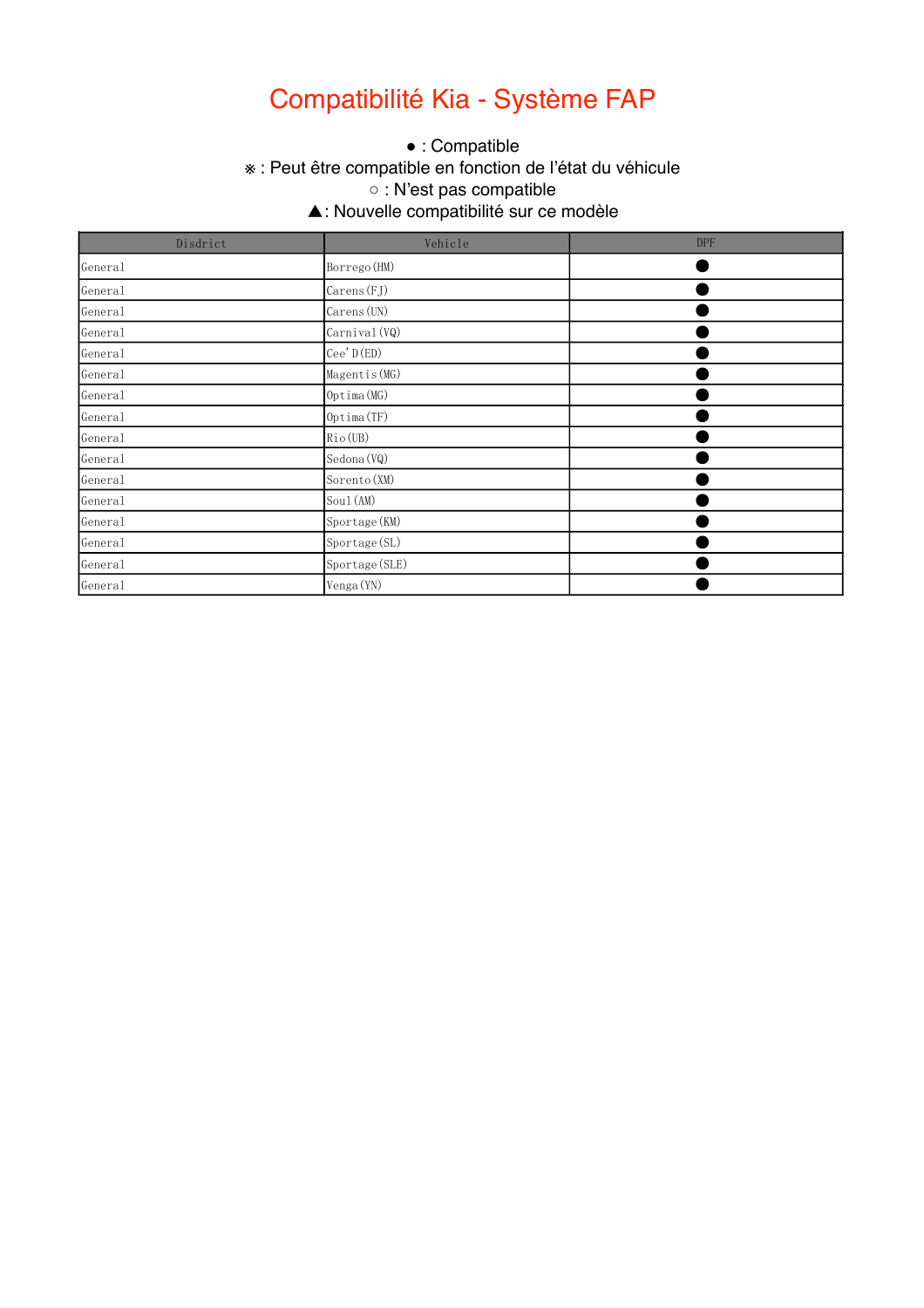### Compatibilité Kia - Injections

#### ● This function is supported. ※ : Peut être compatible en fonction de l'état du véhicule ※ This function may be supported, which depends on the actual condition of the vehicle. ○ : N'est pas compatible  $\mathcal{L}$  $\bullet$  : Compatible

▲: Nouvelle compatibilité sur ce modèle

| Disdrict   | Vehicle             | INJ |
|------------|---------------------|-----|
| General    | Borrego (HM)        |     |
| General    | Carens (FJ)         |     |
| General    | Carens (RP)         |     |
| General    | Carens (UN)         |     |
| General    | Carnival (GQ)       |     |
| General    | Carnival (VQ)       |     |
| General    | Carnival (YP)       |     |
| General    | Cee'D(ED)           |     |
| General    | Cee'D(JD)           |     |
| General    | Cerato (LD)         |     |
| General    | K2500 (PU)          |     |
| General    | K2700 (PU)          |     |
| General    | K3000 (PU)          |     |
| General    | K3000S (PU)         |     |
| General    | Magentis (MG)       |     |
| General    | Mohave (HM)         |     |
| General    | Optima (MG)         |     |
| General    | Optima (TF)         |     |
| General    | Picanto (SA)        |     |
| General    | Rio(JB)             |     |
| General    | Rio (UB)            |     |
| General    | Rondo (RP)          |     |
| General    | Sedona (GQ)         |     |
| General    | Sedona (VQ)         |     |
| General    | Sedona (YP)         |     |
| General    | Sorento (BL)        |     |
| General    | Sorento (UM)        |     |
| General    | Sorento (XM)        |     |
| General    | Soul (AM)           |     |
| General    | Soul (PS)           |     |
| General    | Sportage (KM)       |     |
| General    | Sportage (SL)       |     |
| General    | Sportage (SLE)      |     |
| General    | Venga(YN)           |     |
| <b>USA</b> | Bongo3-Coach (PU21) |     |
| <b>USA</b> | Carens (RP)         |     |
| <b>USA</b> | CarnivalII(GQ)      |     |
| <b>USA</b> | Cerato (LD)         |     |
| <b>USA</b> | Forte (TD)          |     |
| <b>USA</b> | Grandcarnival (VQ)  |     |
| <b>USA</b> | K3 (YD)             |     |
| <b>USA</b> | Koup (TD)           |     |
| <b>USA</b> | Lotze (MG)          |     |
| <b>USA</b> | Mohave (HM)         |     |
| <b>USA</b> | Newcarens (UN)      |     |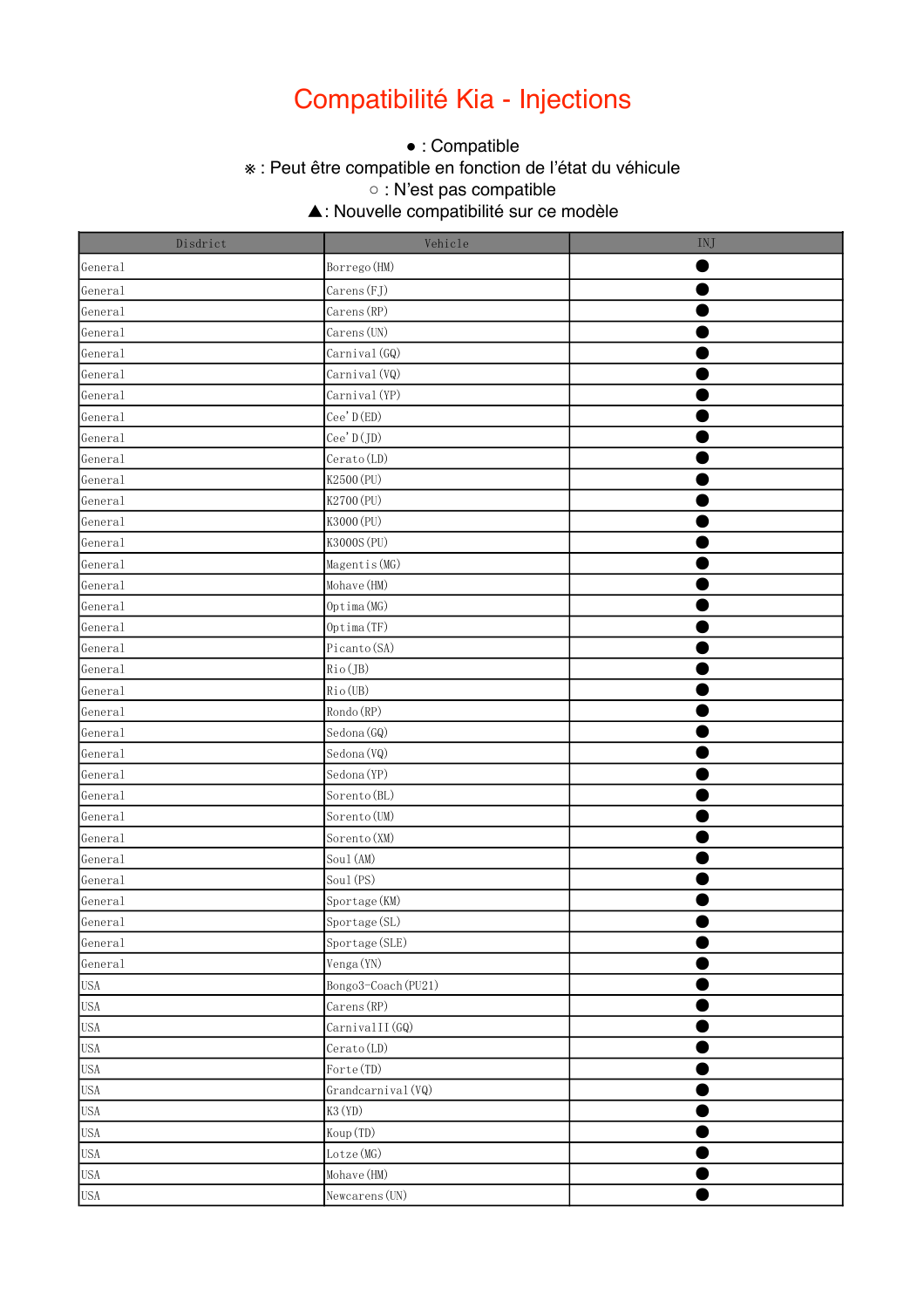| <b>USA</b> | Pride(JB)      |  |
|------------|----------------|--|
| <b>USA</b> | Pride (UB)     |  |
| <b>USA</b> | Sorento (BL)   |  |
| <b>USA</b> | Sorentor (XM)  |  |
| <b>USA</b> | Soul (AM)      |  |
| <b>USA</b> | Soul (PS)      |  |
| <b>USA</b> | Sportage (KM)  |  |
| <b>USA</b> | Sportager (SL) |  |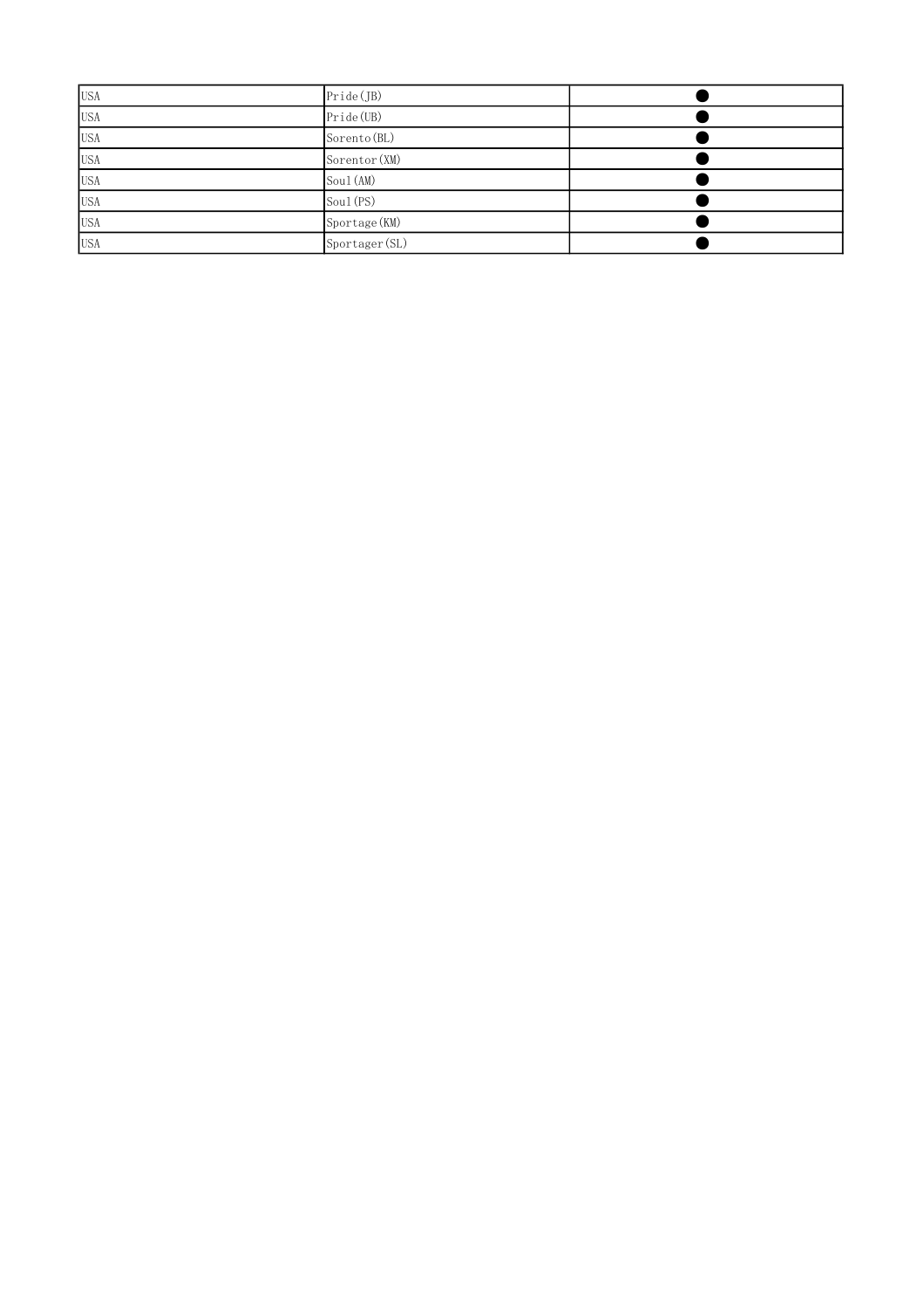# Compatibilité Kia - Entretiens / Vidanges

#### • : Oompatible en fonction de l'état du véhicule ※ This function may be supported, which depends on the actual condition of the vehicle. ○ : N'est pas compatible  $\Delta$  $\bullet$  : Compatible ▲: Nouvelle compatibilité sur ce modèle

| Vehicle         | 0IL |
|-----------------|-----|
| Cadenza (VG)    |     |
| Carens (RP)     |     |
| Cerato (YD)     |     |
| Forte (YD)      |     |
| Quoris (KH)     |     |
| Rondo (RP)      |     |
| Soul (PS)       |     |
| Soul Ev (PS EV) |     |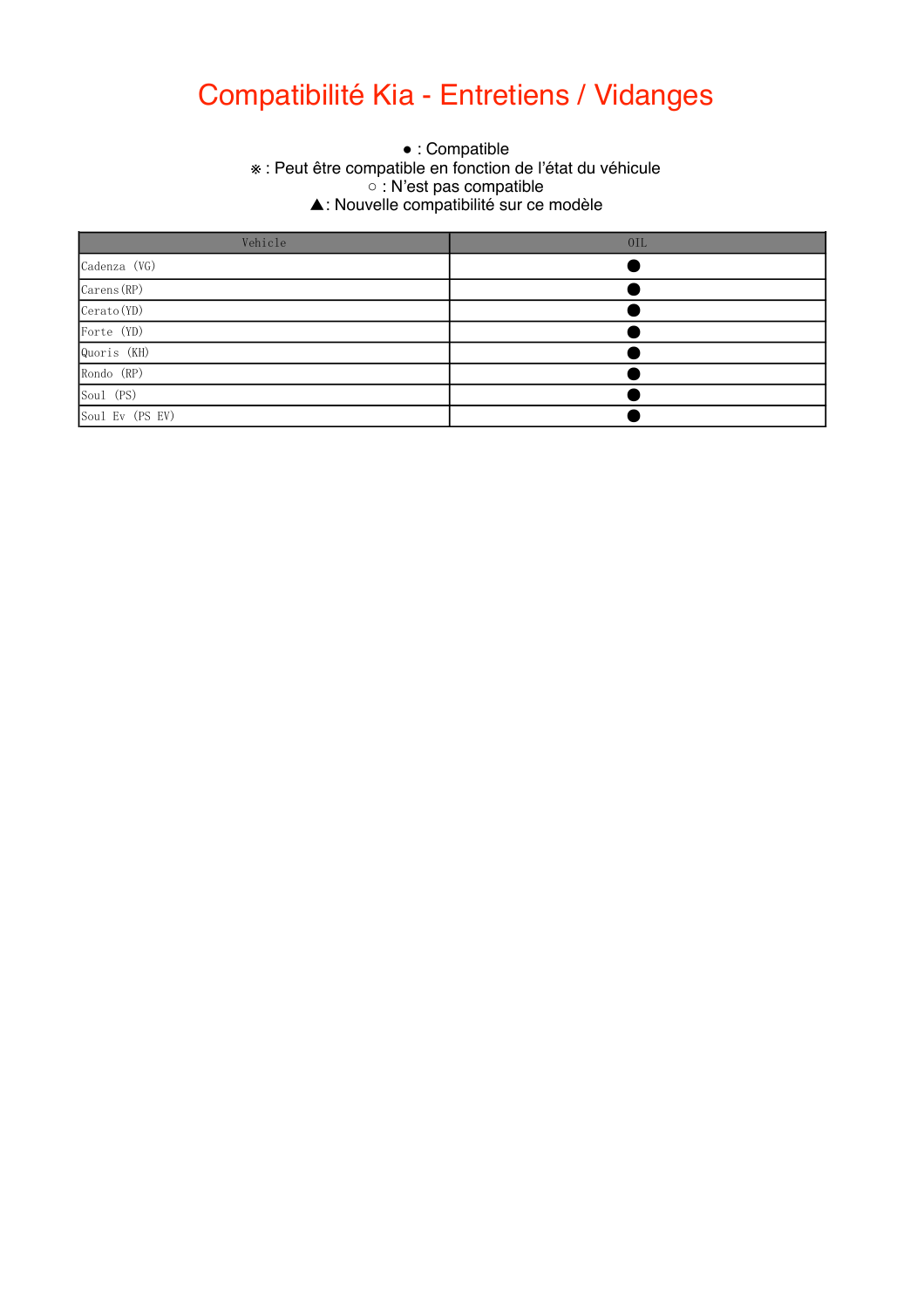## Compatibilité Kia - Système SAS

#### ● This function is supported. \* : Peut être compatible en fonction de l'état du véhicule.  $\bullet$  : Compatible ○ : N'est pas compatible

▲: Nouvelle compatibilité sur ce modèle  $\mathcal{L}$ 

| Disdrict   | Vehicle             | SAS |
|------------|---------------------|-----|
| General    | Borrego (HM)        |     |
| General    | Cadenza (VG)        |     |
| General    | Carnival (VQ)       |     |
| General    | Carnival (YP)       |     |
| General    | Cee'D(ED)           |     |
| General    | Cerato (TD)         |     |
| General    | Cerato (YD)         |     |
| General    | Forte (TD)          |     |
| General    | Forte (YD)          |     |
| General    | Optima Hev (TF HEV) |     |
| General    | Optima (TF)         |     |
| General    | Picanto (TA)        |     |
| General    | Portage (SL)        |     |
| General    | Quoris (KH)         |     |
| General    | Rio (UB)            |     |
| General    | Sedona (VQ)         |     |
| General    | Sedona (YP)         |     |
| General    | Sorento (BL)        |     |
| General    | Sorento (UM)        |     |
| General    | Sorento (XM)        |     |
| General    | Soul Ev (PS EV)     |     |
| General    | Soul (AM)           |     |
| General    | Soul (PS)           |     |
| General    | Sportage (SLE)      |     |
| General    | Venga(YN)           |     |
| Korea      | Carens (RP)         |     |
| Korea      | Forte Hev (TD HEV)  |     |
| Korea      | Forte (TD)          |     |
| Korea      | K3 (YD)             |     |
| Korea      | K5 Hev (TF HEV)     |     |
| Korea      | K5 (TF)             |     |
| Korea      | K7 Hev (VG HEV)     |     |
| Korea      | K7 (VG)             |     |
| Korea      | Koup (TD)           |     |
| Korea      | Ray (TAM)           |     |
| Korea      | Sorento R(XM)       |     |
| Korea      | Soul Ev (PS EV)     |     |
| Korea      | Soul (AM)           |     |
| Korea      | Soul (PS)           |     |
| Korea      | Sportage R(SL       |     |
| <b>USA</b> | Borrego (HM)        |     |
| <b>USA</b> | Cadenza (VG)        | ٠   |
| <b>USA</b> | Forte Koup (TD)     |     |
| <b>USA</b> | Forte (TD)          |     |
| <b>USA</b> | Forte (YD)          |     |